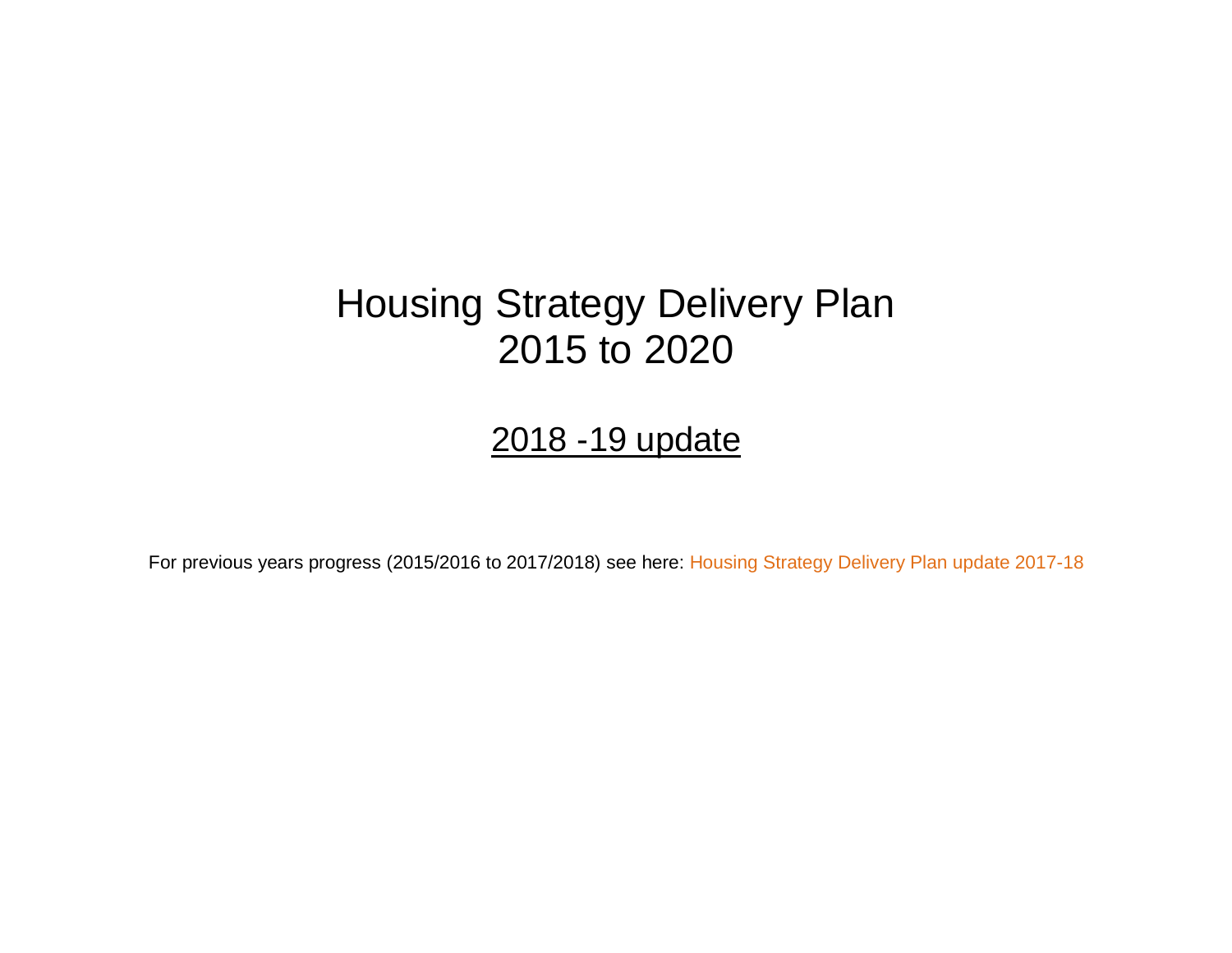### **1. Maximise the supply of housing to meet local needs.**

| What we want to<br>achieve                                                                  | <b>Key Actions</b>                                                                                                                                                                                                                                                                                          | <b>Outcome</b>                                                                                                                               | <b>When it</b><br>will be<br>done | <b>Progress</b><br>2018/2019                                                                                                                                                                                                                                                                                                                                                 | Who will do it                                                                                     |
|---------------------------------------------------------------------------------------------|-------------------------------------------------------------------------------------------------------------------------------------------------------------------------------------------------------------------------------------------------------------------------------------------------------------|----------------------------------------------------------------------------------------------------------------------------------------------|-----------------------------------|------------------------------------------------------------------------------------------------------------------------------------------------------------------------------------------------------------------------------------------------------------------------------------------------------------------------------------------------------------------------------|----------------------------------------------------------------------------------------------------|
| Market<br><b>Deliver</b><br>and<br>Affordable Housing to<br>meet housing need<br>and demand | Produce a new<br>Local Plan which<br>is following the<br><b>National Planning</b><br>Policy Framework.<br>Ensure that the<br>Local Plan meets<br>the requirements<br>of the Housing<br>and Planning Act<br>2016 with regards<br>to the provision of<br>starter homes and<br>custom and self<br>build homes. | <b>Ensure the Council's</b><br>planning policies are<br>updated to provide a<br>robust basis for<br>guiding future growth<br>in the Borough. | Local Plan<br>adopted<br>2018     | The Examination in Public of the Local Plan<br>(Part 1) along with Tendring and Braintree, was<br>completed in 2018/2019. Progress on Local<br>Plan adoption has been delayed by the Plan<br>Inspector's requirement to carry out further work<br>on the Evidence Base and Sustainability<br>Appraisal. Adoption of the full plan is now<br>programmed for Winter 2020/2021. | <b>CBC Planning</b><br>Policy Team                                                                 |
|                                                                                             | Work in<br>partnership with<br>Parish Council's,<br>the Rural                                                                                                                                                                                                                                               | Delivery of more<br>affordable housing in<br>rural areas of<br>Colchester                                                                    | 2015-2020                         | Housing needs survey completed for Fordham<br>with discussions ongoing with Hastoe Housing,<br>a registered provider, for a scheme in the<br>village.                                                                                                                                                                                                                        | CBC - Housing<br><b>Strategy Team</b><br>Parish Council's,<br>RCCE,<br>Registered<br>Providers and |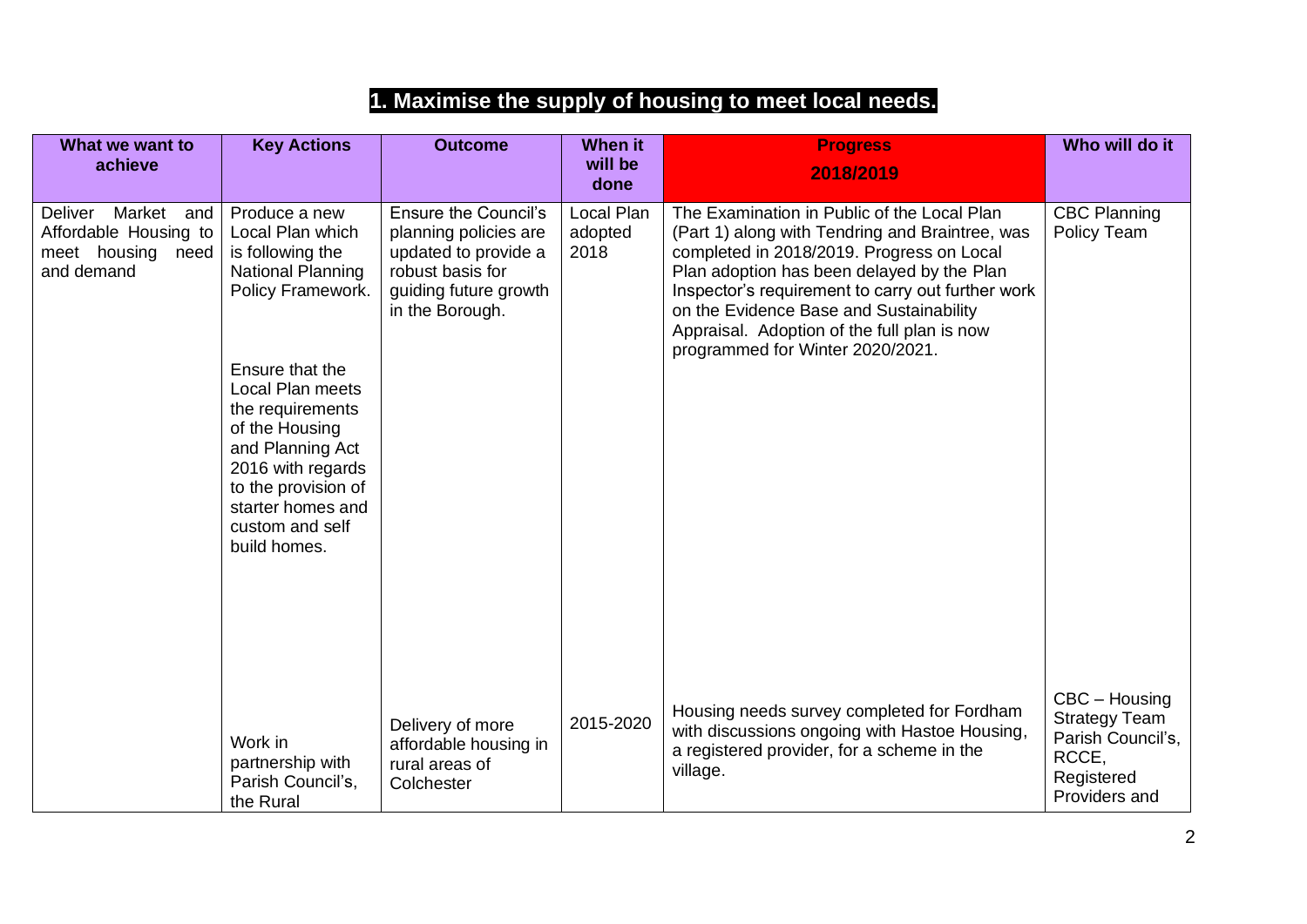| What we want to                                                                       | <b>Key Actions</b>                                                                                                                                                               | <b>Outcome</b> | <b>When it</b>                                       | <b>Progress</b>                                                                                                                                                                                                                                                                      | Who will do it                     |
|---------------------------------------------------------------------------------------|----------------------------------------------------------------------------------------------------------------------------------------------------------------------------------|----------------|------------------------------------------------------|--------------------------------------------------------------------------------------------------------------------------------------------------------------------------------------------------------------------------------------------------------------------------------------|------------------------------------|
| achieve                                                                               |                                                                                                                                                                                  |                | will be<br>done                                      | 2018/2019                                                                                                                                                                                                                                                                            |                                    |
| Deliver Market and<br><b>Affordable Housing to</b><br>meet housing need<br>and demand | Community<br><b>Council of Essex</b><br>$(RCCE)$ ,<br>Registered<br>Providers and<br>private developers<br>to enable the<br>delivery of<br>affordable housing<br>in rural areas. |                |                                                      | Housing needs survey completed for Little<br>Horkesley with discussions taking place with<br>registered provider about new affordable<br>housing in the village.<br>Regular attendance at Rural Housing Enabler<br>meetings and in contact with Parish Councils to<br>offer support. | private<br>developers              |
|                                                                                       | Continue to work<br>in partnership with<br>TDC, BDC and<br>ECC to ensure<br>that the planning<br>policy framework<br>for the proposed<br>Garden<br>Communities                   |                | Towards<br>the end of<br>the Local<br>Plan<br>period | The emerging Section 1 Local Plan policies<br>provide for a minimum 30% affordable housing<br>target along with requirements for a mix of<br>housing types and tenures including self- and<br>custom-build.                                                                          | <b>CBC Planning</b><br>Policy Team |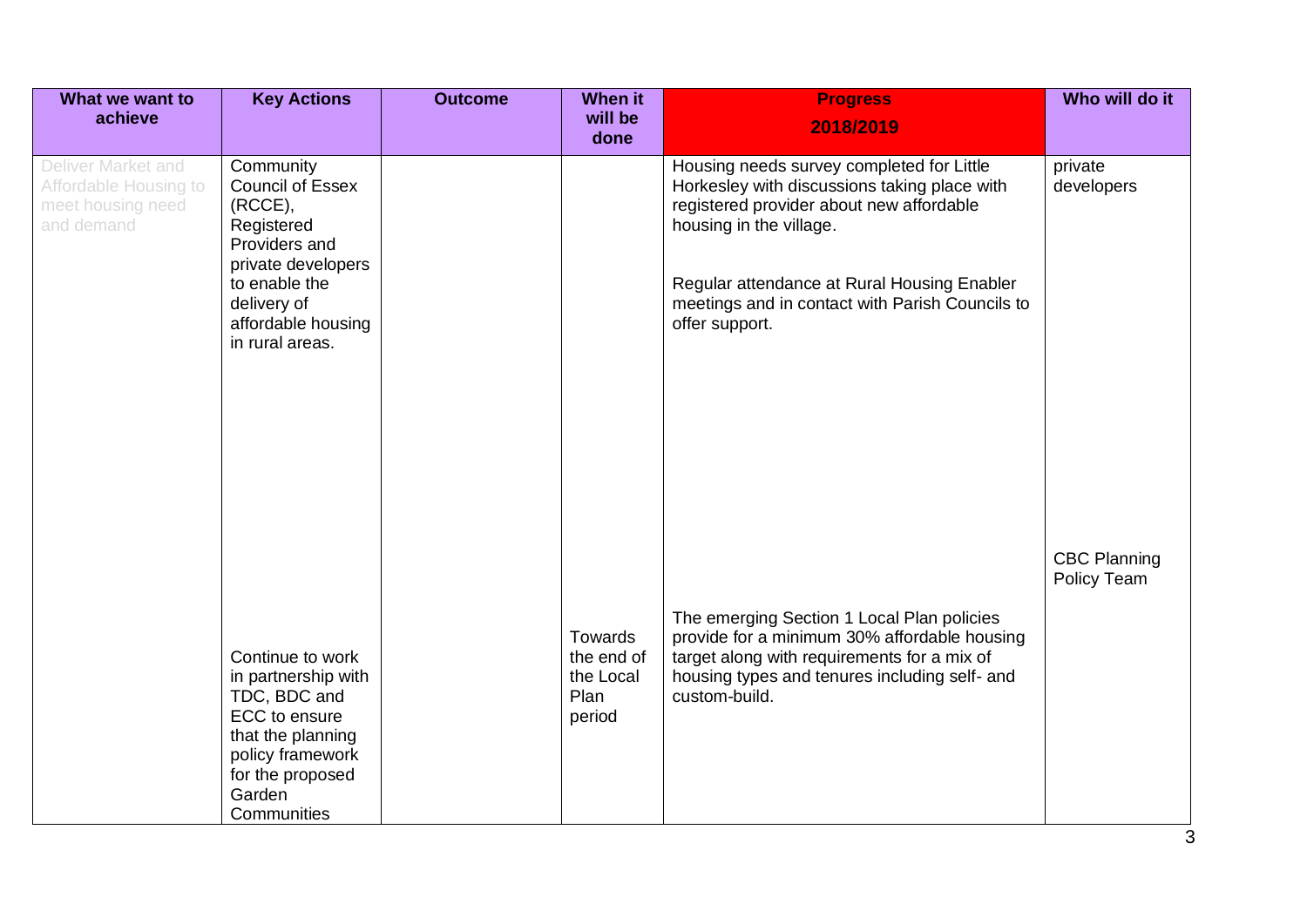| What we want to                                                                                                                                              | <b>Key Actions</b>                                                                                                                                                                                                                                                                                                                                                                                                                                                                                                                                                  | <b>Outcome</b>                                                         | <b>When it</b>         | <b>Progress</b>                                                                                                                                                                                                                                                                                                                                                                                                                                                                                                                                                                                                                                                                                                                                                                                                                                                                                                                            | Who will do it                                                                                                                       |
|--------------------------------------------------------------------------------------------------------------------------------------------------------------|---------------------------------------------------------------------------------------------------------------------------------------------------------------------------------------------------------------------------------------------------------------------------------------------------------------------------------------------------------------------------------------------------------------------------------------------------------------------------------------------------------------------------------------------------------------------|------------------------------------------------------------------------|------------------------|--------------------------------------------------------------------------------------------------------------------------------------------------------------------------------------------------------------------------------------------------------------------------------------------------------------------------------------------------------------------------------------------------------------------------------------------------------------------------------------------------------------------------------------------------------------------------------------------------------------------------------------------------------------------------------------------------------------------------------------------------------------------------------------------------------------------------------------------------------------------------------------------------------------------------------------------|--------------------------------------------------------------------------------------------------------------------------------------|
| achieve                                                                                                                                                      |                                                                                                                                                                                                                                                                                                                                                                                                                                                                                                                                                                     |                                                                        | will be<br>done        | 2018/2019                                                                                                                                                                                                                                                                                                                                                                                                                                                                                                                                                                                                                                                                                                                                                                                                                                                                                                                                  |                                                                                                                                      |
| Deliver Market and<br><b>Affordable Housing to</b><br>meet housing need<br>and demand<br>Maximise the supply<br>of affordable housing<br>on new developments | provides for a mix<br>of housing types<br>and tenures<br>including self- and<br>custom-build and<br>includes a<br>minimum of 30%<br>affordable housing<br>which will be<br>phased through<br>the development<br>Implement<br><b>Colchester's Local</b><br>Plan which seeks<br>20% of all new<br>homes to be<br>affordable on sites<br>with over 5 homes<br>in rural areas and<br>more than 10 in<br>urban areas.<br>Promote the<br>supply of Starter<br>Homes sold at<br>20% below the<br>market price to<br>first-time buyers<br>between the ages<br>of 23 and 39. | Affordable housing<br>target of 426 homes<br>between 2015 and<br>2020. | 2015-2020<br>2015-2020 | Affordable housing was secured on all<br>qualifying sites, except for Wakes Hall where<br>viability was considered, and a viability review<br>mechanism has been put in place to ensure that<br>affordable housing can be captured through<br>affordable housing commuted sums if the<br>scheme generates a higher return than<br>expected.<br>110 newbuild affordable homes completed in<br>2018/19. This brings the 3-year total to 448<br>new homes, exceeding the 5 year target.<br>Starter Homes have been included within the<br>Government's definition of Affordable Housing<br>and this product sits alongside Shared<br>Ownership and other products within the "other<br>affordable routes to home ownership" category.<br>The Council's preferred tenure for inclusion in<br>the affordable housing provision is shared<br>ownership as there is an evidenced need for<br>this tenure; it is available to first time buyers of | $CBC -$<br>Affordable<br>Housing<br>Development<br>Officer,<br>Development<br>Team, Planning<br>Officers,<br>Registered<br>Providers |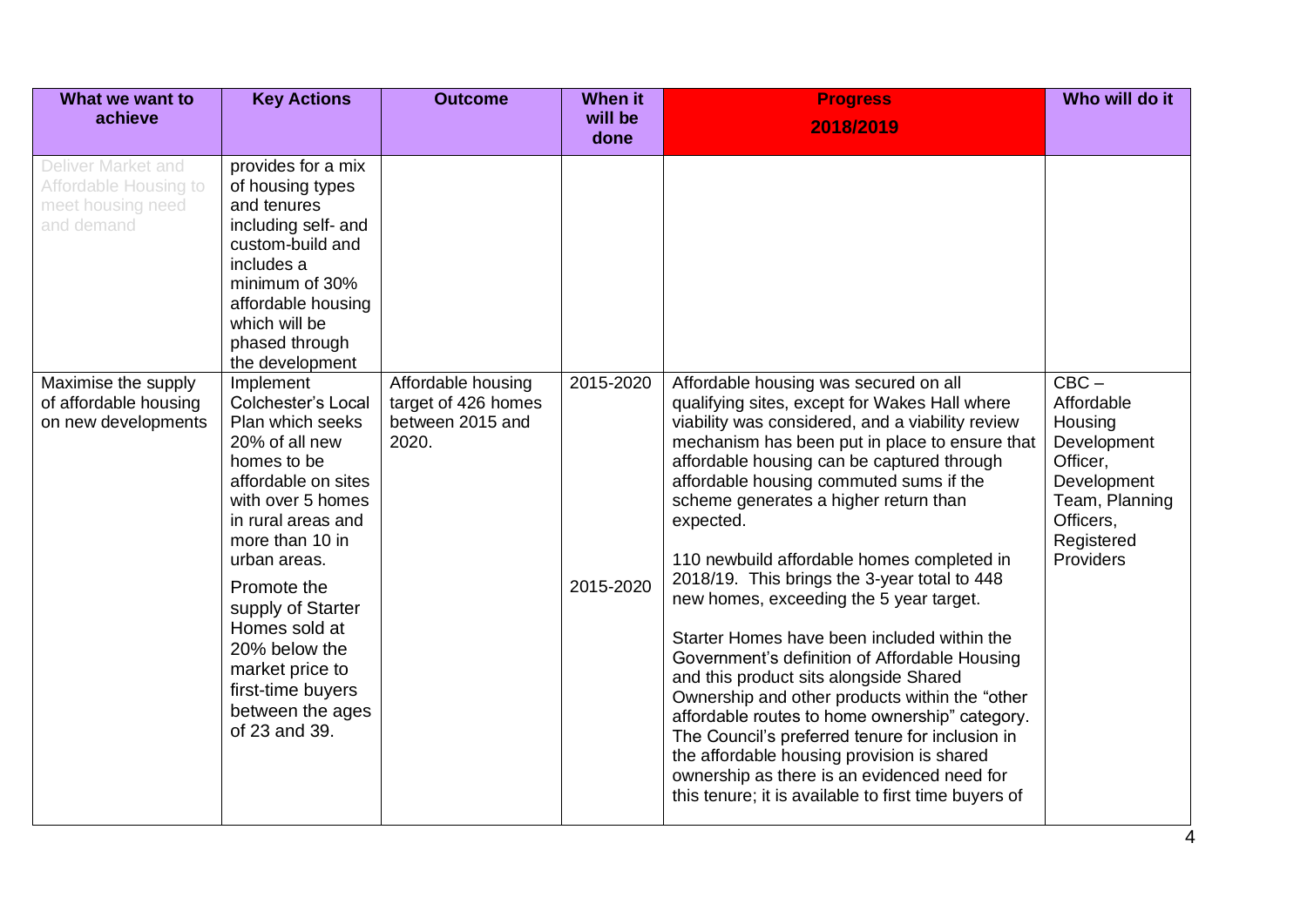| What we want to                                                     | <b>Key Actions</b>                                                                                                                                                                                                                                                                           | <b>Outcome</b>                                                 | <b>When it</b>                       | <b>Progress</b>                                                                                                                                                                                                                                                                                                                         | Who will do it                                  |
|---------------------------------------------------------------------|----------------------------------------------------------------------------------------------------------------------------------------------------------------------------------------------------------------------------------------------------------------------------------------------|----------------------------------------------------------------|--------------------------------------|-----------------------------------------------------------------------------------------------------------------------------------------------------------------------------------------------------------------------------------------------------------------------------------------------------------------------------------------|-------------------------------------------------|
| achieve                                                             |                                                                                                                                                                                                                                                                                              |                                                                | will be<br>done                      | 2018/2019                                                                                                                                                                                                                                                                                                                               |                                                 |
| Maximise the supply<br>of affordable housing<br>on new developments |                                                                                                                                                                                                                                                                                              |                                                                |                                      | all ages; and is accessible to first time buyers<br>with a range of budgets.                                                                                                                                                                                                                                                            |                                                 |
|                                                                     |                                                                                                                                                                                                                                                                                              |                                                                |                                      | Of the 110 new affordable homes delivered in<br>2018/2019, 87 were for affordable rent and 23<br>were shared ownership.                                                                                                                                                                                                                 |                                                 |
|                                                                     | Influence the<br>allocation of S106<br>contributions to<br>ensure the<br>delivery of<br>affordable housing<br>is maximised not<br>compromised<br>Ensure a balance<br>is reached<br>between delivering<br>new homes and<br>the need for<br>affordable housing<br>by considering<br>viability. | Different ways of<br>delivering affordable<br>housing explored | $2015 -$<br>2020<br>$2015 -$<br>2020 | In 2018/2019 only one viability assessment<br>proved that delivery of affordable housing and<br>other contributions would compromise overall<br>delivery of homes.<br>On this qualifying site we ensured that a<br>balance was reached between delivering new<br>homes and the need for affordable housing and<br>considered viability. | Affordable<br>Housing<br>Development<br>Officer |
|                                                                     | Consider if<br>commuted sums<br>can be used to<br>deliver affordable                                                                                                                                                                                                                         |                                                                |                                      | 9 ex local authority properties purchased<br>through Right to Buy back utilising affordable<br>housing commuted sums and<br>1-4-1 right to buy receipts.                                                                                                                                                                                |                                                 |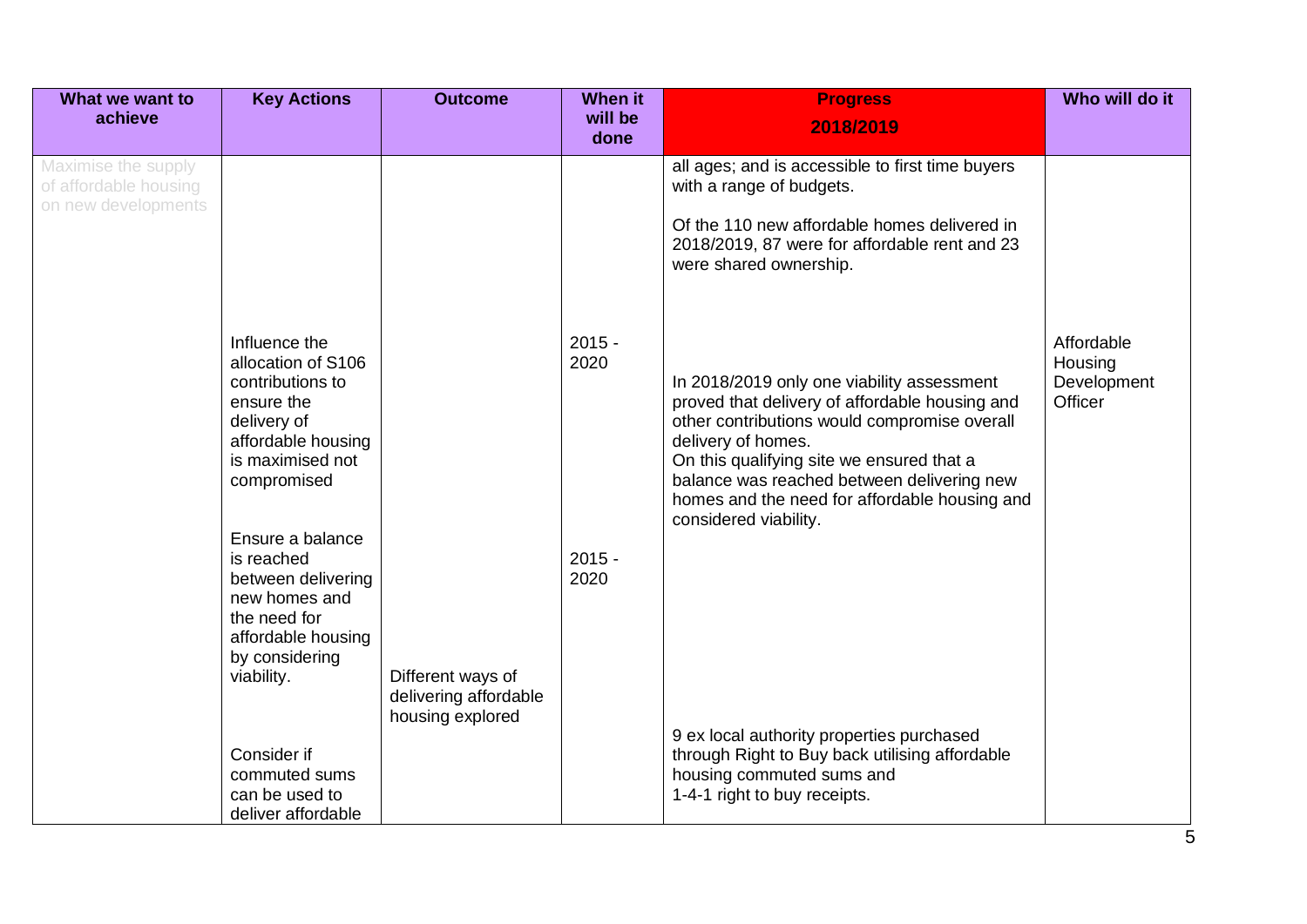| What we want to<br>achieve                                                                                                              | <b>Key Actions</b>                                                                                                                                                                                                                                                                           | <b>Outcome</b>                                                                                                                                                          | <b>When it</b><br>will be<br>done | <b>Progress</b><br>2018/2019                                                                                                                                                                                                                                                                                                                                                                                                                                                                                                                                                                                                                                                 | Who will do it                                                                                                 |
|-----------------------------------------------------------------------------------------------------------------------------------------|----------------------------------------------------------------------------------------------------------------------------------------------------------------------------------------------------------------------------------------------------------------------------------------------|-------------------------------------------------------------------------------------------------------------------------------------------------------------------------|-----------------------------------|------------------------------------------------------------------------------------------------------------------------------------------------------------------------------------------------------------------------------------------------------------------------------------------------------------------------------------------------------------------------------------------------------------------------------------------------------------------------------------------------------------------------------------------------------------------------------------------------------------------------------------------------------------------------------|----------------------------------------------------------------------------------------------------------------|
|                                                                                                                                         | housing elsewhere<br>in the borough<br>Explore how we<br>can use the<br>Affordable<br><b>Housing New</b><br>Homes Bonus to<br>increase the<br>supply of housing<br>Work with<br>Registered<br>Providers to seek<br>HCA funding to<br>help deliver more<br>affordable units on<br>new schemes | Use the New Homes<br>Bonus to deliver new<br>affordable homes                                                                                                           |                                   | RTB receipts, Affordable Housing New Homes<br>Bonus and borrowing was utilised to purchase<br>16 ex local authority properties for temporary<br>accommodation.<br>Colchester's Cabinet approved £1.2 million of<br>right to buy (RTB) receipts to enable the<br>purchase of up to 20 properties with Heylo<br>Housing in 2019/2020.<br>Cabinet also agreed to use RTB receipts and<br>borrowing headroom in 2019/2020 to purchase<br>up to 10 former council properties offered back<br>to the council under the RTB right of first refusal<br>covenant and up to 20 former council properties<br>which have been sold under the RTB but are<br>not subject to the covenant. |                                                                                                                |
| Understand and<br>identify housing needs<br>in terms of number,<br>size, tenure, quality of<br>properties and<br>associated facilities. | Clearly set out the<br>level of housing<br>required in the<br>borough to meet<br>housing need and<br>demand through<br>the development<br>of an Objectively<br><b>Assessed Need</b><br>figure, as required<br>by the National<br><b>Planning Policy</b><br>Framework                         | <b>Robust Objectively</b><br><b>Assessed Need</b><br>figure is established<br>to inform production<br>of the local plan<br>5 year housing land<br>supply is established | 2017<br>Ongoing                   | The Inspector accepted that the Council's<br>Objectively Assessed Need figure of 920<br>represented a sound basis for Colchester's<br>Local Plan in his letter to the North Essex<br>Authorities in June 2018.<br>The Council continues to be able to<br>demonstrate a 5-year housing land supply to                                                                                                                                                                                                                                                                                                                                                                         | <b>CBC Planning</b><br>Policy Team<br><b>Planning Policy</b><br>Team /<br>Affordable<br><b>Housing Officer</b> |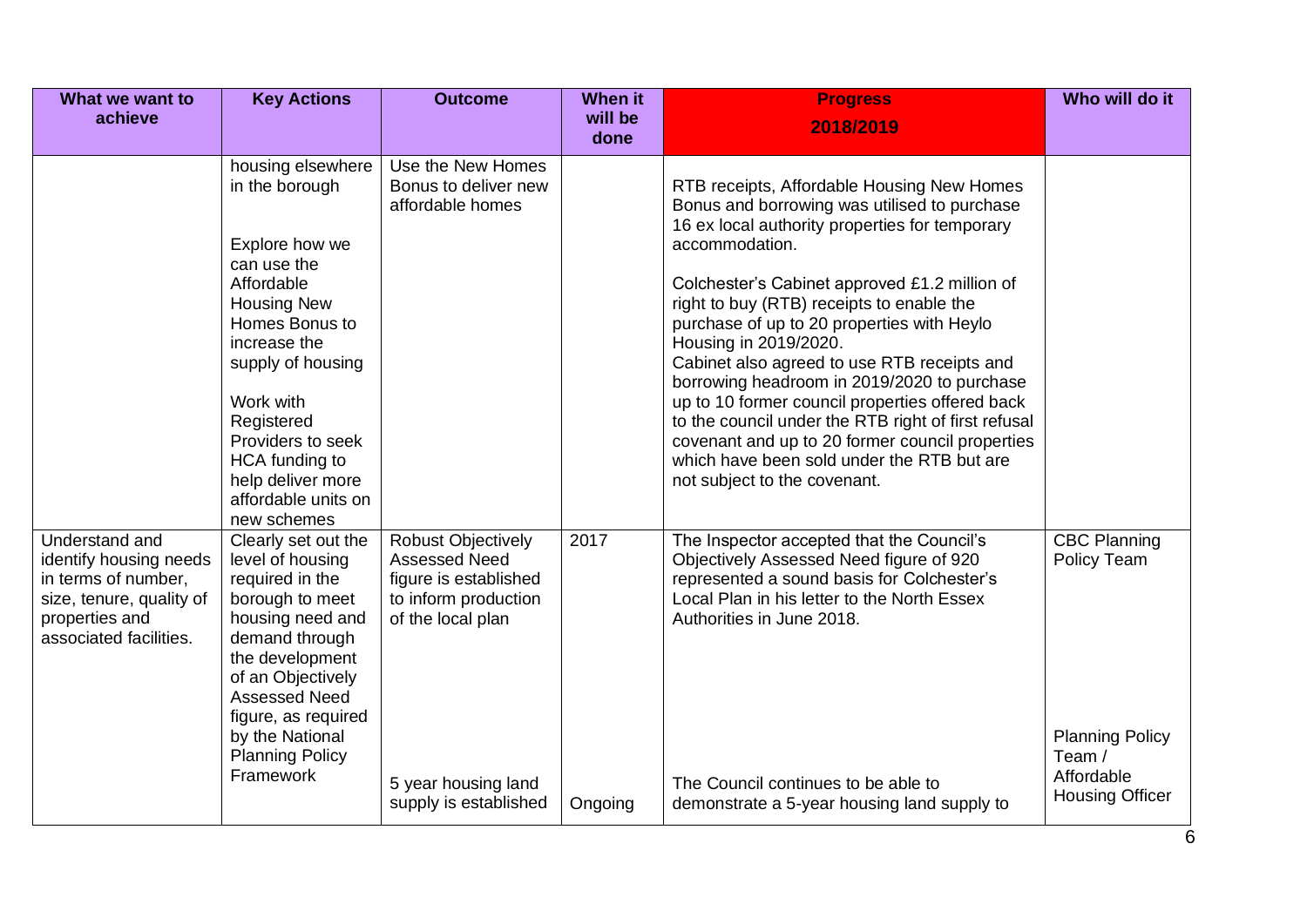| What we want to<br>achieve                                                                                                              | <b>Key Actions</b>                                                                                                                                                 | <b>Outcome</b>                                                                                                                                                                             | <b>When it</b><br>will be | <b>Progress</b><br>2018/2019                                                                                                                                                                                                                                                                                                                                                                                                                     | Who will do it                             |
|-----------------------------------------------------------------------------------------------------------------------------------------|--------------------------------------------------------------------------------------------------------------------------------------------------------------------|--------------------------------------------------------------------------------------------------------------------------------------------------------------------------------------------|---------------------------|--------------------------------------------------------------------------------------------------------------------------------------------------------------------------------------------------------------------------------------------------------------------------------------------------------------------------------------------------------------------------------------------------------------------------------------------------|--------------------------------------------|
| Understand and<br>identify housing needs<br>in terms of number,<br>size, tenure, quality of<br>properties and<br>associated facilities. | Ensure that the<br>new Local Plan<br>includes policies<br>to secure good<br>quality design and<br>space standards<br>for new homes                                 | and maintained<br>which provides<br>certainty for<br>developers and<br>ensures new<br>development<br>happens in the right<br>locations                                                     | done                      | meet both emerging Local Plan requirements<br>and to meet higher delivery totals resulting from<br>use of the new housing methodology which is<br>applied to current planning applications.                                                                                                                                                                                                                                                      |                                            |
|                                                                                                                                         | Consult with the<br>University of<br>Essex when<br>assessing the<br>demand for<br>housing to ensure<br>student needs are<br>addressed.                             | Ensure that housing<br>delivered in the<br>market is attractive<br>and meets the needs<br>of Borough residents,<br>creating<br>neighbourhoods and<br>communities which<br>are sustainable. |                           | Action regarding University of Essex completed<br>in 2015-2016.                                                                                                                                                                                                                                                                                                                                                                                  | <b>CBC Housing</b><br><b>Strategy Team</b> |
|                                                                                                                                         | Consult with the<br>Adaptations<br>Manager to<br>consider the<br>building of<br>specially adapted<br>properties to<br>accommodate<br>those with specific<br>needs. | Particular groups<br>include larger<br>families, older people<br>and supported<br>housing for<br>vulnerable people.                                                                        |                           | Consultation is ongoing with Colchester<br>Borough Homes (CBH) to quantify the need for<br>wheelchair adapted properties. This<br>information is then used as evidence to request<br>wheelchair adapted and accessible properties<br>to be included as part of Section 106 affordable<br>housing obligations.<br>Work is also being undertaken to try to secure<br>wheelchair accessible housing within the<br>Council's own newbuild programme. |                                            |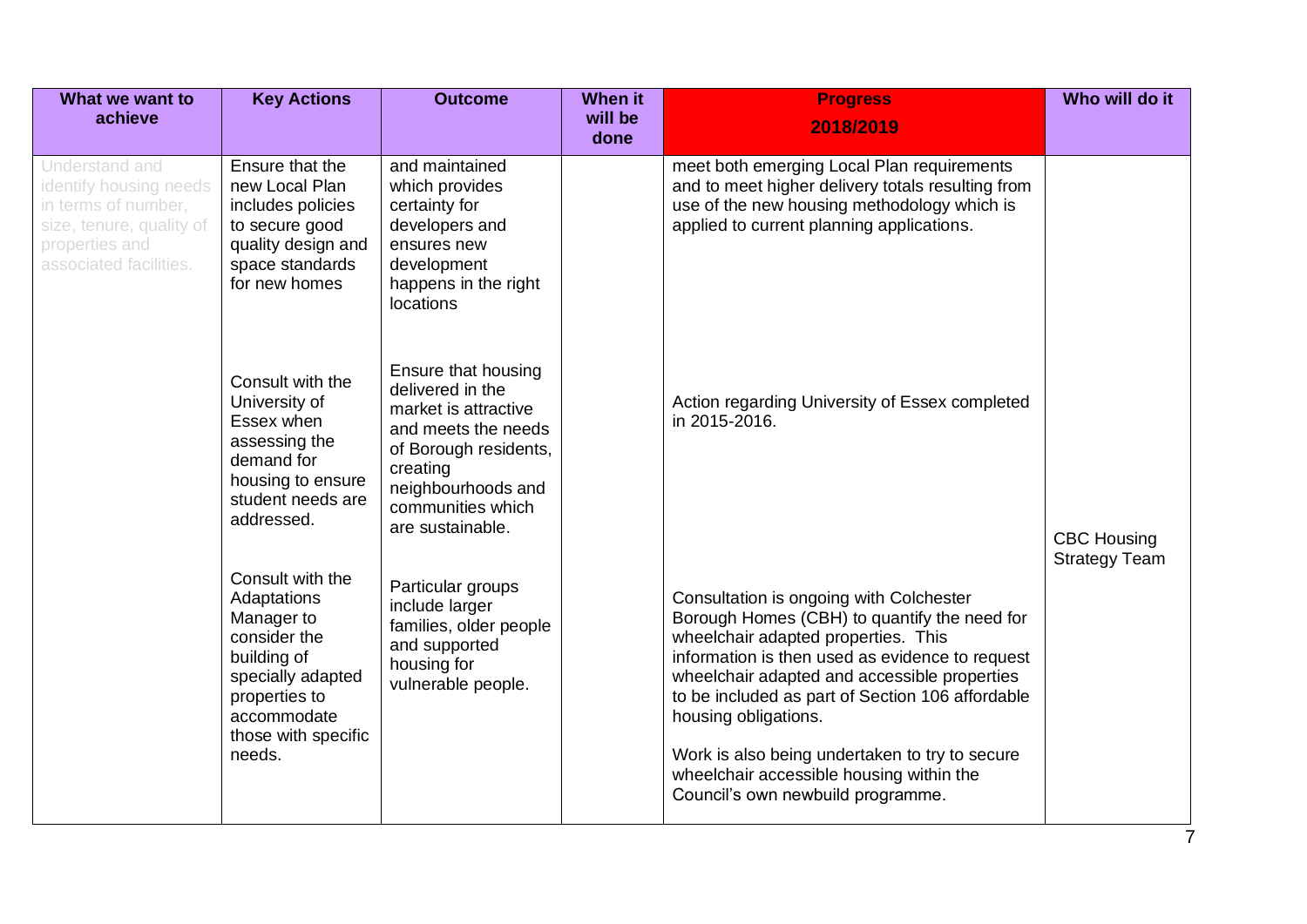| What we want to                                                                                                                                                                                                                                                     | <b>Key Actions</b>                                                                                                                                                                                                                                                                                                                                                                                | <b>Outcome</b>                                                                                                                                                       | When it         | <b>Progress</b>                                                                                                                                                                                                                                                                                                                                                                                                                                                                                                                                                                                                                                                                                                                                                                                                                                                                                                                                                                                                                                                                                                                                                                                                                                                                                                                                                                                                                                                                        | Who will do it                                                               |
|---------------------------------------------------------------------------------------------------------------------------------------------------------------------------------------------------------------------------------------------------------------------|---------------------------------------------------------------------------------------------------------------------------------------------------------------------------------------------------------------------------------------------------------------------------------------------------------------------------------------------------------------------------------------------------|----------------------------------------------------------------------------------------------------------------------------------------------------------------------|-----------------|----------------------------------------------------------------------------------------------------------------------------------------------------------------------------------------------------------------------------------------------------------------------------------------------------------------------------------------------------------------------------------------------------------------------------------------------------------------------------------------------------------------------------------------------------------------------------------------------------------------------------------------------------------------------------------------------------------------------------------------------------------------------------------------------------------------------------------------------------------------------------------------------------------------------------------------------------------------------------------------------------------------------------------------------------------------------------------------------------------------------------------------------------------------------------------------------------------------------------------------------------------------------------------------------------------------------------------------------------------------------------------------------------------------------------------------------------------------------------------------|------------------------------------------------------------------------------|
| achieve                                                                                                                                                                                                                                                             |                                                                                                                                                                                                                                                                                                                                                                                                   |                                                                                                                                                                      | will be<br>done | 2018/2019                                                                                                                                                                                                                                                                                                                                                                                                                                                                                                                                                                                                                                                                                                                                                                                                                                                                                                                                                                                                                                                                                                                                                                                                                                                                                                                                                                                                                                                                              |                                                                              |
| Ensure that<br>Neighborhood Plans<br>which are making<br>housing site<br>allocations are<br>delivered in timely<br>manner consistent<br>with National and<br>Local Policy and<br>provide the policy<br>framework to<br>contribute to meeting<br>local housing need. | CBC will support<br>and work with<br><b>Parish Councils</b><br>and<br>Neighbourhood<br>Plan Groups<br>where they are<br>developing<br>Neighbourhood<br>Plans which are<br>making housing<br>site allocations.<br>This will help<br>ensure these<br>Plans provide for a<br>mix of housing<br>types and tenures<br>and contribute to<br>meeting local<br>housing need and<br>affordable<br>housing. | Neighbourhood<br>Plans are consistent<br>with National and<br>Local Policy and<br>provide the policy<br>framework to<br>contribute to meeting<br>local housing need. | 2017-2020       | A project started in 2018/2019 with the Gateway<br>to Homechoice Partnership to strengthen the<br>robustness of the identification of the need for<br>wheelchair adapted and accessible properties<br>and the robustness of data collection.<br>The Wivenhoe Neighbourhood Plan has<br>advanced to referendum stage, and the West<br>Bergholt and Eight Ash Green plans were<br>submitted for examination at the end of March<br>2019. Five further plans are in earlier stages of<br>preparation<br>The three plans named above have provided a<br>mix of housing types and tenures and contribute<br>to meeting local housing need as well as<br>affordable housing.<br>The Wivenhoe Neighbourhood plan identifies<br>250 homes in Wivenhoe with 50 of these homes<br>for older people. Affordable rented and some<br>self-build and shared-equity projects will be<br>encouraged.<br>The proposed West Bergholt Neighbourhood<br>Plan seeks120 homes, 20% affordable to align<br>with current Local Plan, to go up to 30% when<br>the plan adopted. The plan supports a mix of<br>housing tenure including older people and<br>family housing.<br>At Eight Ash Green the neighbourhood plan<br>proposes 150 units meeting evidenced housing<br>needs of the village, offering homes for first time<br>buyers, downsizers, families and<br>executives. Reference currently to 20% Local<br>Plan target, but CBC requesting modification to<br>add future compliance with 30% target. | <b>Planning Policy</b><br><b>Officers</b><br>(supporting<br>Parish Councils) |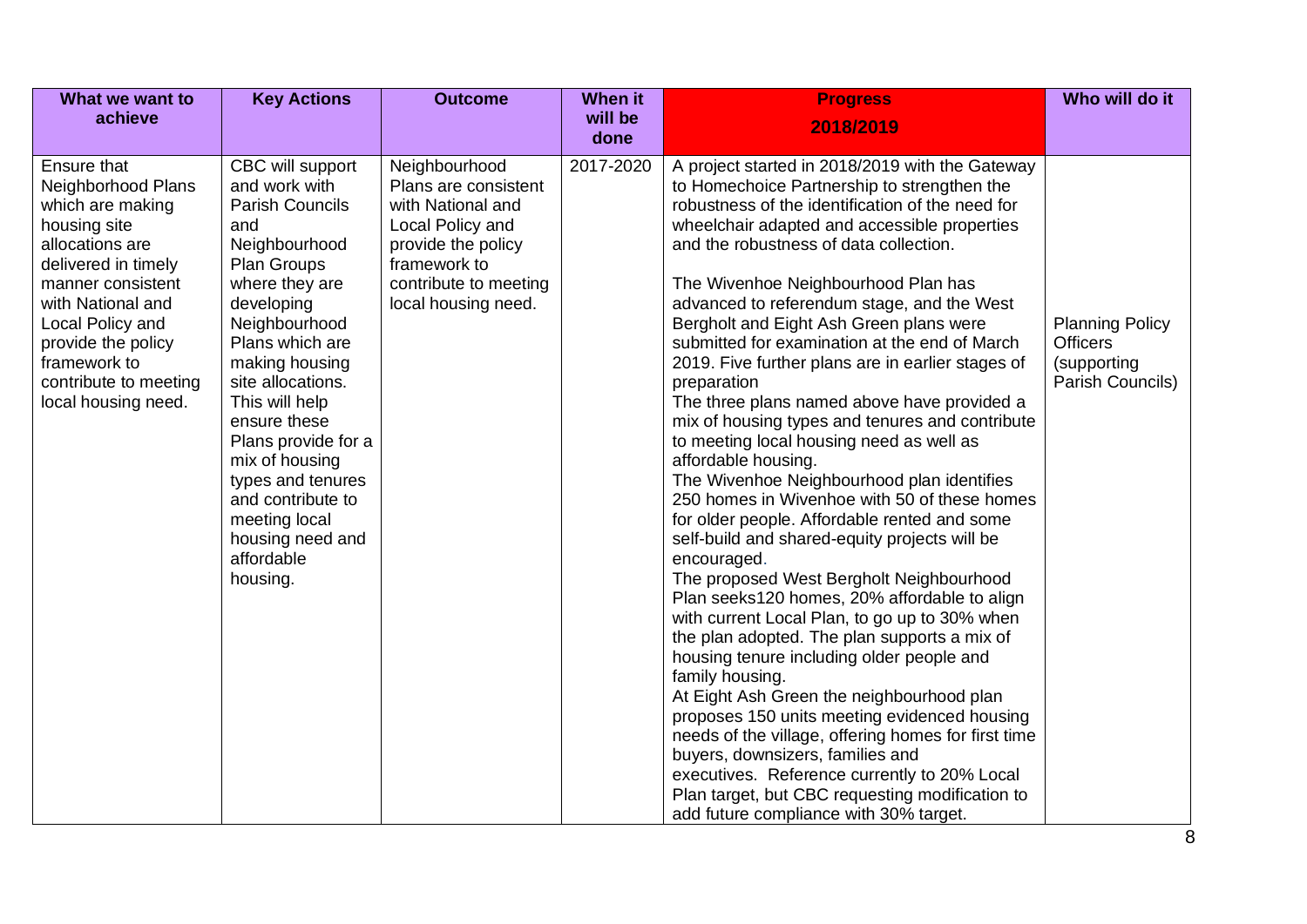| What we want to                                                                                                                                              | <b>Key Actions</b>                                                                                                                                                                                                                                                                                                                                                                                                                                                                                                                    | <b>Outcome</b>                                                                                                                                                                                                              | <b>When it</b>                | <b>Progress</b>                                                                                                                                                                                                                                      | Who will do it                                             |
|--------------------------------------------------------------------------------------------------------------------------------------------------------------|---------------------------------------------------------------------------------------------------------------------------------------------------------------------------------------------------------------------------------------------------------------------------------------------------------------------------------------------------------------------------------------------------------------------------------------------------------------------------------------------------------------------------------------|-----------------------------------------------------------------------------------------------------------------------------------------------------------------------------------------------------------------------------|-------------------------------|------------------------------------------------------------------------------------------------------------------------------------------------------------------------------------------------------------------------------------------------------|------------------------------------------------------------|
| achieve                                                                                                                                                      |                                                                                                                                                                                                                                                                                                                                                                                                                                                                                                                                       |                                                                                                                                                                                                                             | will be<br>done               | 2018/2019                                                                                                                                                                                                                                            |                                                            |
| Encourage new<br>initiatives, including<br>housing products,<br>which meet housing<br>need and demand<br>between affordable<br>rented and home<br>ownership. | Implement<br>Colchester's<br><b>Planning Polices</b><br>which seek 20% of<br>all affordable<br>housing to be<br>provided as<br>Intermediate<br>housing.<br>Explore increasing<br>the number of<br>equity share<br>properties<br>available<br>Publicise and<br>support national<br>initiatives which<br>seek to bridge the<br>gap between<br>affordable rented<br>and outfight home<br>ownership.<br>Provide support<br>for the provision of<br>self-build and<br>custom-build<br>homes and set up<br>a register as<br>required by the | A range of products<br>and initiatives<br>available to meet<br>housing need<br>A fully functioning<br>housing ladder<br>where demand<br>meets supply at a<br>price that is<br>affordable to<br>households in<br>Colchester. | 2015-2020<br>$2015 -$<br>2020 | The Council supports the inclusion of<br>intermediate housing on schemes<br>In 2018/2019 21% of the new build affordable<br>homes were intermediate housing<br>Self and Custom build register is being<br>maintained, with 168 applicants registered | <b>CBC</b> Affordable<br>Housing<br>Development<br>Officer |
|                                                                                                                                                              | Housing and<br>Planning Act so                                                                                                                                                                                                                                                                                                                                                                                                                                                                                                        |                                                                                                                                                                                                                             |                               |                                                                                                                                                                                                                                                      |                                                            |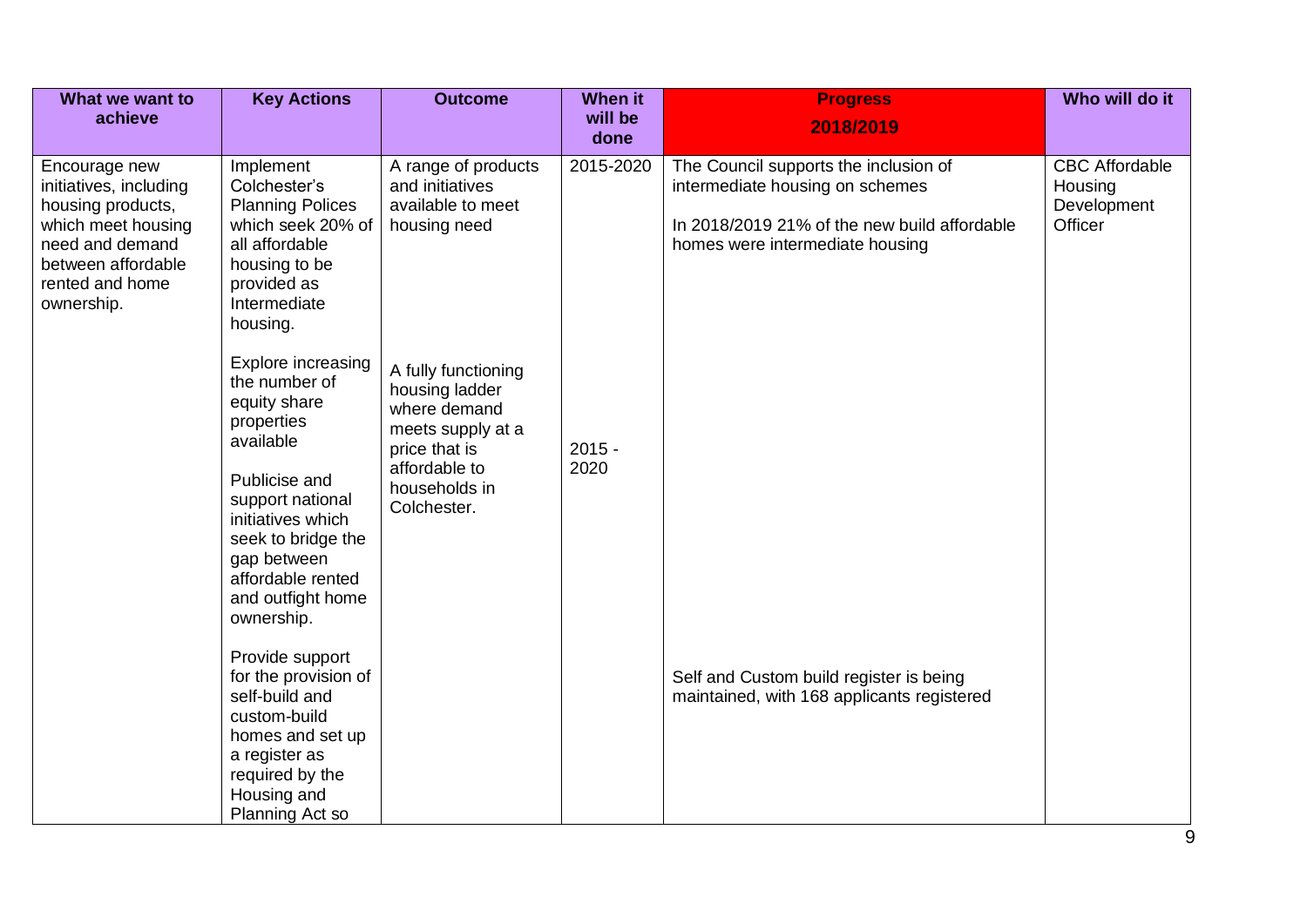| What we want to<br>achieve                                                         | <b>Key Actions</b>                                                                                                                                                                | <b>Outcome</b>                                                                                          | When it<br>will be<br>done | <b>Progress</b><br>2018/2019                                                                                                                                                                                                                                                                                                                                                                                                                                            | Who will do it                                                                     |
|------------------------------------------------------------------------------------|-----------------------------------------------------------------------------------------------------------------------------------------------------------------------------------|---------------------------------------------------------------------------------------------------------|----------------------------|-------------------------------------------------------------------------------------------------------------------------------------------------------------------------------------------------------------------------------------------------------------------------------------------------------------------------------------------------------------------------------------------------------------------------------------------------------------------------|------------------------------------------------------------------------------------|
|                                                                                    | that households<br>can register their<br>interest in this<br>product.                                                                                                             |                                                                                                         |                            |                                                                                                                                                                                                                                                                                                                                                                                                                                                                         |                                                                                    |
| Maximise the use of<br>the Council's land and<br>assets to deliver new<br>housing. | Produce a<br>development<br>strategy which<br>sets out the<br>Council's<br>aspirations, a<br>pipeline of<br>development and<br>the funding<br>required to deliver<br>the strategy | Delivery of new<br>housing on Council<br>owned sites to<br>increase housing<br>numbers                  | 2019-2022                  | The 4 sites forming Phase 1 of the Amphora<br>Homes developments have draft legal<br>agreements for the finance and land deals. One<br>planning application was submitted in March<br>2019 whilst another scheme is at pre-<br>application enquiry stage.<br>With the removal of the Housing Revenue<br>Account borrowing cap in 2018/2019, work has<br>begun on "Phase 2 Garage Sites" and<br>"Airspace" projects and both are undergoing<br>feasibility work.         | Amphora<br>Homes/CBC<br>Client<br>Team/CBH<br>Joint CBC/CBH<br>Asset<br>Management |
|                                                                                    | Identify council<br>owned housing<br>that is no longer<br>viable and<br>consider its<br>potential to enable<br>the development<br>of new homes                                    |                                                                                                         | $2015 -$<br>2020           | CBC and CBH continue to jointly review the<br>viability of housing stock, using the viability<br>model.<br>Viability is considered on housing stock<br>becoming empty to consider the cost of repair,<br>sale or retention with funds from sales<br>contributing to purchase/construction of new<br>homes. In 2018/2019 CBC disposed of one<br>property as the cost of repair and future<br>maintenance meant it was not viable to retain<br>ownership of the property. | Group, Housing<br>Development<br>Officer<br><b>CBC Client</b><br>Team              |
|                                                                                    | Create a new<br>commercial<br>company to take<br>forward<br>Colchester's                                                                                                          | Commercial<br>Company set up and<br><b>Colchester's Housing</b><br>Development<br>ambitions identified. | 2017-2018                  | The companies went live in April 2018 and have<br>been operating for their first year. The Phase 1<br>sites have progressed as detailed above and<br>are expected to deliver more than 300 new<br>homes, including over 100 affordable homes<br>over the next few years.                                                                                                                                                                                                |                                                                                    |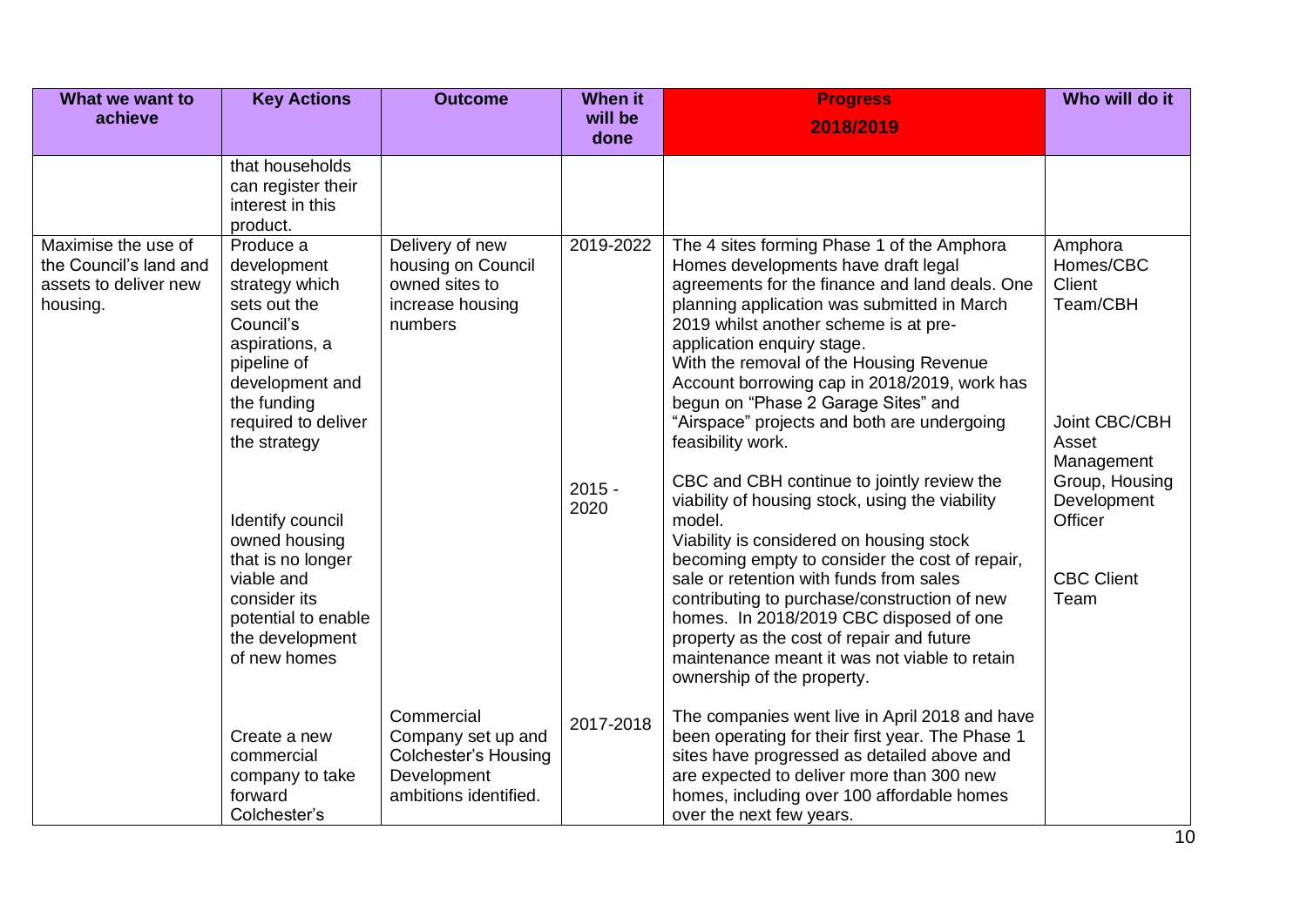| What we want to                                                                                                           | <b>Key Actions</b>                                                                                                     | <b>Outcome</b>                                                                                | <b>When it</b>                                                                                                                         | <b>Progress</b>                                                                                                                                                                                                                                                                                                                                                                                                                                                                                   | Who will do it                                                                |
|---------------------------------------------------------------------------------------------------------------------------|------------------------------------------------------------------------------------------------------------------------|-----------------------------------------------------------------------------------------------|----------------------------------------------------------------------------------------------------------------------------------------|---------------------------------------------------------------------------------------------------------------------------------------------------------------------------------------------------------------------------------------------------------------------------------------------------------------------------------------------------------------------------------------------------------------------------------------------------------------------------------------------------|-------------------------------------------------------------------------------|
| achieve                                                                                                                   |                                                                                                                        |                                                                                               | will be<br>done                                                                                                                        | 2018/2019                                                                                                                                                                                                                                                                                                                                                                                                                                                                                         |                                                                               |
|                                                                                                                           | housing<br>development<br>ambitions.                                                                                   |                                                                                               |                                                                                                                                        |                                                                                                                                                                                                                                                                                                                                                                                                                                                                                                   |                                                                               |
| Continue to review the<br>Council's existing<br>sheltered housing<br>stock to implement the<br><b>Colchester Standard</b> | Carry out major<br>refurbishment of<br>the Sheltered<br><b>Housing Stock</b><br>identified in the<br>2010 Review.      | <b>Colchester Standard</b><br>achieved on all<br>schemes identified                           | 1st<br>scheme<br>completed<br>March<br>2015.<br>2nd<br>scheme<br>completed<br>July 2017.<br>3rd scheme<br>completed<br>August<br>2018. | With the removal of the Housing Revenue<br>Account borrowing cap, work to ensure that<br>Colchester's sheltered housing meets the<br><b>Colchester Sheltered Housing Standard has</b><br>been restarted. A Joint CBC/CBH Project team<br>was established to identify next sheltered<br>scheme for refurbishment.<br>Designs and plans are being worked up and<br>initial estimates indicate that a scheme will be<br>designed and work procured by Jan 2021 with<br>work completing in 2022/2023. | <b>CBH Asset</b><br>Management<br>Team<br><b>Housing Client</b><br>Team       |
|                                                                                                                           | Review the<br>remaining<br>Sheltered housing<br>stock through<br>condition surveys<br>and assessing<br>their viability | Up to date surveys<br>and viability<br>assessments<br>completed on<br>schemes.                | Annual<br>reviews                                                                                                                      | Maytree Court, previously used for sheltered<br>accommodation, was disposed of in January<br>2019.<br>A 5-year investment programme is in place,<br>with on-going surveys to identify major works.<br>Viability assessments considered by CBC and<br>CBH and recommendations made to the<br>Portfolio Holder.                                                                                                                                                                                     |                                                                               |
| Promote a positive<br>message about the<br>need for new housing<br>and align with the<br>need for<br>Homelessness         | Publicise the<br>community and<br>economic benefits<br>of new homes and<br>the need for<br>housing to meet             | A better<br>understanding<br>amongst residents as<br>to why additional<br>housing is required | 2015-2020                                                                                                                              | Publicity via reports on housing delivery/Local<br>Plan update to Local Plan Committee and<br>Annual Monitoring Report.                                                                                                                                                                                                                                                                                                                                                                           | Communications<br>Team, Planning<br>Policy,<br>Registered<br><b>Providers</b> |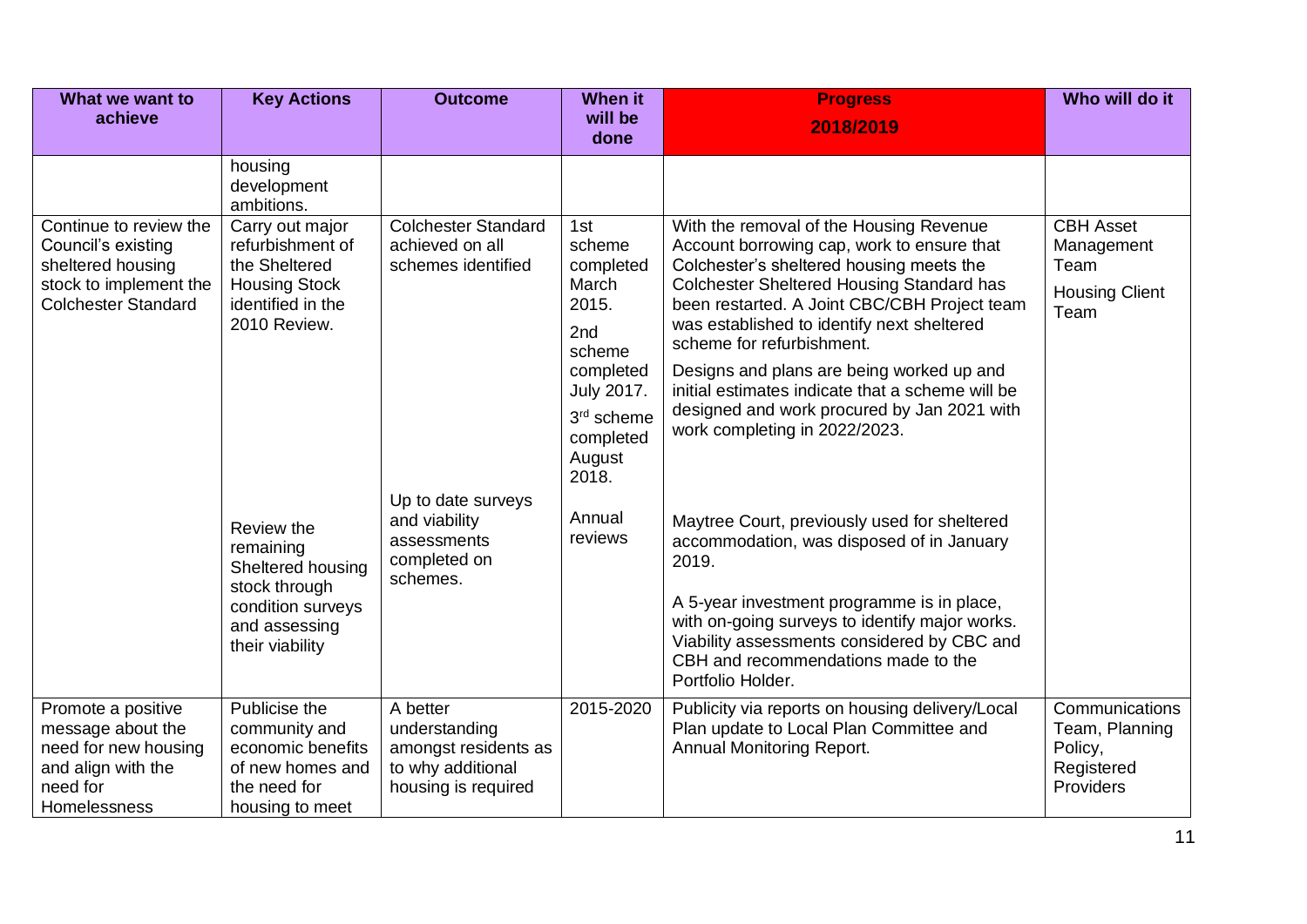| What we want to<br>achieve                                                            | <b>Key Actions</b>                                                                                                                                                                                                                                                               | <b>Outcome</b>                                                                                                                                                         | <b>When it</b><br>will be | <b>Progress</b><br>2018/2019                                                                                                                                                                                                                                                                                                                                                                                                                                                                                                                                                                                                                                                                                                                                         | Who will do it                                                                                         |
|---------------------------------------------------------------------------------------|----------------------------------------------------------------------------------------------------------------------------------------------------------------------------------------------------------------------------------------------------------------------------------|------------------------------------------------------------------------------------------------------------------------------------------------------------------------|---------------------------|----------------------------------------------------------------------------------------------------------------------------------------------------------------------------------------------------------------------------------------------------------------------------------------------------------------------------------------------------------------------------------------------------------------------------------------------------------------------------------------------------------------------------------------------------------------------------------------------------------------------------------------------------------------------------------------------------------------------------------------------------------------------|--------------------------------------------------------------------------------------------------------|
|                                                                                       |                                                                                                                                                                                                                                                                                  |                                                                                                                                                                        | done                      |                                                                                                                                                                                                                                                                                                                                                                                                                                                                                                                                                                                                                                                                                                                                                                      |                                                                                                        |
| Prevention in the<br>borough and the need<br>for affordable housing<br>of all tenures | local needs<br>through press<br>releases,<br>consultation,<br>committee reports                                                                                                                                                                                                  |                                                                                                                                                                        |                           |                                                                                                                                                                                                                                                                                                                                                                                                                                                                                                                                                                                                                                                                                                                                                                      |                                                                                                        |
| Increase the role of<br>the private rented<br>sector in meeting<br>housing need       | Improve access<br>for those who<br>traditionally face<br>barriers to the<br>private rented<br>sector (PRS)<br>Work with<br>landlords to<br>improve the<br>sometimes poor<br>image of the PRS<br>through<br>implementing the<br>Essex wide<br>landlord<br>accreditation<br>scheme | Increased provision<br>of Private Rented<br>homes to meet<br>housing needs<br>Landlord<br>Accreditation<br>scheme implemented<br>and perception of the<br>PRS improved | 2015-2020<br>2015/16      | A new incentive package to encourage Private<br>Sector Landlords to rent to homeless<br>households, known as Homestep has been<br>developed. A total of 57 households were<br>rehoused into suitable private rented homes as<br>a result of this new scheme.<br>The Private Sector leasing scheme run by CBH<br>secured two more properties in 2018/2019<br>bringing the total to 13 properties.<br>The Private Sector Housing team continue to<br>inspect properties secured by CBH for the<br>Homestep scheme. They assisted CBH with the<br>development of the Private Sector Leasing<br>Scheme standards and inspect all properties for<br>both schemes to ensure minimum standards<br>are met.<br>See previous years updates - this scheme<br>never progressed. | CBH - Housing<br>options Team,<br>CBC - Private<br><b>Sector Housing</b><br>Team, Private<br>Landlords |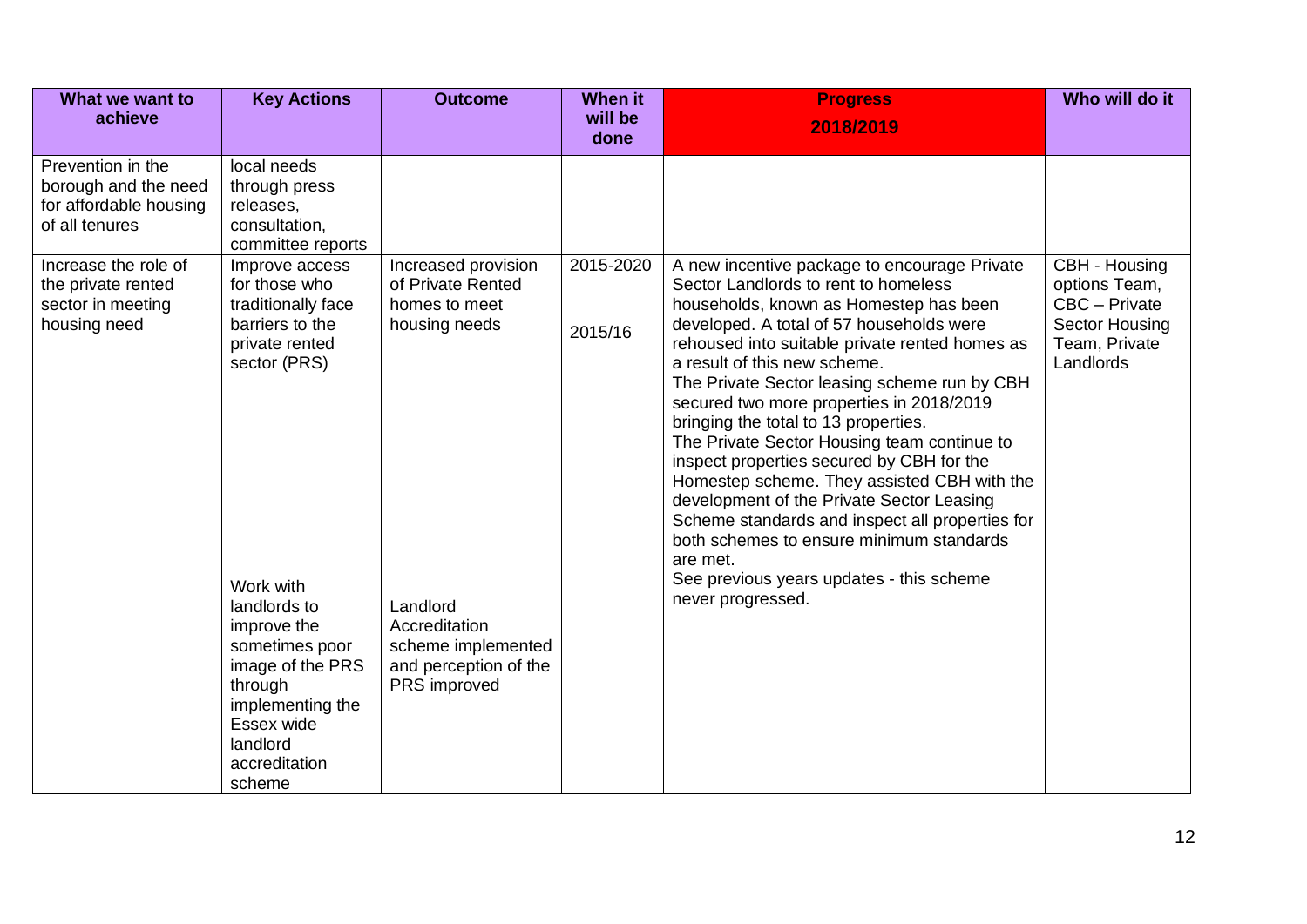#### **2. Work with partners and residents to create mixed communities which are economically, environmentally and socially healthy and resilient**

| What we want to<br>achieve                                                               | <b>Key Actions</b>                                                                                                                                                                                                                                                                                                                                                                          | <b>Outcome</b>                                                                                         | <b>When it</b><br>will be | <b>Progress</b><br>2018/2019                                                                                                                                                                                                                                                                                                                                                                                                                                                                                                                                                                                                                                                                                                                                                                                                                                                                                                                | Who will do it                                                                                                                 |
|------------------------------------------------------------------------------------------|---------------------------------------------------------------------------------------------------------------------------------------------------------------------------------------------------------------------------------------------------------------------------------------------------------------------------------------------------------------------------------------------|--------------------------------------------------------------------------------------------------------|---------------------------|---------------------------------------------------------------------------------------------------------------------------------------------------------------------------------------------------------------------------------------------------------------------------------------------------------------------------------------------------------------------------------------------------------------------------------------------------------------------------------------------------------------------------------------------------------------------------------------------------------------------------------------------------------------------------------------------------------------------------------------------------------------------------------------------------------------------------------------------------------------------------------------------------------------------------------------------|--------------------------------------------------------------------------------------------------------------------------------|
| Facilitate<br>integration into the<br>local community for<br>the incoming<br>population. | Work with local<br>community and<br>voluntary sector to<br>improve information,<br>access and support<br>(especially ethnic<br>minorities)                                                                                                                                                                                                                                                  | Community groups<br>set up.<br>Incoming population<br>successfully<br>integrated into the<br>community | done<br>2015-2020         | A total of 14 refugee families (65 individuals) have been<br>resettled since December 2015 as part of the Syrian<br>Resettlement Scheme.<br>We continue to work with Essex Integration (our service<br>delivery partner) and other voluntary sector<br>organisations, to support our refugee families and help<br>them integrate into society.                                                                                                                                                                                                                                                                                                                                                                                                                                                                                                                                                                                              | <b>CBC Community</b><br>Initiatives Team                                                                                       |
| Deliver quality<br>neighbourhoods<br>with adequate<br>infrastructure.                    | Inform and consult the<br>relevant infrastructure<br>providers including<br>education services of<br>proposed housing<br>developments so they<br>have the opportunity<br>to comment and<br>influence outcomes.<br>Work in partnership<br>with ECC and the<br>South East Local<br><b>Enterprise Partnership</b><br>(SELEP) to deliver<br>integrated and<br>sustainable transport<br>projects | High quality<br>communities<br>Projects delivered -<br>Infrastructure needs<br>met                     | 2015-2020<br>2015-2020    | During 2018/2019, CBC received s106 contributions of<br>£2,019.584 for projects which included:-<br>Contribution to Public Open Space £1,166,146 received<br>for site specific projects with the Borough.<br>Community Facilities - £432,426 received for projects<br>including the community centre provided within the<br>Colchester Northern Growth Area, expansion of the<br>community centre located within the development at<br>former Severalls Hospital, improvements to the<br>Lakelands Community Centre, equipping the proposed<br>new Stanway Community Hall.<br>Affordable Housing Contribution - £178,922<br>Public Realm - £20,866 for maintenance and<br>improvements of St. Nicholas Square<br>Highways Transportation Contribution - £61,805 to be<br>used towards improving the safety and security of a<br>walking route from Hawkins Road to the University of<br>Essex and the resurfacing lighting and provision of | <b>CBC Planning</b><br>Policy and<br>Transportation<br>Team,<br>Development<br>Management,<br>Community<br>Development<br>Team |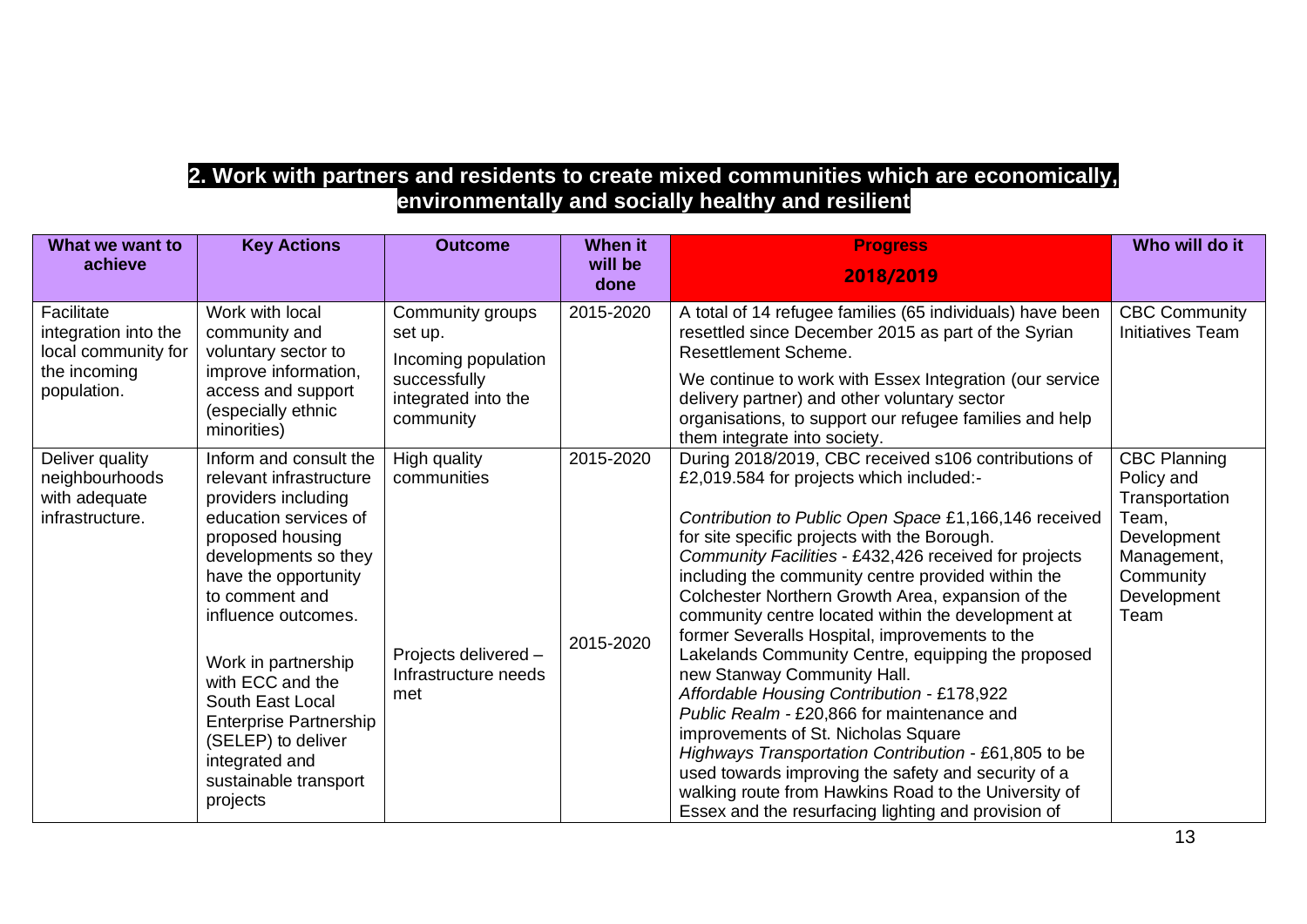| What we want to<br>achieve                                                                   | <b>Key Actions</b>                                                                                                                                                                                                                                                                                                                                | <b>Outcome</b>                                                                                                                                                                                      | <b>When it</b><br>will be | <b>Progress</b><br>2018/2019                                                                                                                                                                                                                                                                                                                                                                                                                                                                                                                                                                                                                                                                                                                                                                                                                                  | Who will do it                                                                                                                                                                                                                           |
|----------------------------------------------------------------------------------------------|---------------------------------------------------------------------------------------------------------------------------------------------------------------------------------------------------------------------------------------------------------------------------------------------------------------------------------------------------|-----------------------------------------------------------------------------------------------------------------------------------------------------------------------------------------------------|---------------------------|---------------------------------------------------------------------------------------------------------------------------------------------------------------------------------------------------------------------------------------------------------------------------------------------------------------------------------------------------------------------------------------------------------------------------------------------------------------------------------------------------------------------------------------------------------------------------------------------------------------------------------------------------------------------------------------------------------------------------------------------------------------------------------------------------------------------------------------------------------------|------------------------------------------------------------------------------------------------------------------------------------------------------------------------------------------------------------------------------------------|
|                                                                                              |                                                                                                                                                                                                                                                                                                                                                   |                                                                                                                                                                                                     | done                      | security at the nearest route to the property located<br>adjacent to the Old Custom House.<br>Student Travel Plan - £82,408 received for Student<br><b>Travel Projects</b><br>Footpath Improvements - £77,000 towards<br>improvements to the Rowhedge Trail                                                                                                                                                                                                                                                                                                                                                                                                                                                                                                                                                                                                   |                                                                                                                                                                                                                                          |
| Encourage<br>Community<br>Engagement with<br>housing providers<br>and other<br>organisations | Introduce a co-<br>ordinated approach to<br>community<br>engagement with<br>voluntary sector and<br>housing providers                                                                                                                                                                                                                             | Community projects<br>established<br>Projects delivered<br>including Crucial<br>Crew for older and<br>young people.                                                                                 | 2015-2018                 | A number of "Street weeks (Police led Community<br>engagement) held in targeted communities with good<br>partner and citizen engagement.<br>CBH delivered 8 "Making a Difference" days in<br>communities with Council housing, engaging residents<br>with relevant partner agencies aiming to increase<br>Community resilience.                                                                                                                                                                                                                                                                                                                                                                                                                                                                                                                               | Police, Crime<br>Commissioners,<br>CCVS, CBH,<br>Registered<br>Providers, CBC<br>Community<br>Safety                                                                                                                                     |
| Create<br>neighbourhoods<br>and communities<br>which are<br>sustainable                      | Develop partnerships<br>with residents, the<br>voluntary sector,<br>community<br>organisations and<br>wider local service<br>providers, especially<br>on new housing<br>schemes/developmen<br>ts.<br>Work in partnership<br>with the Community<br>Police to implement<br>new legislation from<br>the ASB Police and<br>Crime Act and<br>undertake | Partnerships set up<br>Continue to hold<br>events including<br>'Days of Action' and<br>'Make a difference<br>day', to bring<br>communities<br>together. (8 make a<br>difference day held a<br>year) | 2017<br>Ongoing           | CBC Community Enabling Officers took part in "Street<br>Weeks" lead by Essex Police, working with external<br>partners and engaging with residents.<br>The Community Enabling Team work with the voluntary<br>sector and local organisations to encourage community<br>cohesion, strengthen communities, enable behaviour<br>change to help them become more self-sufficient.<br>3 Street Weeks events held in Highwoods, Shrub<br>End/St Michaels and Greenstead. All events included<br>a community consultation prior to the event, in which<br>local communities/neighbourhoods were engaged with<br>and asked to identify issues, which were then tackled<br>during the week-long events.<br>Town Centre multi agency partnership "Team ten"<br>formed to reduce incidence of ASB and nuisance in<br>Town Centre. Weekly briefings held with partners to | Zone Wardens,<br>Community<br>Police,<br>Community<br>Initiatives, CBH,<br>Registered<br>Providers, CBC-<br><b>Private Sector</b><br>Housing,<br>Environmental<br>Protection,<br>Animal Services,<br><b>CBC Community</b><br>Safety Team |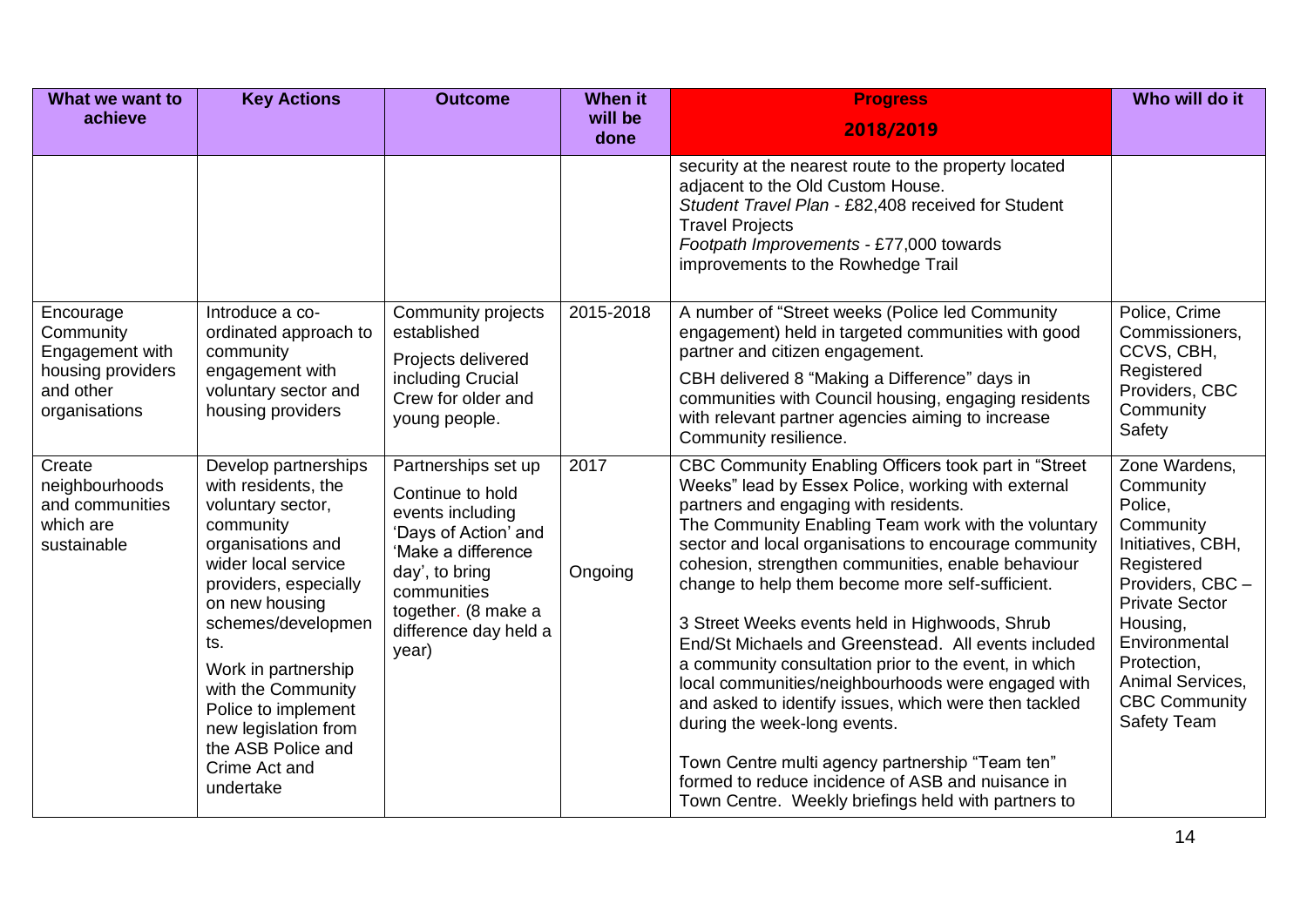| What we want to<br>achieve                                                    | <b>Key Actions</b>                                                                                                                                                                                                                             | <b>Outcome</b>                                                                                                                                                                                                                  | When it<br>will be<br>done | <b>Progress</b><br>2018/2019                                                                                                                                                                                                                                                                                                                                                                                                                                                                                                                                                                                                                   | Who will do it                                                          |
|-------------------------------------------------------------------------------|------------------------------------------------------------------------------------------------------------------------------------------------------------------------------------------------------------------------------------------------|---------------------------------------------------------------------------------------------------------------------------------------------------------------------------------------------------------------------------------|----------------------------|------------------------------------------------------------------------------------------------------------------------------------------------------------------------------------------------------------------------------------------------------------------------------------------------------------------------------------------------------------------------------------------------------------------------------------------------------------------------------------------------------------------------------------------------------------------------------------------------------------------------------------------------|-------------------------------------------------------------------------|
| Create<br>neighbourhoods<br>and communities<br>which are<br>sustainable       | enforcement action as<br>necessary<br>Maximise<br>employability funding<br>from the SELEP to<br>support the Economic<br><b>Growth Strategy</b>                                                                                                 | Funding bids<br>submitted and<br>agreed                                                                                                                                                                                         | 2020                       | agree approach with support and enforcement in place<br>to resolve issues arising. Overarching Town Centre<br>Action Plan initiated to deliver a multi-agency approach<br>to tackling ASB within the Town Centre<br>Local Community Meetings (multi agency problem<br>solving groups) continue to work alongside local<br>communities to address crime, anti-social behaviour<br>and quality of life issues. Currently chaired by Police, 12<br>meetings took place across the borough during<br>2018/19.<br>CBH continue to manage and deal with reports of anti-<br>social behaviour across all tenures (see later for more<br>information). | CBC - Economic<br>Growth Team,<br>Enterprise and<br><b>Tourism Team</b> |
| Improve the<br>external<br>environment on the<br>Council's housing<br>estates | Develop an Estate<br><b>Management Strategy</b><br>for the external<br>environment within<br>the Council's housing<br>estates<br>Complete a pilot<br>project at Scarfe Way<br>to test the impact of<br>improvements around<br>blocks of flats. | <b>Estate Management</b><br>Strategy produced<br>with<br>recommendations<br>that can be<br>implemented<br>Pilot project<br>completed<br>Results of the pilot<br>used to inform an<br>ongoing estate<br>improvement<br>programme | 2017                       | Estate improvements complete at Scarfe Way with<br>improvement to reduce incidents of environmental anti-<br>social behaviour in the area.<br>Following a successful pilot, a project has moved<br>forward in Greenstead with the aim to replace brick<br>boundary walls with open, birdsmouth fencing.<br>In 2018/2019 there was investment in garage site<br>refurbishment of £325,000 throughout Borough which<br>contributed to improving the external environment on<br>the Council's housing estates.                                                                                                                                    | Zone<br>Wardens/CBH<br>Housing<br>Management<br>Team                    |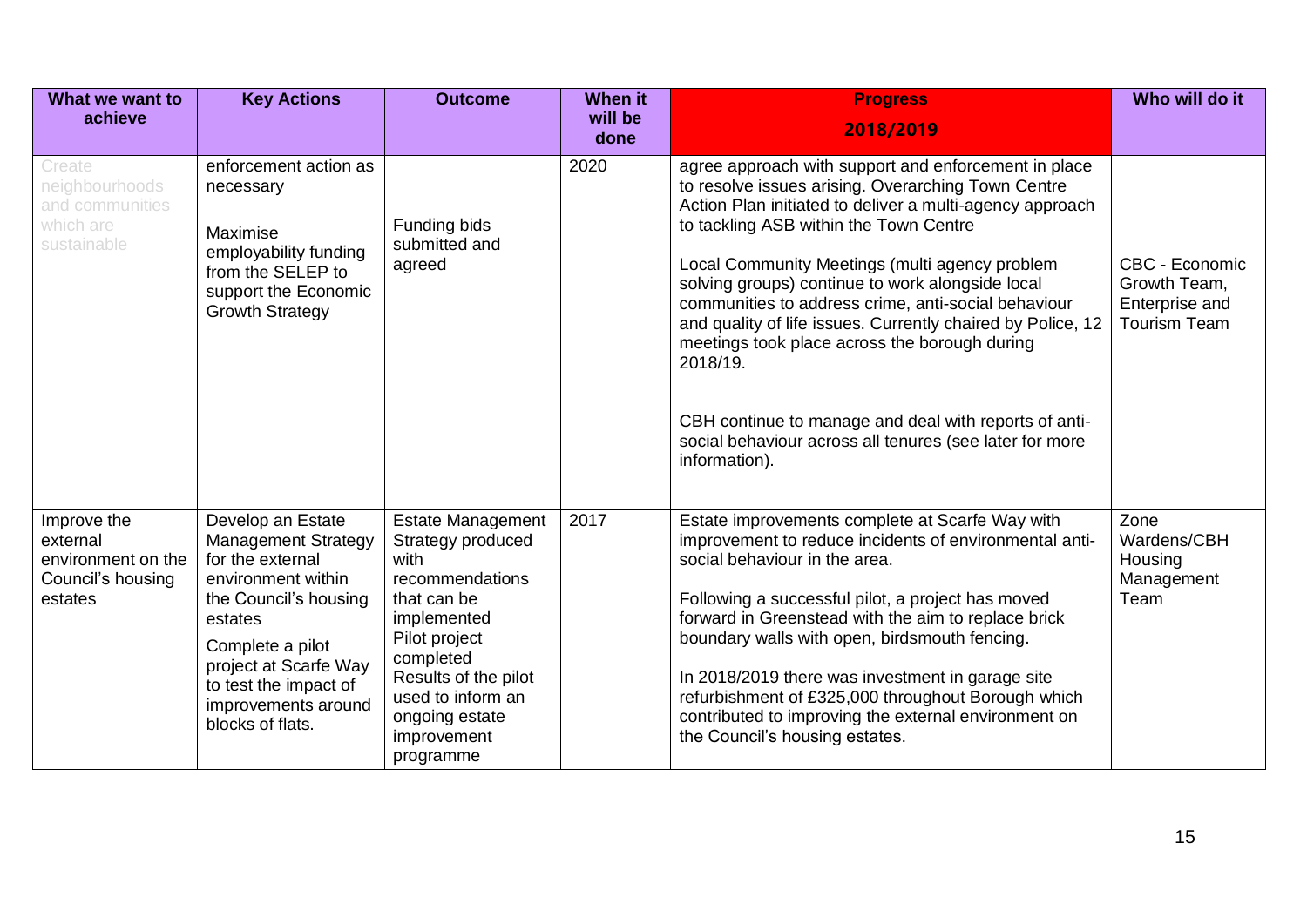| What we want to<br>achieve                                                             | <b>Key Actions</b>                                                                                                                                                                                                                                                                            | <b>Outcome</b>                       | When it<br>will be | <b>Progress</b>                                                                                                                                                                                                                                                                                                                                                                                                                                                                            | Who will do it                                                                                                                                 |
|----------------------------------------------------------------------------------------|-----------------------------------------------------------------------------------------------------------------------------------------------------------------------------------------------------------------------------------------------------------------------------------------------|--------------------------------------|--------------------|--------------------------------------------------------------------------------------------------------------------------------------------------------------------------------------------------------------------------------------------------------------------------------------------------------------------------------------------------------------------------------------------------------------------------------------------------------------------------------------------|------------------------------------------------------------------------------------------------------------------------------------------------|
|                                                                                        |                                                                                                                                                                                                                                                                                               |                                      | done               | 2018/2019                                                                                                                                                                                                                                                                                                                                                                                                                                                                                  |                                                                                                                                                |
| Reduce and tackle<br>anti-social<br>behaviour in<br>partnership with<br>other agencies | Challenge antisocial<br>behaviour and use<br>appropriate sanctions<br>against those who<br>cause a nuisance<br>Work with others to<br>offer a range of<br>interventions to help<br>people change their<br>behaviour<br>Provide support to<br>witnesses and victims<br>of antisocial behaviour | Reduction in<br>antisocial behaviour | 2015-2020          | Reports of ASB to CBH reduced in 2018/19 to 300 from<br>399 in the previous year.<br>Town Centre multi agency partnership "Team ten"<br>formed to reduce incidence of ASB and nuisance in<br>Town Centre. Weekly briefings held for partner<br>participation and to agree approach with support and<br>enforcement in place to resolve issues arising. ✓<br>Overarching Town Centre Action Plan initiated to<br>deliver a multi-agency approach to tackling ASB within<br>the Town Centre. | <b>CBH</b> anti-social<br>behaviour team,<br>Neighbourhood<br>action panels,<br>Police,<br>Environmental<br>Protection and<br>Animal Services. |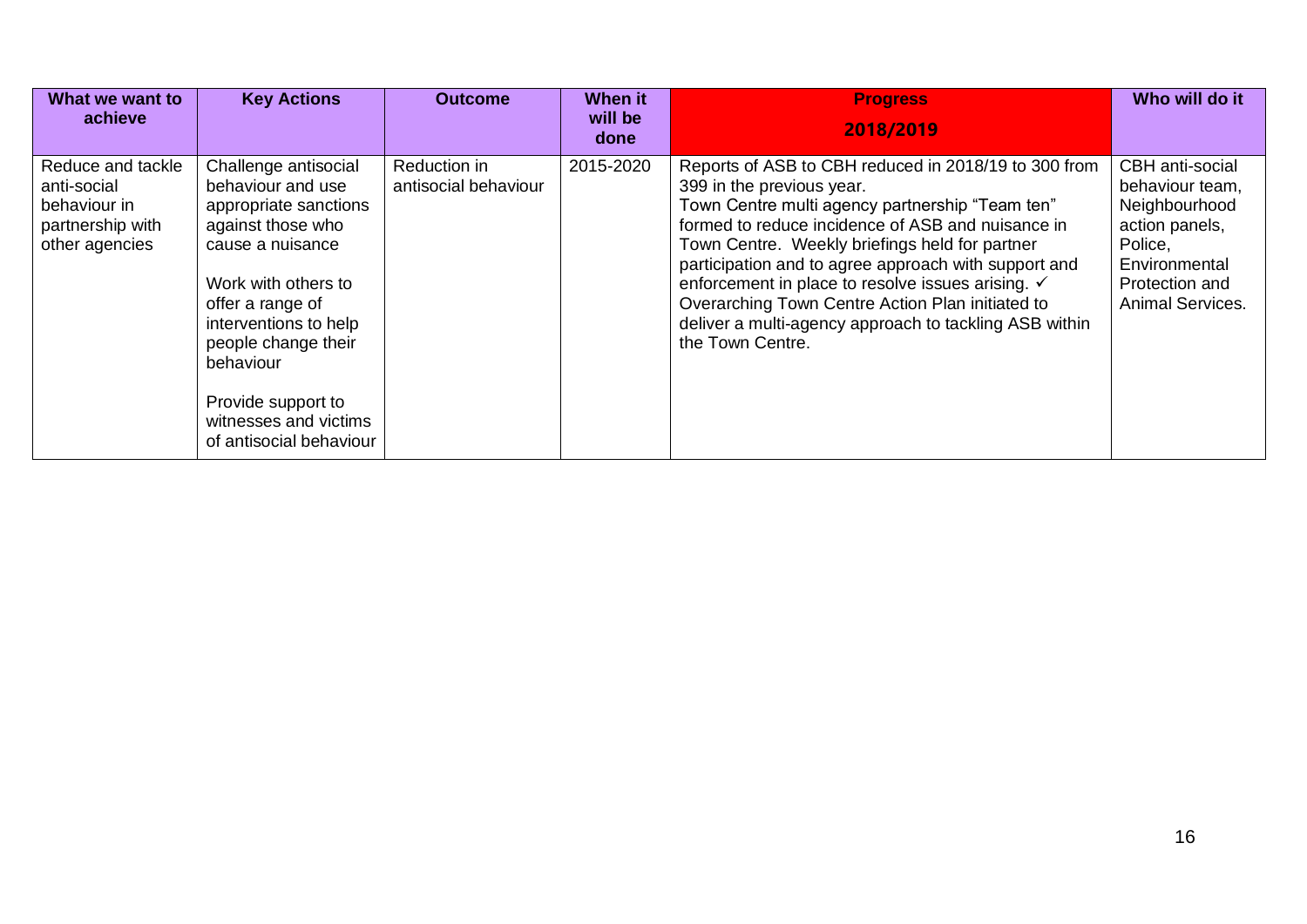#### **3. Prevent homelessness and rough sleeping**

Preventing homelessness and rough sleeping are addressed in our Homelessness Strategy 2014-2019. The Delivery plan for the strategy can be found by following the link here: <http://www.colchester.gov.uk/homelessnessstrategy>

| What we want to<br>achieve                                                                                                                                                                                                                                                                                 | <b>Key Actions</b>                                                                                                                                 | <b>Outcomes</b>                                                                               | <b>When it</b><br>will be<br>done                                                                                                                                                                                                                                                                                                                                                                                                                                                             | <b>Progress</b><br>2018/2019                                                                                                                                                                                                                                                                                                       | <b>Who will</b><br>do it       |
|------------------------------------------------------------------------------------------------------------------------------------------------------------------------------------------------------------------------------------------------------------------------------------------------------------|----------------------------------------------------------------------------------------------------------------------------------------------------|-----------------------------------------------------------------------------------------------|-----------------------------------------------------------------------------------------------------------------------------------------------------------------------------------------------------------------------------------------------------------------------------------------------------------------------------------------------------------------------------------------------------------------------------------------------------------------------------------------------|------------------------------------------------------------------------------------------------------------------------------------------------------------------------------------------------------------------------------------------------------------------------------------------------------------------------------------|--------------------------------|
| Progress on the actions<br>set out in the<br><b>Homelessness Strategy</b><br>Delivery plan monitored<br>and updated annually.                                                                                                                                                                              | <b>Consult with Homelessness</b><br><b>Strategy Project Group and</b><br>other key organisations on<br>progress on actions.                        | Delivery plan<br>updated, and<br>progress report<br>completed and<br>published on<br>website. | Annually                                                                                                                                                                                                                                                                                                                                                                                                                                                                                      | Delivery plan updated in conjunction with Project Group and a<br>progress report completed and published on website.                                                                                                                                                                                                               | Housing<br>Strategy<br>Officer |
| To produce a new<br><b>Homelessness Strategy</b><br>for Colchester.                                                                                                                                                                                                                                        | Project Group set up with key<br>stakeholders to carry out a<br>review of Homelessness in<br>Colchester and develop a<br>new Homelessness Strategy | A new<br>Homelessness<br>Strategy<br>written and<br>published.                                | $2019 -$<br>2020                                                                                                                                                                                                                                                                                                                                                                                                                                                                              | Consultation event for the new Homelessness and Rough<br>Sleeping Strategy held in conjunction with Homeless Link<br>Multi-agency Project Group set up to develop new<br>Homelessness and Rough Sleeper Strategy and first meeting<br>held.                                                                                        | Housing<br>Strategy<br>Officer |
| and Delivery plan.<br>Review the impact of the<br>Ensure we are best<br><b>Homelessness Reduction Act</b><br>placed to respond to the<br>new duties placed on<br>2017 on our services and<br>local authorities because<br>strategies<br>of the implementation of<br>the Homelessness<br>Reduction Act 2017 | Our services<br>are able to<br>meet the<br>requirements<br>of the<br>legislation and<br>respond to<br>customers'                                   | $2017 -$<br>2018                                                                              | CBH have delegated responsibility for the delivery of the<br>Homelessness and Housing Advice service through its Housing<br>Options team. The implementation of the Homelessness<br>Reduction Act has been delivered following significant<br>preparation as detailed in 2017/2018. A significant change<br>implemented in 2018/2019 was the provision of a Housing<br>Options wizard website to provide advice and guidance to those<br>who may be homeless or threatened with homelessness. | CBC/CBH<br>Housing<br>Solutions<br>Team                                                                                                                                                                                                                                                                                            |                                |
|                                                                                                                                                                                                                                                                                                            |                                                                                                                                                    | needs                                                                                         |                                                                                                                                                                                                                                                                                                                                                                                                                                                                                               | During the year 1344 households approached as homeless or<br>threatened with homelessness and 744 Personal Housing Plans<br>were completed. 115 households were accepted as homeless<br>and in priority need with the Council accepting a duty to provide<br>permanent accommodation. This is a 37.5% reduction from<br>2017/2018. |                                |
|                                                                                                                                                                                                                                                                                                            |                                                                                                                                                    |                                                                                               |                                                                                                                                                                                                                                                                                                                                                                                                                                                                                               | Action was taken to prevent and relive homelessness for<br>another 276 households.                                                                                                                                                                                                                                                 |                                |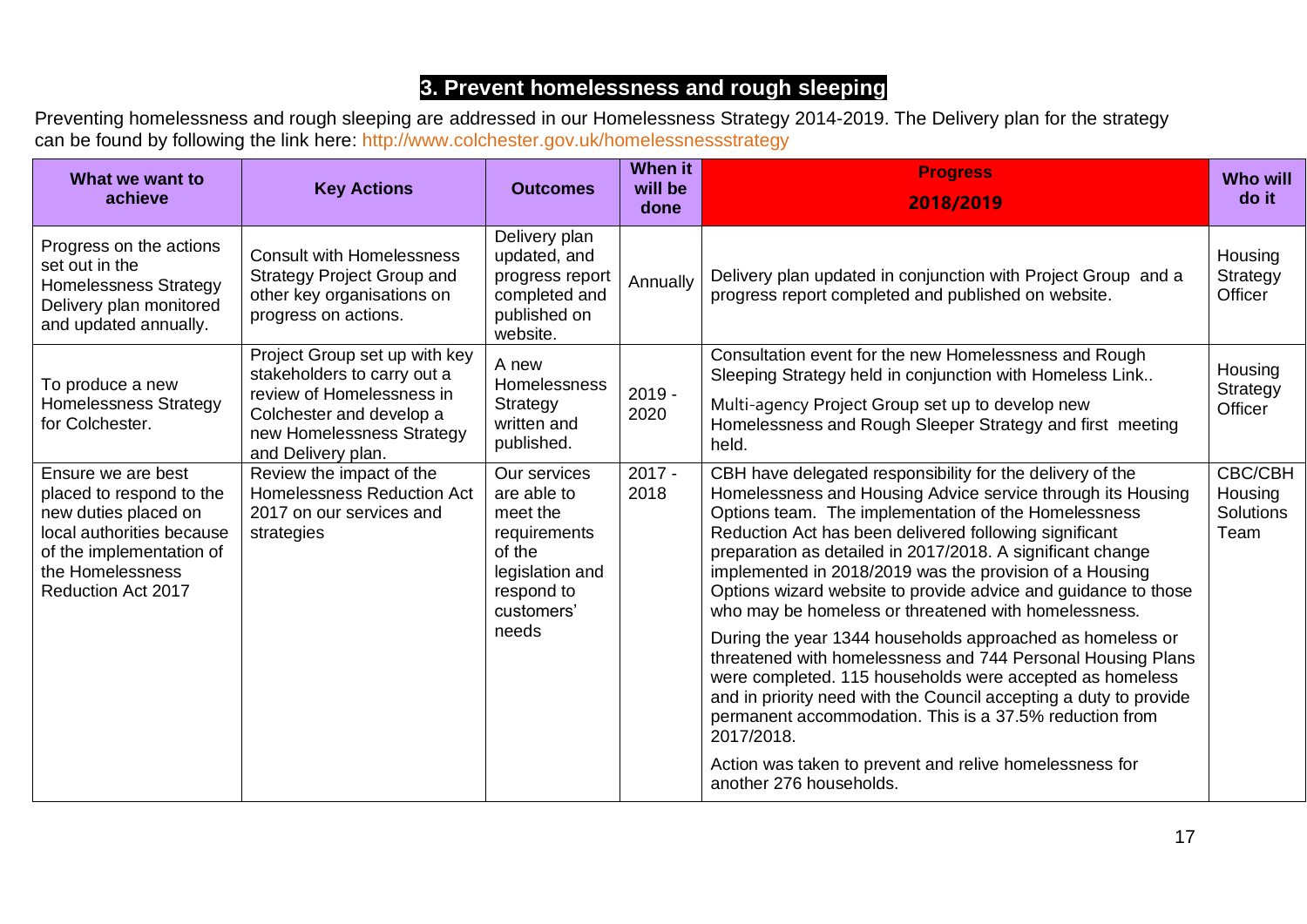#### **4. Work in partnership to improve the Life Chances of Colchester's residents, including their health and well-being**

| What we want to<br>achieve                                                                                                                           | <b>Key Actions</b>                                                                                                                                                         | <b>Outcomes</b>                                                            | When it<br>will be | <b>Progress</b>                                                                                                                                                                                                                                                                                                                                                                                                                                                                                                                                                                                           | Who will do it                                                                                            |
|------------------------------------------------------------------------------------------------------------------------------------------------------|----------------------------------------------------------------------------------------------------------------------------------------------------------------------------|----------------------------------------------------------------------------|--------------------|-----------------------------------------------------------------------------------------------------------------------------------------------------------------------------------------------------------------------------------------------------------------------------------------------------------------------------------------------------------------------------------------------------------------------------------------------------------------------------------------------------------------------------------------------------------------------------------------------------------|-----------------------------------------------------------------------------------------------------------|
|                                                                                                                                                      |                                                                                                                                                                            |                                                                            | done               | 2018/2019                                                                                                                                                                                                                                                                                                                                                                                                                                                                                                                                                                                                 |                                                                                                           |
| Improve health &<br>wellbeing of<br><b>Colchester residents</b><br>through greater<br>integration of housing,<br>health and social care<br>services. | Engage with<br>partner services<br>and identify<br>opportunities for<br>joint working and<br>service delivery to<br>tackle housing as a<br>long-term barrier to<br>health. | Joint working<br>established between<br>housing, health and<br>social care | 2015-18            | CBH developed a secondment for mental health social<br>worker, which is developing improved communication;<br>pathways and assessments for people with a mental<br>health issue who are threatened with homelessness.<br>This role is particularly to support those who are at risk<br>of or are sleeping rough; but also supports discharge<br>from residential placement; or those at risk of admission<br>or losing a home.                                                                                                                                                                            | <b>CBC Private</b><br>Sector Housing,<br>Registered<br><b>Providers</b><br><b>Essex County</b><br>Council |
|                                                                                                                                                      | <b>Explore</b><br>opportunities for<br>additional Public<br>Health funding.                                                                                                |                                                                            |                    | Funding through Sport England Local Delivery Pilot is<br>being used to lever in system wide funding and to test<br>and learn what will work in connecting residents with<br>their communities and improving health through<br>decreasing inactivity.<br>Partnerships with Catch 22 housing intervention project,<br>have led to them changing their model to incorporate<br>health and wellbeing interventions such as walk & talk<br>sessions and connecting families to their local<br>communities in a bid to decrease inactivity and improve<br>health as part of their homelessness prevention work. | <b>NEE CCG</b><br>Catch 22                                                                                |
|                                                                                                                                                      | Establish effective<br>multidisciplinary<br>care/referral<br>pathways                                                                                                      | Pathways<br>established, and<br>referral processes<br>improved             | $2015 -$<br>2020   | Work undertaken to encourage adoption of Livewell<br>campaign by NEE Alliance in promoting health and<br>wellbeing and prevention across the acute and health                                                                                                                                                                                                                                                                                                                                                                                                                                             | <b>NEE CCG</b><br><b>ECC</b>                                                                              |
|                                                                                                                                                      | Work with local<br>community and<br>voluntary sector<br>organisations to<br>improve                                                                                        | <b>Regular Forums</b><br>established, Tenancy<br>audits in place to        | 2015-2020          | and social care sectors<br>The Health and Housing Project has worked with a<br>wide range of partner services including within health,<br>social care and the community. Raised awareness of<br>the work of the Private Sector Housing team (PSHT)<br>and provided shadowing opportunities to colleagues                                                                                                                                                                                                                                                                                                  | <b>CBC Customer</b><br>Solutions, Private<br>Sector Housing                                               |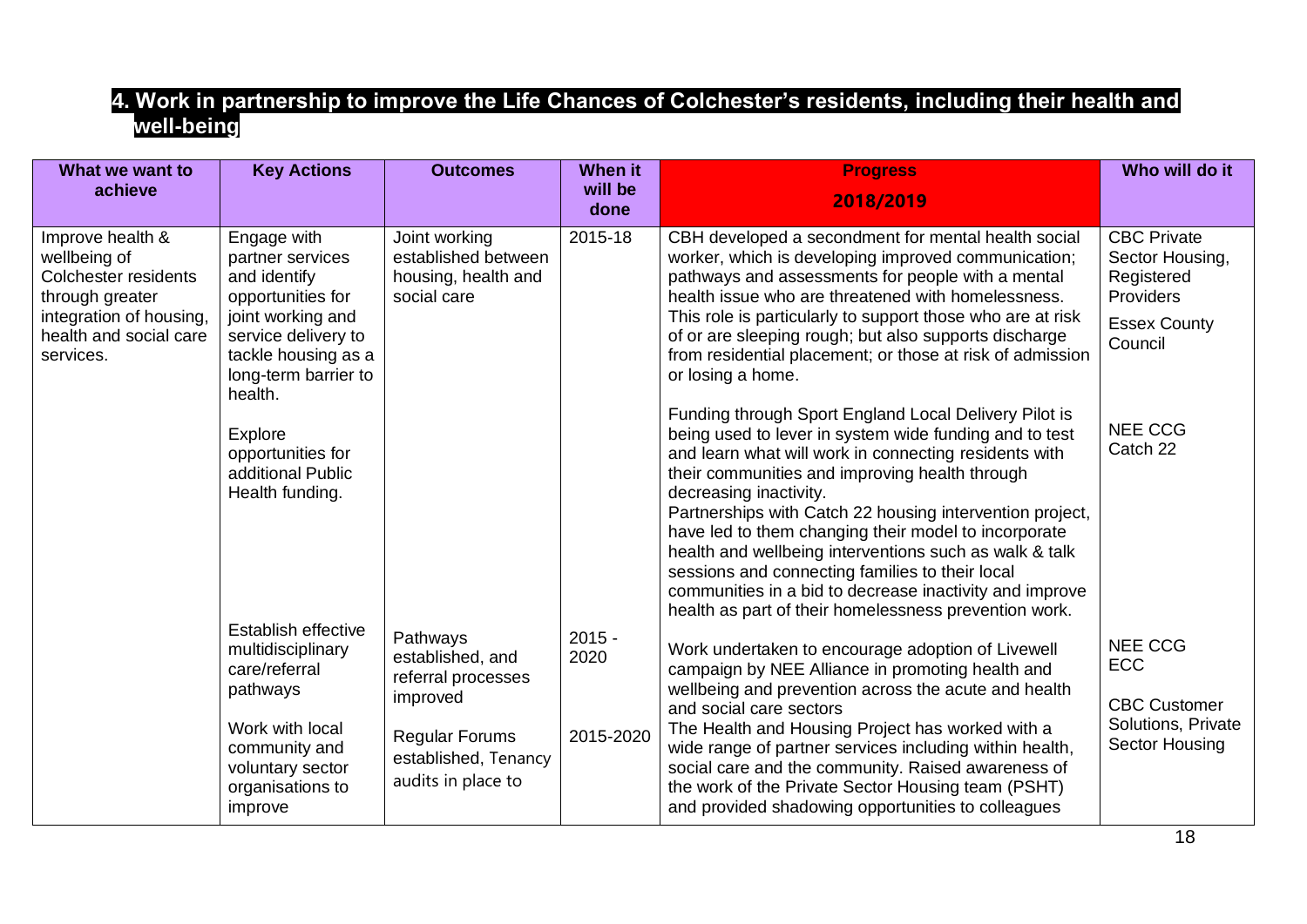| What we want to<br>achieve                                                                                                              | <b>Key Actions</b>                                                                                                         | <b>Outcomes</b>                                                                                                | <b>When it</b><br>will be<br>done | <b>Progress</b><br>2018/2019                                                                                                                                                                                                                                                                                                                                                                | Who will do it                                                          |
|-----------------------------------------------------------------------------------------------------------------------------------------|----------------------------------------------------------------------------------------------------------------------------|----------------------------------------------------------------------------------------------------------------|-----------------------------------|---------------------------------------------------------------------------------------------------------------------------------------------------------------------------------------------------------------------------------------------------------------------------------------------------------------------------------------------------------------------------------------------|-------------------------------------------------------------------------|
| Improve health &<br>wellbeing of<br><b>Colchester residents</b><br>through greater<br>integration of housing,<br>health and social care | information, access<br>and support for<br>household health<br>checks.                                                      | identify vulnerable<br>tenants                                                                                 |                                   | from other services. Referral pathways into the services<br>provided by the PSHT have been set up.                                                                                                                                                                                                                                                                                          |                                                                         |
| services.                                                                                                                               | Reduce the<br>number of home<br>hazards most likely<br>to have a negative<br>impact on<br>residents' health<br>and safety. | Home hazards<br>reduced by 300 per<br>annum                                                                    | 2015-2020                         | More than 300 serious housing hazards have been<br>removed from homes in the private sector through the<br>work of the Private Sector Housing team, including over<br>50 Category 1 hazards. This is through a combination<br>of informal and formal enforcement activity and the<br>offering of discretionary loans to home owners to<br>enable them to undertake works to remove hazards. |                                                                         |
| Undertake targeted<br>activity to support the<br>most vulnerable<br>members of the                                                      | Establish and pilot<br>new referral<br>pathways between<br><b>Private Sector</b>                                           | Pathways<br>established                                                                                        | 2014-16                           | The Health and Housing Project has set up referral<br>pathways into the team, for other agencies to raise<br>concerns about the housing conditions of vulnerable<br>residents.                                                                                                                                                                                                              | <b>CBC Private</b><br>Sector Housing,<br>Registered<br><b>Providers</b> |
| community who live in<br>the poorest quality<br>housing containing<br>Category 1 and<br>significant Category 2<br>hazards               | Housing &<br><b>Customer Support</b><br>Team                                                                               | Progress to<br>achieving an annual<br>target of improving<br>300 dwellings<br>occupied by<br>vulnerable people |                                   | More than 70 dwellings improved by the removal of<br>serious Category 1 and Category 2 housing hazards<br>through a combination of informal and formal<br>enforcement action and the offering of discretionary<br>loans to home owners.                                                                                                                                                     | <b>NEE CCG</b><br><b>ECC ACE</b>                                        |
|                                                                                                                                         |                                                                                                                            | including those with<br>long term health<br>conditions.                                                        |                                   | Health and Housing Project Officer based in hospital<br>discharge hub.                                                                                                                                                                                                                                                                                                                      |                                                                         |
|                                                                                                                                         | Work with Clinical<br>Commissioning<br>Group and Health<br>and Social Care<br>Services through<br>the Care Closer to       | Facilitate quick and<br>ready access to<br>services which<br>resolve property-<br>related barriers to          |                                   | Agreement in place for a Senior Occupational Therapist<br>to be seconded to the Private Sector Housing Team<br>from ECC. The pilot 1-year project will run in 2019-2020<br>to work on facilitating timely discharge from hospital,<br>respite care, step down beds and so on to home.                                                                                                       |                                                                         |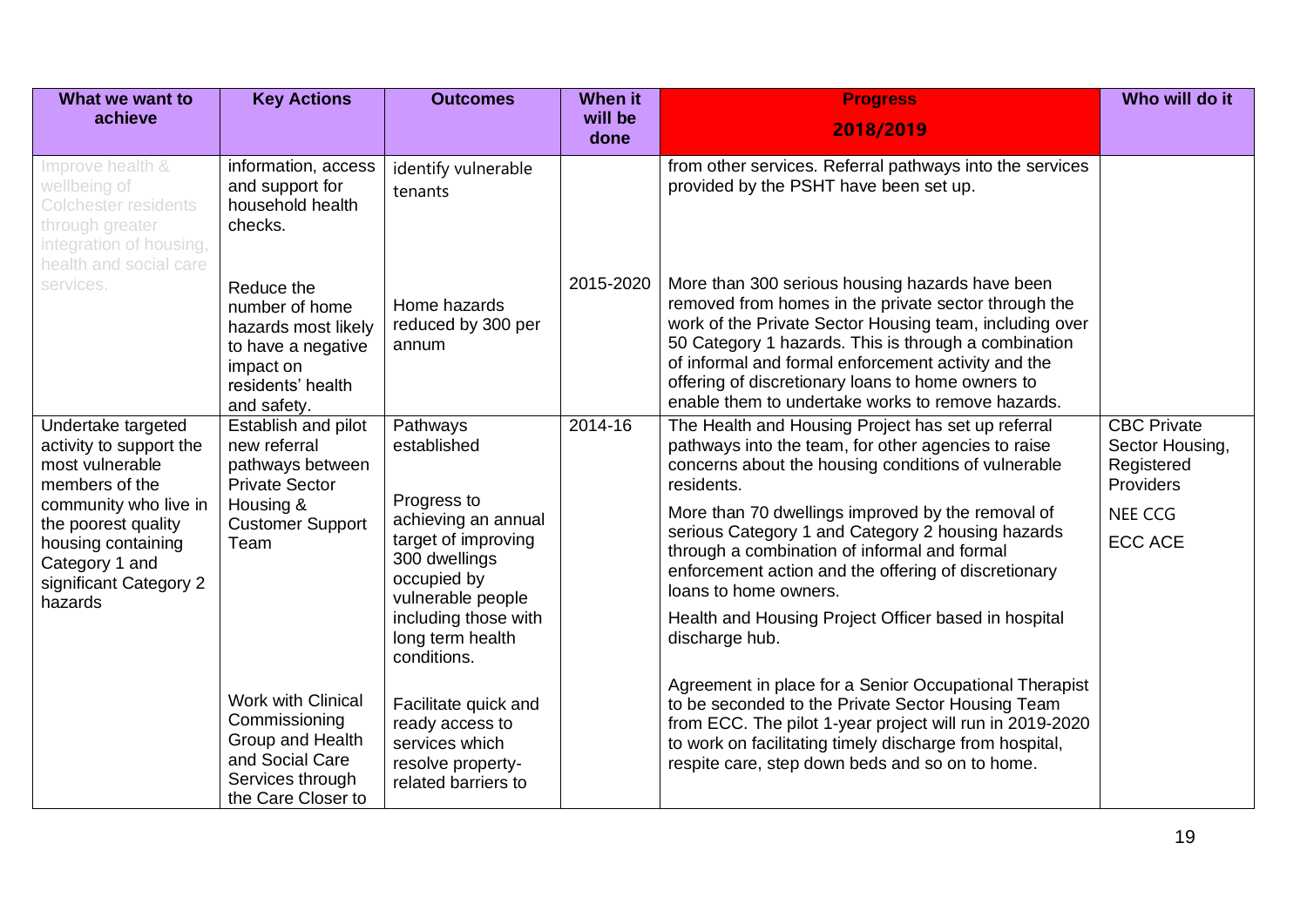| What we want to<br>achieve                                                                                      | <b>Key Actions</b>                                                                                                                                                                                                                                                                                    | <b>Outcomes</b>                                                                                  | <b>When it</b><br>will be                                            | <b>Progress</b><br>2018/2019                                                                                                                                                                                                                                    | Who will do it                                                                                                                                                     |
|-----------------------------------------------------------------------------------------------------------------|-------------------------------------------------------------------------------------------------------------------------------------------------------------------------------------------------------------------------------------------------------------------------------------------------------|--------------------------------------------------------------------------------------------------|----------------------------------------------------------------------|-----------------------------------------------------------------------------------------------------------------------------------------------------------------------------------------------------------------------------------------------------------------|--------------------------------------------------------------------------------------------------------------------------------------------------------------------|
|                                                                                                                 | Home Strategy to<br>tie Environmental<br>Health into care<br>planning and<br>patient discharge.                                                                                                                                                                                                       | returning to/staying<br>at home.                                                                 | done                                                                 |                                                                                                                                                                                                                                                                 |                                                                                                                                                                    |
| Achieve cost savings<br>to the NHS and wider<br>society as a result of<br>housing<br>improvements on<br>health. | Purchase housing<br>health cost<br>calculator and<br>populate with data<br>for each<br>intervention or<br>housing assistance<br>case where<br>housing hazards<br>have been<br>removed.                                                                                                                | £80,000 NHS Cost<br>savings delivered<br>annually                                                | Cost<br>calculator<br>purchased<br>2014<br>Cost<br>saving<br>ongoing | Housing and Health costs calculator not purchased<br>again for 2018-19, but to be reconsidered for 2019/20.                                                                                                                                                     | <b>CBC Private</b><br>Sector Housing                                                                                                                               |
| Reduce fuel poverty in<br>the borough.                                                                          | Promote Warm<br>Home Discount<br>and Priority<br>Services Register<br>for vulnerable<br>residents.<br>Provide fuel<br>poverty advice to<br>households &<br>signpost customers<br>to income<br>maximisation and<br>fuel tariff/debt<br>advice.<br>Signpost<br>customers to<br><b>Green Deal offers</b> | Increased take up of<br>Warm Home<br>discount.<br>Reduction in fuel<br>poverty in the<br>borough | 2015-2020<br>2015-2020                                               | CBH reviewed homes where energy rating was below<br>expectation to implement "warm homes" insulation and<br>heating survey.<br>CBH Financial Inclusion team actively support tenants<br>to make better choices in utility tariff and use energy<br>efficiently. | <b>CBC</b> Private<br><b>Sector Housing</b><br>$CBC -$<br>Community<br>Initiatives Team,<br>Voluntary sector<br>Energy suppliers<br><b>Energy Savings</b><br>Trust |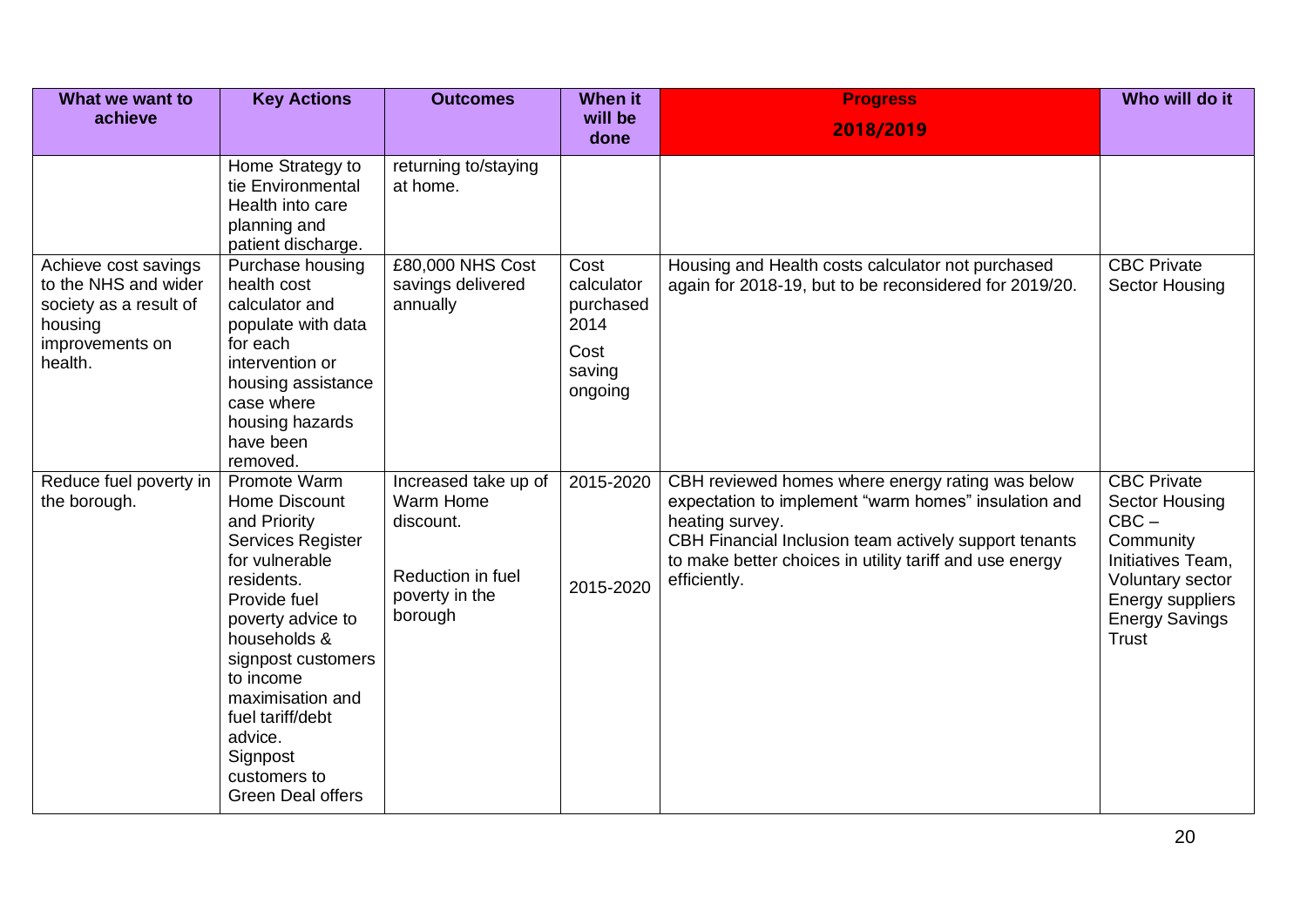| What we want to<br>achieve             | <b>Key Actions</b>                                                                                                                                                                                                                                                                                  | <b>Outcomes</b>                                                                                                                                                                  | <b>When it</b><br>will be<br>done | <b>Progress</b><br>2018/2019                                                                                                                                                                                                                                                                                                                                                                                                                                                                                                                                                                                                                                                                                                     | Who will do it                                                                           |
|----------------------------------------|-----------------------------------------------------------------------------------------------------------------------------------------------------------------------------------------------------------------------------------------------------------------------------------------------------|----------------------------------------------------------------------------------------------------------------------------------------------------------------------------------|-----------------------------------|----------------------------------------------------------------------------------------------------------------------------------------------------------------------------------------------------------------------------------------------------------------------------------------------------------------------------------------------------------------------------------------------------------------------------------------------------------------------------------------------------------------------------------------------------------------------------------------------------------------------------------------------------------------------------------------------------------------------------------|------------------------------------------------------------------------------------------|
| Reduce fuel poverty in<br>the borough. | and measures<br>available.<br><b>New Action for</b><br>2018 - 19: Promote<br>the ECO Flex<br>scheme will allow<br>CBC, through its<br>partners, to provide<br>affordable warmth<br>assistance to fuel<br>poor and low-<br>income households<br>that are vulnerable<br>to the effects of the<br>cold | An uptake of the<br><b>ECO Flex funding</b><br>discounts provided<br>by our partners<br>Reduction in fuel<br>poverty in the<br>borough and<br>removal of excess<br>cold hazards. | <b>July 2018</b><br>onwards       | Affordable warmth assistance to fuel poor and low-<br>income households that are vulnerable to the effects of<br>the cold provided through:<br>1 promotion delivered by Aran services targeting<br>LOSA's.<br>1 promotion by NCS Property Services<br>$\bullet$<br>Promotion via councils FB page<br>$\bullet$<br>All councillors provided with information to pass on<br>$\bullet$<br>to residents<br>30 ECO Flex declarations made<br>$\bullet$<br>22 installations completed with 14 residents getting<br>full funding<br>Promoted through the Winter Resilience leaflet,<br>staff attended 2 events and spent 2 afternoons in<br>the ONE Colchester Shop promoting the scheme<br>and encouraging take-up amongst residents √ | Community<br>Initiatives team,<br><b>CBC Warm</b><br>Homes partners,<br>Energy suppliers |
|                                        | Enforce the<br>provision of<br>insulation and<br>economic/efficient<br>heating systems in<br>privately rented<br>properties to<br>remove Category 1<br>and significant<br>Category 2<br>hazards of Excess<br>Cold.                                                                                  | Removal of 80<br><b>Excess Cold</b><br>hazards in privately<br>rented and owner<br>occupied homes per<br>annum.                                                                  | 2015<br>onwards                   | More than 50 homes in the private rented and owner<br>occupied sector had Category 1 and Category 2 Excess<br>Cold hazards removed through a combination of<br>informal and formal enforcement action and the<br>provision of discretionary housing assistance.                                                                                                                                                                                                                                                                                                                                                                                                                                                                  | <b>Private Sector</b><br>Housing                                                         |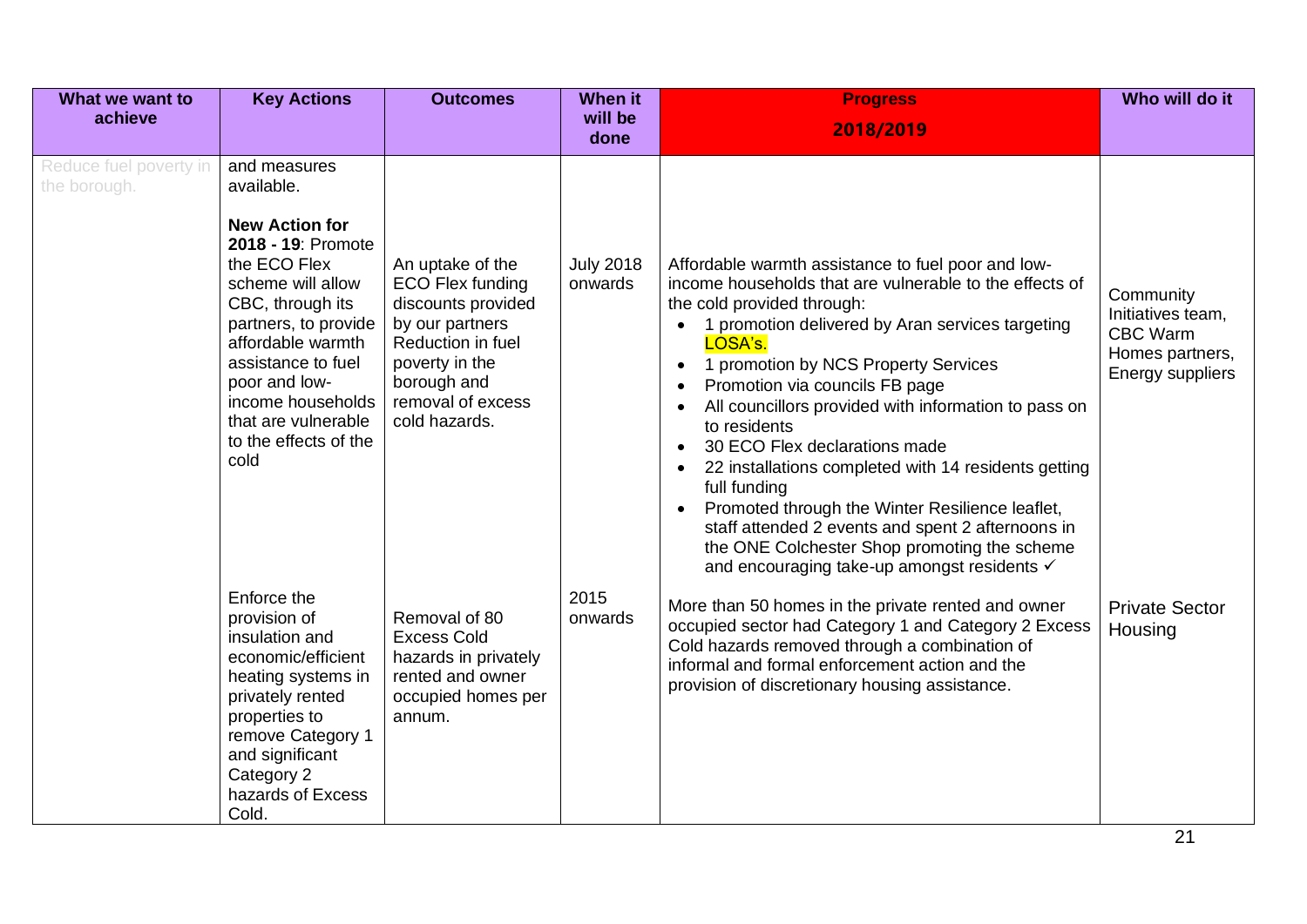| What we want to<br>achieve                                                       | <b>Key Actions</b>                                                                                                                                                                                       | <b>Outcomes</b>                                                                                                                                                      | <b>When it</b><br>will be<br>done                            | <b>Progress</b><br>2018/2019                                                                                                                                                                                                                                                                                                                       | Who will do it                                                                                       |
|----------------------------------------------------------------------------------|----------------------------------------------------------------------------------------------------------------------------------------------------------------------------------------------------------|----------------------------------------------------------------------------------------------------------------------------------------------------------------------|--------------------------------------------------------------|----------------------------------------------------------------------------------------------------------------------------------------------------------------------------------------------------------------------------------------------------------------------------------------------------------------------------------------------------|------------------------------------------------------------------------------------------------------|
| Reduce fuel poverty in<br>the borough.                                           | Provide grant/loan<br>aid to owner<br>occupiers (where<br>alternative forms of<br>assistance are not<br>available) to<br>remove Category 1<br>and significant<br>Category 2<br>hazards of Excess<br>Cold |                                                                                                                                                                      | Ongoing                                                      |                                                                                                                                                                                                                                                                                                                                                    |                                                                                                      |
| Maximise resources<br>available for<br>adaptations work                          | Develop a protocol<br>with RPs which<br>sets out their<br>financial<br>contributions<br>towards<br>adaptations in<br>properties they<br>own for their<br>tenants.                                        | Protocol developed<br>and contributions by<br>RP's are<br>implemented.                                                                                               | 2019/20                                                      | Not progressed, considered a lower priority to other<br>pieces of work.<br>Discussions being held Essex wide to whether this is a<br>project that can be progressed in 2019/20 by the Essex<br>Well Homes Group (which includes a rep from each LA<br>who manages the DFG program)                                                                 | CBC - Private<br>Sector Housing,<br>Registered<br><b>Providers</b>                                   |
| A proactive approach<br>to dealing with<br>dampness and<br>condensation in flats | Work with<br>Registered<br>providers and<br><b>Green Deal</b><br>providers to identify<br>and improve<br>dwellings through<br>building fabric and<br>behaviour change<br>interventions                   | Accommodation with<br>damp and<br>condensation<br>problems identified<br>and improved.<br>Damp & Mold<br>hazards mitigated<br><b>NHS Cost Savings</b><br>established | Pilot<br>properties<br>identified<br>2015<br>2018<br>Ongoing | Not progressed in 2018/19 as a proactive project but<br>continue to respond to reactive complaints regarding<br>dampness and mould.<br>One significant development of flats where this was<br>identified as a problem is being addressed by the<br>landlord through redevelopment of the site and the<br>rehousing of tenants to other properties. | <b>Private Sector</b><br>Housing<br>Registered<br><b>Providers</b><br><b>Green Deal</b><br>Providers |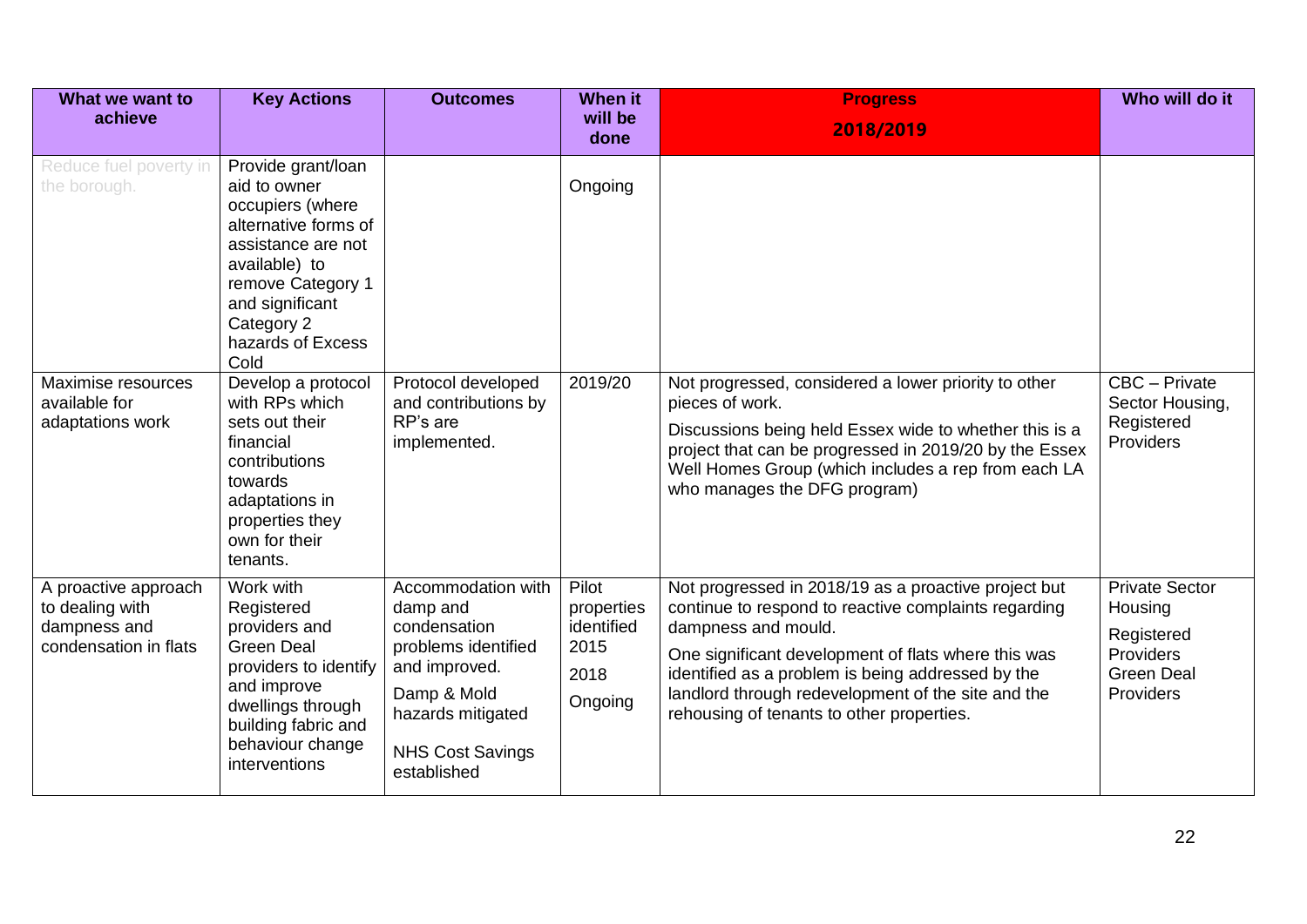| What we want to<br>achieve                                                                                             | <b>Key Actions</b>                                                                                                                                                                                                                                                                                                                                                                                                                                                                        | <b>Outcomes</b>                                                                                       | <b>When it</b><br>will be<br>done | <b>Progress</b><br>2018/2019                                                                                                                                                                                                                                                                                                                                                                                                                                                                                                                                                                                                                                                                                                                                                                                                                                                                                                                                                                                                                                                                                                | Who will do it                                                                                                  |
|------------------------------------------------------------------------------------------------------------------------|-------------------------------------------------------------------------------------------------------------------------------------------------------------------------------------------------------------------------------------------------------------------------------------------------------------------------------------------------------------------------------------------------------------------------------------------------------------------------------------------|-------------------------------------------------------------------------------------------------------|-----------------------------------|-----------------------------------------------------------------------------------------------------------------------------------------------------------------------------------------------------------------------------------------------------------------------------------------------------------------------------------------------------------------------------------------------------------------------------------------------------------------------------------------------------------------------------------------------------------------------------------------------------------------------------------------------------------------------------------------------------------------------------------------------------------------------------------------------------------------------------------------------------------------------------------------------------------------------------------------------------------------------------------------------------------------------------------------------------------------------------------------------------------------------------|-----------------------------------------------------------------------------------------------------------------|
| Lower the rates of<br>unemployment in the<br>Borough by<br>supporting and<br>encouraging residents<br>to take up work. | Operate weekly<br>Work Clubs for<br>advice, support<br>and networking<br>Develop education,<br>employment and<br>training<br>opportunities for<br>council tenants and<br>other residents<br>Develop the Local<br><b>Support Services</b><br>framework, in<br>partnership with<br>Colchester Job<br>Centre Plus,<br>Colchester<br>Borough Homes,<br><b>Customer Borough</b><br>Council and other<br>partners to<br>promote<br>employment<br>opportunities and<br>local support<br>services | Work clubs set up;<br>premises and<br>volunteers to run<br>them identified<br>Unemployment<br>reduced | Ongoing<br>Ongoing                | CBC has secured Flexible Support Fund (which helps<br>reduce barriers to people accessing employment) grant<br>from DWP to employ a Community Support<br>Employment Officer (CSEO). CSEO works jointly<br>between Colchester Job Centre and CBC locations<br>(Library and Community Hub). The role is designed to<br>support those further from employment market closer or<br>back to work. The role also focuses on supporting<br>residents claiming Universal Credit. The project ran<br>from April 2018 and has been further extended to run<br>until at least March 2020. CSEO has engaged with 400<br>customers already and has seen many positive<br>outcomes including employment, volunteering,<br>preventing homelessness through tenancy sustainment<br>and maximising social inclusion. ✓<br>CBH has worked with DWP work coaches and<br>delivered and participated in events to support<br>residents into employment.<br>Training schemes have been promoted to CBH tenants<br>through Social media; direct mailing and resident<br>newsletters. CBH has supported local employability<br>charity "Signpost" √ | <b>CCVS</b><br><b>CBH</b><br>CBH/CBC<br>Customer<br>Solutions.<br><b>DWP</b>                                    |
| Increase the<br>employability skills of<br>25-35-year-old<br>entrenched<br>unemployed in St                            | Implement<br><b>Resilience Hub</b><br>based in<br>Greenstead<br>Housing Office to<br>offer training, work                                                                                                                                                                                                                                                                                                                                                                                 | Increase in 25-35-<br>year olds into<br>employment.                                                   | $2015 -$<br>2016                  | (see above progress) √                                                                                                                                                                                                                                                                                                                                                                                                                                                                                                                                                                                                                                                                                                                                                                                                                                                                                                                                                                                                                                                                                                      | DWP, CBC, CBH,<br>Colne Housing,<br>GO4, Signpost,<br><b>Children Centres</b><br>and Family<br><b>Solutions</b> |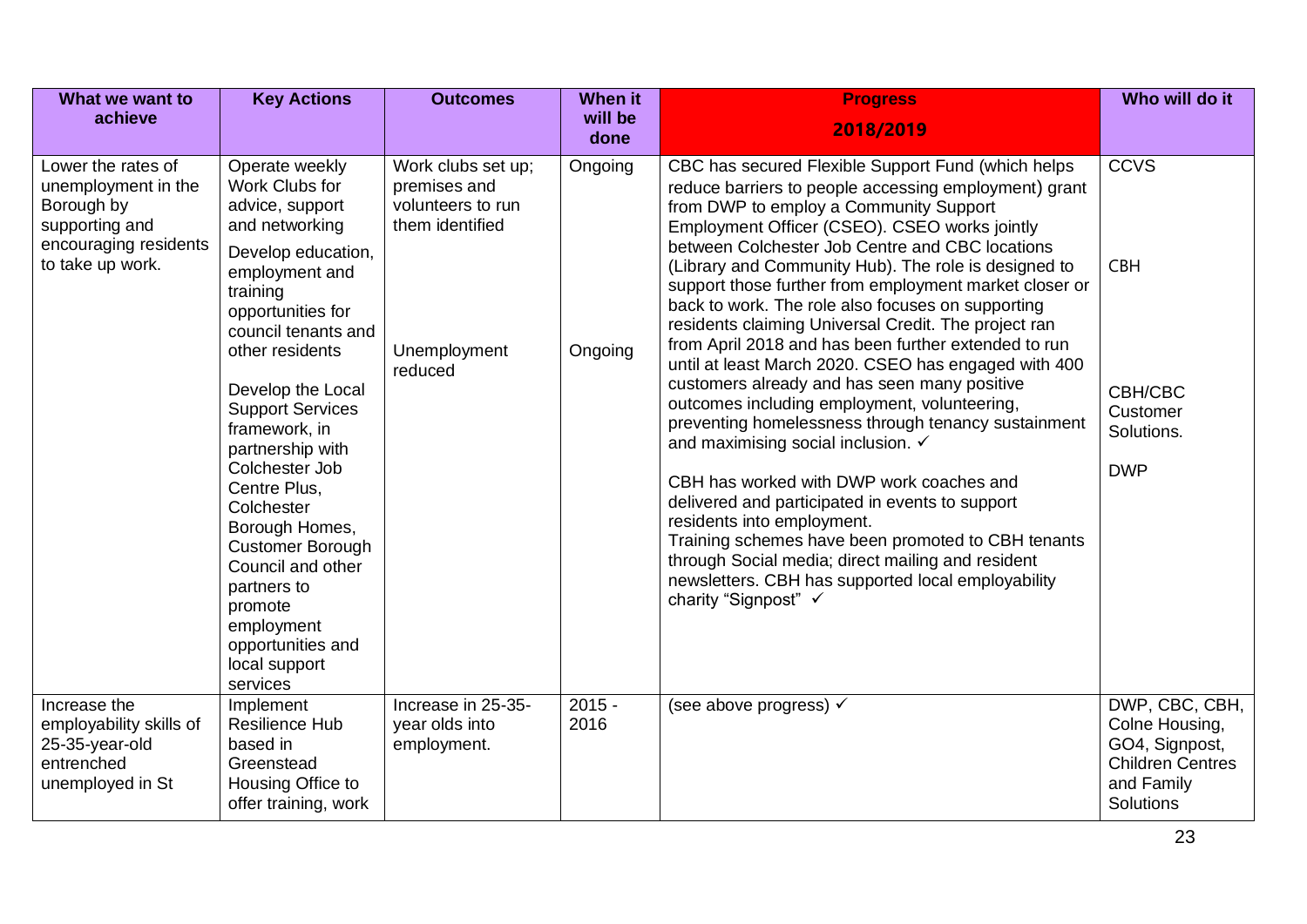| What we want to<br>achieve                                        | <b>Key Actions</b>                                                                                                                                                                                                                                                                                                                  | <b>Outcomes</b>                                                                                                                                                                                                                                         | <b>When it</b><br>will be<br>done | <b>Progress</b><br>2018/2019                                                                                                                                                                                                                                                      | Who will do it                                                  |
|-------------------------------------------------------------------|-------------------------------------------------------------------------------------------------------------------------------------------------------------------------------------------------------------------------------------------------------------------------------------------------------------------------------------|---------------------------------------------------------------------------------------------------------------------------------------------------------------------------------------------------------------------------------------------------------|-----------------------------------|-----------------------------------------------------------------------------------------------------------------------------------------------------------------------------------------------------------------------------------------------------------------------------------|-----------------------------------------------------------------|
| Andrews and<br>surrounding area                                   | placements and<br>motivational<br>courses                                                                                                                                                                                                                                                                                           |                                                                                                                                                                                                                                                         |                                   |                                                                                                                                                                                                                                                                                   |                                                                 |
| Encourage better links<br>between housing and<br>crime prevention | Work with<br>organisations to<br>continue to arrange<br>and hold events<br>including; Terry's<br>Army Days/Local<br><b>ASB Forum/ASB</b><br>Partnership event.                                                                                                                                                                      | Events held<br>quarterly                                                                                                                                                                                                                                | $2015 -$<br>2020                  | See above regarding Street Weeks and Town Centre<br>Action Plan.                                                                                                                                                                                                                  | Colchester<br>Borough<br>Homes/Open<br>Road/Police/<br>Catch 22 |
|                                                                   | Make homes safer<br>and reduce the fear<br>of crime through<br>mitigation of 'entry<br>by intruder'<br>hazards under the<br>provisions of the<br><b>Housing Health</b><br>and Safety Rating<br>System (HHSRS).<br>Provision of Home<br><b>Security Grants to</b><br>lower income<br>households for<br>urgent home<br>security works | Safer homes and<br>reduction in fear of<br>crime - Category 1<br>& significant<br>category 2 'entry by<br>intruder' hazards<br>removed.<br>Minimum 20 'entry<br>by intruder' hazards<br>removed per year by<br>formal or informal<br>enforcement action | $2015 -$<br>2020                  | All properties are assessed for "entry by Intruder"<br>hazards when inspected<br>9 properties had this hazard removed or reduced to an<br>acceptable level through enforcement activity.<br>Home Security Grants are still available but no requests<br>for assistance in 2018/19 | CBC - Private<br>Sector Housing<br>Team                         |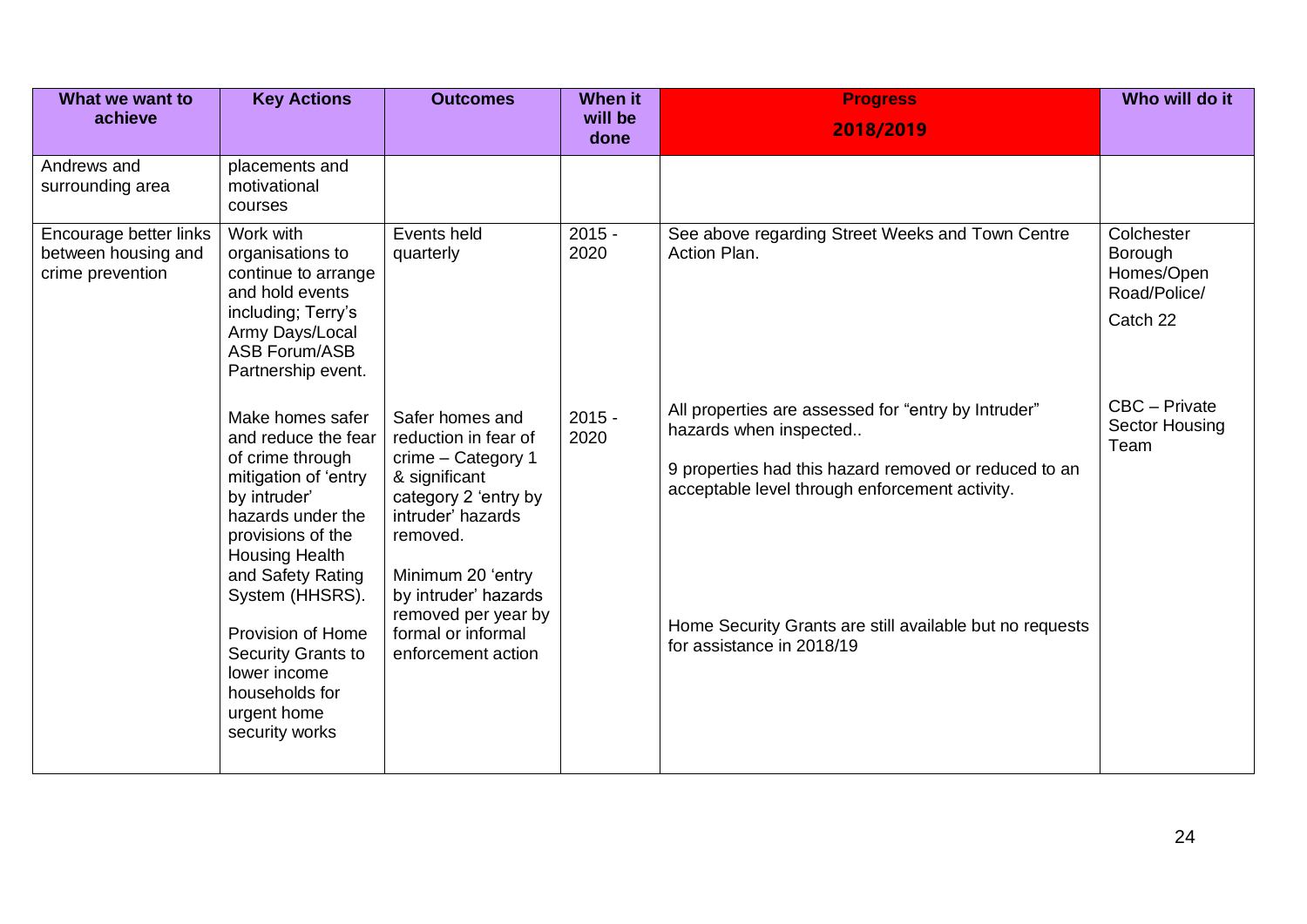| What we want to<br>achieve           | <b>Key Actions</b>                                                                                              | <b>Outcomes</b>                                        | When it<br>will be | <b>Progress</b>                                                                                                                                                                                                                                                                                                                                                                                                                                                                                                                                                                                                                                                                                                                                                                                                                                                                                                                                                                                                                                                                                                                                                                                                                                                                                                                                                                                                                                                                                                                                                              | Who will do it                                                  |
|--------------------------------------|-----------------------------------------------------------------------------------------------------------------|--------------------------------------------------------|--------------------|------------------------------------------------------------------------------------------------------------------------------------------------------------------------------------------------------------------------------------------------------------------------------------------------------------------------------------------------------------------------------------------------------------------------------------------------------------------------------------------------------------------------------------------------------------------------------------------------------------------------------------------------------------------------------------------------------------------------------------------------------------------------------------------------------------------------------------------------------------------------------------------------------------------------------------------------------------------------------------------------------------------------------------------------------------------------------------------------------------------------------------------------------------------------------------------------------------------------------------------------------------------------------------------------------------------------------------------------------------------------------------------------------------------------------------------------------------------------------------------------------------------------------------------------------------------------------|-----------------------------------------------------------------|
|                                      |                                                                                                                 |                                                        | done               | 2018/2019                                                                                                                                                                                                                                                                                                                                                                                                                                                                                                                                                                                                                                                                                                                                                                                                                                                                                                                                                                                                                                                                                                                                                                                                                                                                                                                                                                                                                                                                                                                                                                    |                                                                 |
| Prevent and reduce<br>Domestic Abuse | Work in partnership<br>with Essex County<br>Council to develop<br>a Domestic Abuse<br><b>Strategy for Essex</b> | Domestic Abuse<br>Strategy produced<br>and implemented | 2015               | In 2018/2019 CBC led on a successful bid and secured<br>£398,643 of funding to provide services to women and<br>their families fleeing domestic abuse in Colchester,<br>Tendring, Braintree and Maldon. The bid was made in<br>partnership with Colchester and Tendring Women's<br>Refuge.<br>The funding will be used to iincrease the number of<br>available spaces at the refuge, provide accommodation<br>for women and their children seeking to live<br>independently after suffering domestic violence, provide<br>support and accommodation to women with mental<br>health issues arising from the abuse they have<br>experienced, raise awareness of Domestic abuse<br>support services among the Black, Asian and Minority<br>Ethnic (BAME) communities and to integrate specialist<br>support services for the first time for those with other<br>complex issues like addiction to alcohol or drugs.<br>Currently, people need to be drug- or alcohol-free<br>before being able to access the services provided by a<br>refuge.<br>CBH hosted Domestic Abuse conference for local<br>Housing Association and relevant partner agencies with<br>presentation from The Domestic Abuse Housing<br>Alliance (DAHA) and Local Women's Refuge. CBH<br>committed to Chartered Institute of Housing Domestic<br>Abuse (DA) pledge to support victims and tackle<br>Domestic Abuse.<br>CBC transferred responsibility for DA Sanctuary<br>scheme (home security for DA victims) to CBH. CBH<br>worked to raise the profile of the sanctuary scheme with<br>local partners. | <b>Housing Options</b><br>Team, ECC,<br>Registered<br>Providers |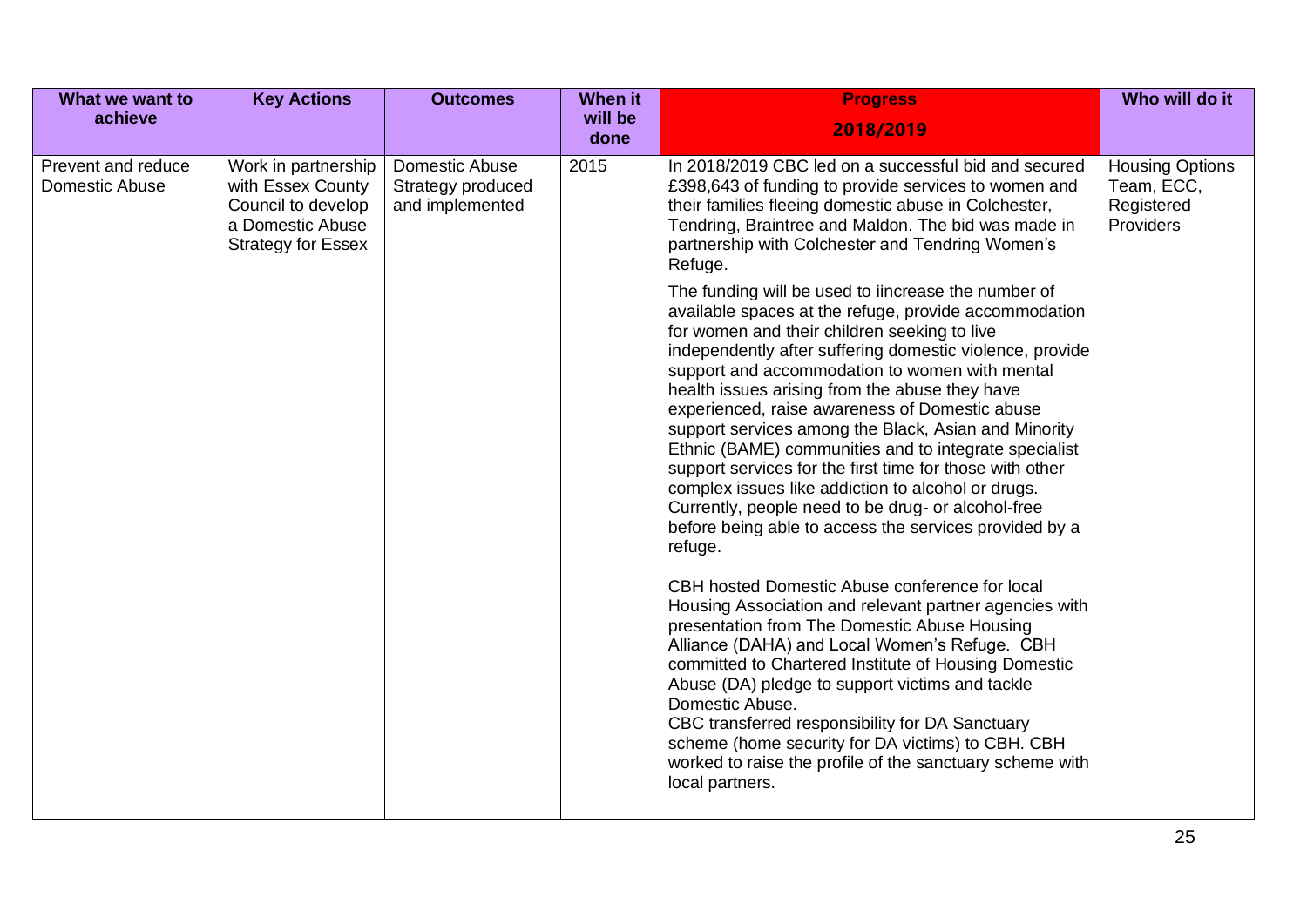#### **5. Work with customers to help them make informed choices about their housing options**

| What we want to<br>achieve                                                                                                                    | <b>Key Actions</b>                                                                                                                                                                                                                                                                                | <b>Outcomes</b>                                                                                                                        | <b>When it</b><br>will be<br>done | <b>Progress</b><br>2018/2019                                                                                                                                                                                                                                                                                                                                                                                                                                                                                                                                                                                                                                                    | Who will do it                                                                                                                                           |
|-----------------------------------------------------------------------------------------------------------------------------------------------|---------------------------------------------------------------------------------------------------------------------------------------------------------------------------------------------------------------------------------------------------------------------------------------------------|----------------------------------------------------------------------------------------------------------------------------------------|-----------------------------------|---------------------------------------------------------------------------------------------------------------------------------------------------------------------------------------------------------------------------------------------------------------------------------------------------------------------------------------------------------------------------------------------------------------------------------------------------------------------------------------------------------------------------------------------------------------------------------------------------------------------------------------------------------------------------------|----------------------------------------------------------------------------------------------------------------------------------------------------------|
| Manage customers'<br>expectations and<br>enable them to help<br>themselves                                                                    | Work with the CBC<br><b>Customer Service</b><br>Centre (CSC) to<br>help promote self-<br>serve<br>Work with our<br>Gateway to<br>Homechoice partner<br>local authorities to<br>develop an<br><b>Enhanced Housing</b><br>Options self - serve<br>tool to enable<br>customers to help<br>themselves | More customers<br>able to self-serve<br>More efficient<br>service<br>Financial savings<br>More customers<br>able to help<br>themselves | 2015/16<br>$2017 -$<br>2018       | CBC website has been fully redeveloped to make it<br>easier for customers to access. Newly launched<br>Universal Credit and Community Support<br>Employment Officer (CSEO) webpages to enable the<br>customers to research and find information<br>themselves and ensure easy access to the services.<br>Action complete - Enhanced Housing options web<br>site in place. The Enhanced Housing Options facility<br>was implemented in April 2018 and allows<br>customers to access advice and assistance to<br>prevent or relieve their homelessness. If they are<br>unable to do this, they are able to book an<br>appointment online to see an Initial Assessment<br>Officer. | CBH - Housing<br>Options Team, CBC<br>- Customer<br>Solutions, CBC-<br><b>Private Sector</b><br>Housing<br>CBH/Gateway to<br>Homechoice Co-<br>ordinator |
| Ensure that young<br>people understand the<br>housing options<br>available to them and<br>the risks of leaving<br>home in an unplanned<br>way | Work in partnership<br>with schools in the<br>borough to educate<br>young people and<br>their parents about<br>their housing<br>options and the risks                                                                                                                                             | School projects set<br>up so young<br>people are more<br>informed about<br>housing.                                                    | Ongoing                           | Grant funding provided from CBH to Youth Enquiry<br>service to deliver support and education for young<br>people on housing options.                                                                                                                                                                                                                                                                                                                                                                                                                                                                                                                                            | y.e.s./CCVS/Age<br>UK/TACMEP/CBH-<br><b>Housing Options</b><br>Team<br><b>CBH</b>                                                                        |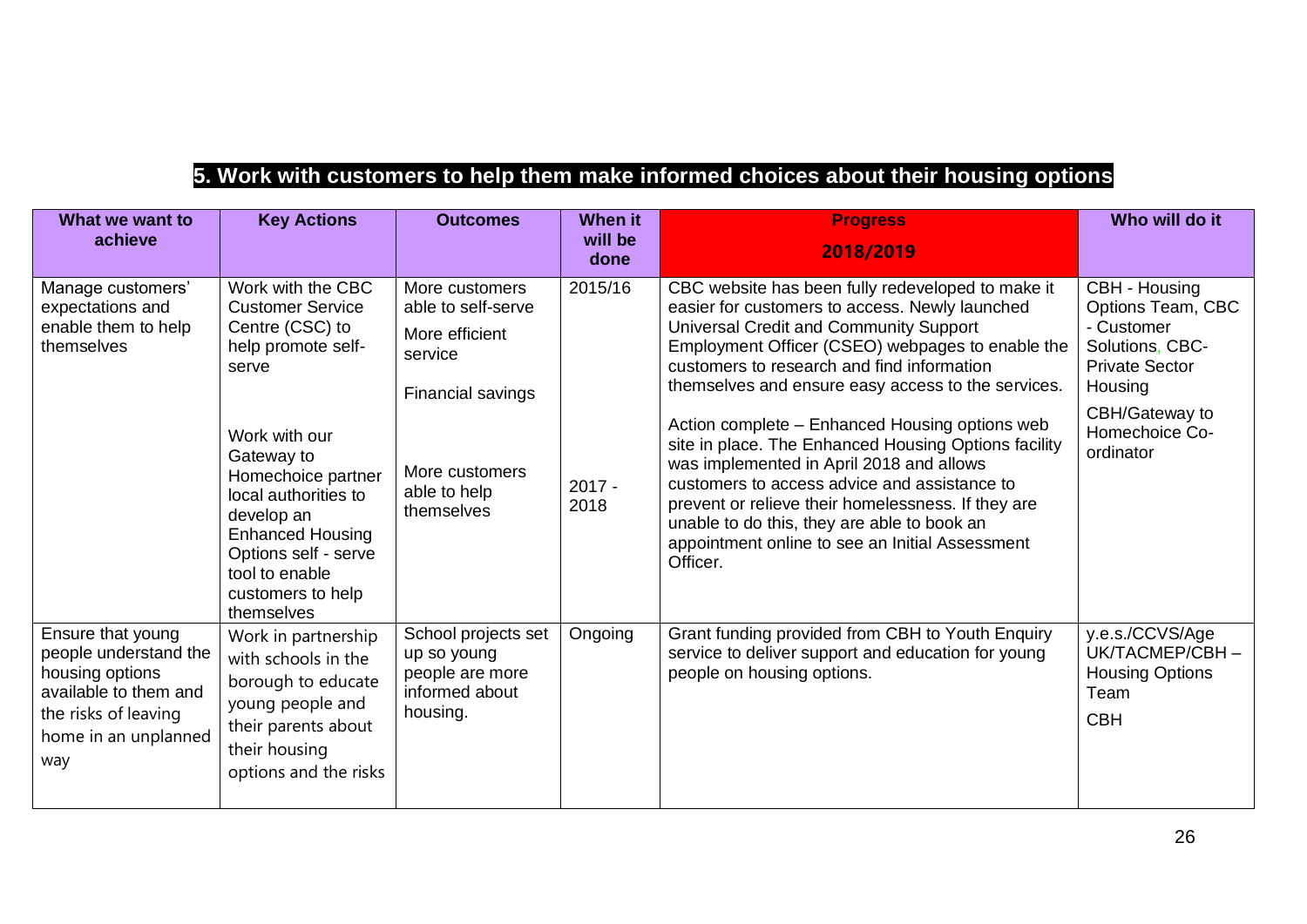| What we want to<br>achieve                                                                                                          | <b>Key Actions</b>                                                                                                                                                                                                                                                                                         | <b>Outcomes</b>                                                                                                                                                                                                                | When it<br>will be<br>done | <b>Progress</b><br>2018/2019                                                                                                                                                                                                                                                                                                                                                                                                                                                                                                                     | Who will do it                                                                                                                                   |
|-------------------------------------------------------------------------------------------------------------------------------------|------------------------------------------------------------------------------------------------------------------------------------------------------------------------------------------------------------------------------------------------------------------------------------------------------------|--------------------------------------------------------------------------------------------------------------------------------------------------------------------------------------------------------------------------------|----------------------------|--------------------------------------------------------------------------------------------------------------------------------------------------------------------------------------------------------------------------------------------------------------------------------------------------------------------------------------------------------------------------------------------------------------------------------------------------------------------------------------------------------------------------------------------------|--------------------------------------------------------------------------------------------------------------------------------------------------|
|                                                                                                                                     | of leaving home in<br>an unplanned way.<br>Publicise COYOHO<br>(Colchester Young<br>Persons Housing)<br>website which offers<br>advice and<br>information for<br>young people on<br>Housing problems.                                                                                                      | Publicised to<br>organisations and<br>groups via e-mail<br>and Social Media                                                                                                                                                    | 2015/16                    |                                                                                                                                                                                                                                                                                                                                                                                                                                                                                                                                                  |                                                                                                                                                  |
| Increase housing<br>options in the private<br>rented sector<br>encouraging,<br>supporting and<br>incentivising private<br>landlords | Set up a quarterly<br>Landlords Forum<br>Continue to offer a<br>rent bond to<br>landlords to provide<br>affordable rented<br>accommodation and<br>to ensure housing<br>standards are<br>suitable.<br>Deliver housing<br>standards regulation<br>and management<br>training to Private<br>Sector Landlords. | Landlords Forum<br>set up and good<br>attendance<br>maintained<br>Increase in use of<br>the Private Rented<br>Sector - Monitor<br>take up<br>Training delivered<br>- better informed<br>and broadly<br>compliant<br>landlords. | Ongoing<br>2015-16         | (See below)<br>Home Step - Landlord incentive scheme launched to<br>encourage landlords to let homes to families who<br>would otherwise be homeless. 57 new tenancies<br>delivered.<br>Held two Landlords' Forums in 2018/2019.<br>Partnership developed with the National Landlords<br>Association (NLA) to ensure that up to date, sector<br>relevant information is made available to landlords.<br>The NLA and CBC Private Sector Housing brief<br>landlords about standards, regulations and<br>legislation to give a holistic perspective. | CBH - Housing<br><b>Options Team</b><br>Lettings Officer,<br><b>Private Sector</b><br>Landlords, CBC -<br><b>Private Sector</b><br>Housing Team. |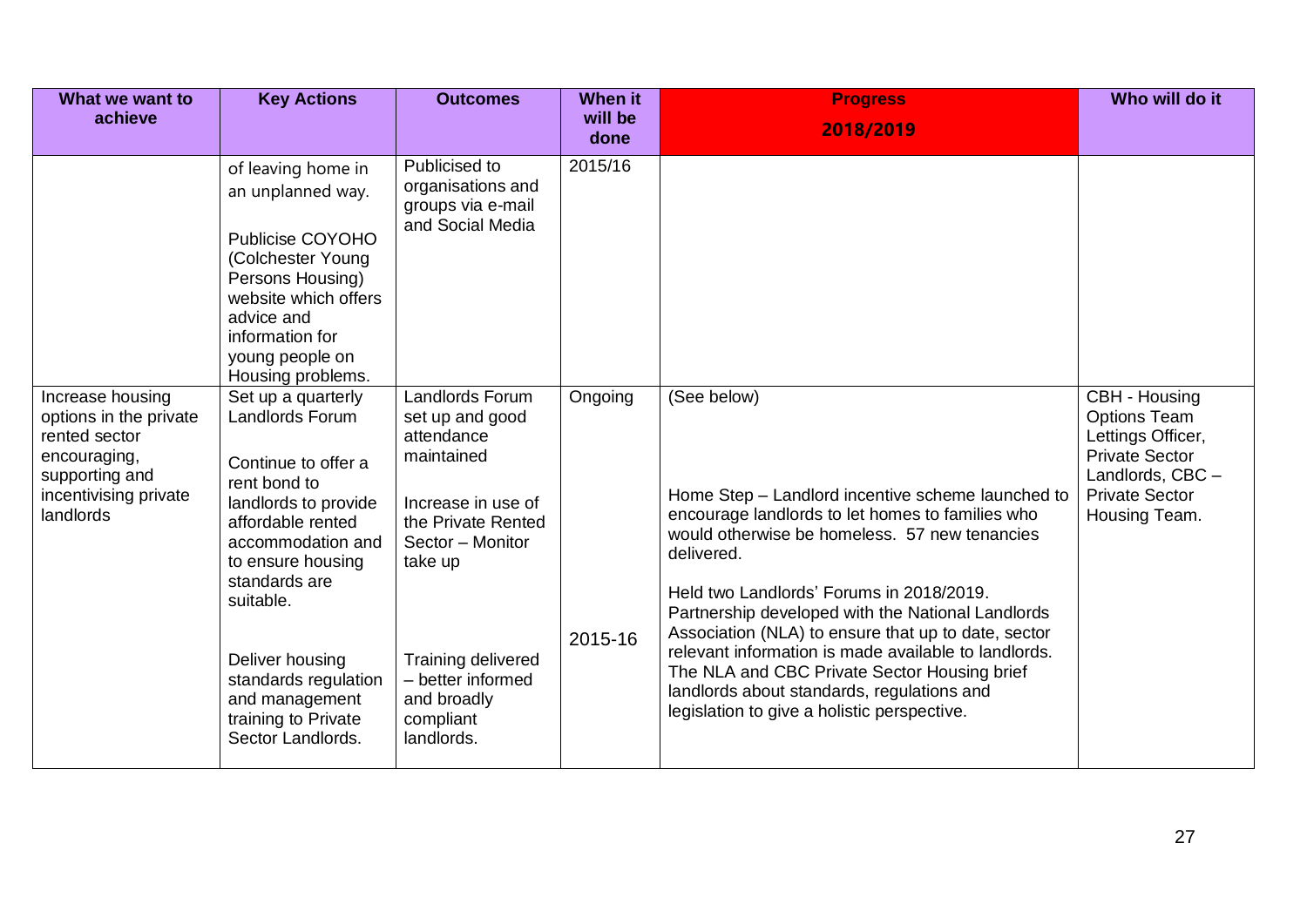| What we want to<br>achieve                         | <b>Key Actions</b>                                                                                                                                                                                      | <b>Outcomes</b>                                                                                    | <b>When it</b><br>will be | <b>Progress</b>                                                                                                                                                                                                                                                                                                                                                                                                                                                                                                                                                                                                                                                                                                                                                                                                                                                                                                                                                                                                                                                                                                                                                                                                                                                                                                                                                                                                     | Who will do it                                                         |
|----------------------------------------------------|---------------------------------------------------------------------------------------------------------------------------------------------------------------------------------------------------------|----------------------------------------------------------------------------------------------------|---------------------------|---------------------------------------------------------------------------------------------------------------------------------------------------------------------------------------------------------------------------------------------------------------------------------------------------------------------------------------------------------------------------------------------------------------------------------------------------------------------------------------------------------------------------------------------------------------------------------------------------------------------------------------------------------------------------------------------------------------------------------------------------------------------------------------------------------------------------------------------------------------------------------------------------------------------------------------------------------------------------------------------------------------------------------------------------------------------------------------------------------------------------------------------------------------------------------------------------------------------------------------------------------------------------------------------------------------------------------------------------------------------------------------------------------------------|------------------------------------------------------------------------|
|                                                    |                                                                                                                                                                                                         |                                                                                                    | done                      | 2018/2019                                                                                                                                                                                                                                                                                                                                                                                                                                                                                                                                                                                                                                                                                                                                                                                                                                                                                                                                                                                                                                                                                                                                                                                                                                                                                                                                                                                                           |                                                                        |
| Support residents<br>affected by Welfare<br>Reform | Continue to develop<br>internal and external<br>partnerships to<br>mitigate the effects<br>of welfare reform.<br>Continue to provide<br>proactive support to<br>those affected by the<br>reform agenda. | More residents<br>supported and<br>where appropriate<br>alternative housing<br>options identified. | 2015-2020                 | Customer Support Team continues to engage with<br>customers affected by welfare reforms. Customers<br>are invited for an interview to discuss their situation<br>and provide advice regarding welfare benefits,<br>employment, housing, debts to minimize the effect of<br>the welfare reforms and reduce reliance on<br>discretionary funds and prevent homelessness.<br>Discretionary Housing Payments (DHP) were used<br>to support residents affected by Welfare Reforms<br>and to remove risk of homelessness. The DHP fund<br>of £444,224 (including £50,000 from CBC) was fully<br>spent in 2018/19.<br>A total of £71,003.32 was spent to support residents<br>affected by the Benefit Cap. A further £88,219.72<br>was spent to support residents affected by the<br>removal of the Spare Room Subsidy.<br>Exceptional Hardship Payments were utilised to<br>support customers in managing their Council Tax<br>$accounts - a total of £15,688 spent to alleviate this$<br>financial pressure.<br>Our Community Support Employment Officer<br>(CSEO) supported residents with transition over to<br>Universal Credit (UC) and assisted with complex UC<br>issues that arose in the process, working closely with<br>the JCP and CBC. CSEO works from the JCP three<br>days a week and refers customers over to the<br>Customer Support Team for other welfare benefit<br>related enquiries where relevant. | <b>Housing Options</b><br>Team, CBH, CBC<br><b>Customer Solutions.</b> |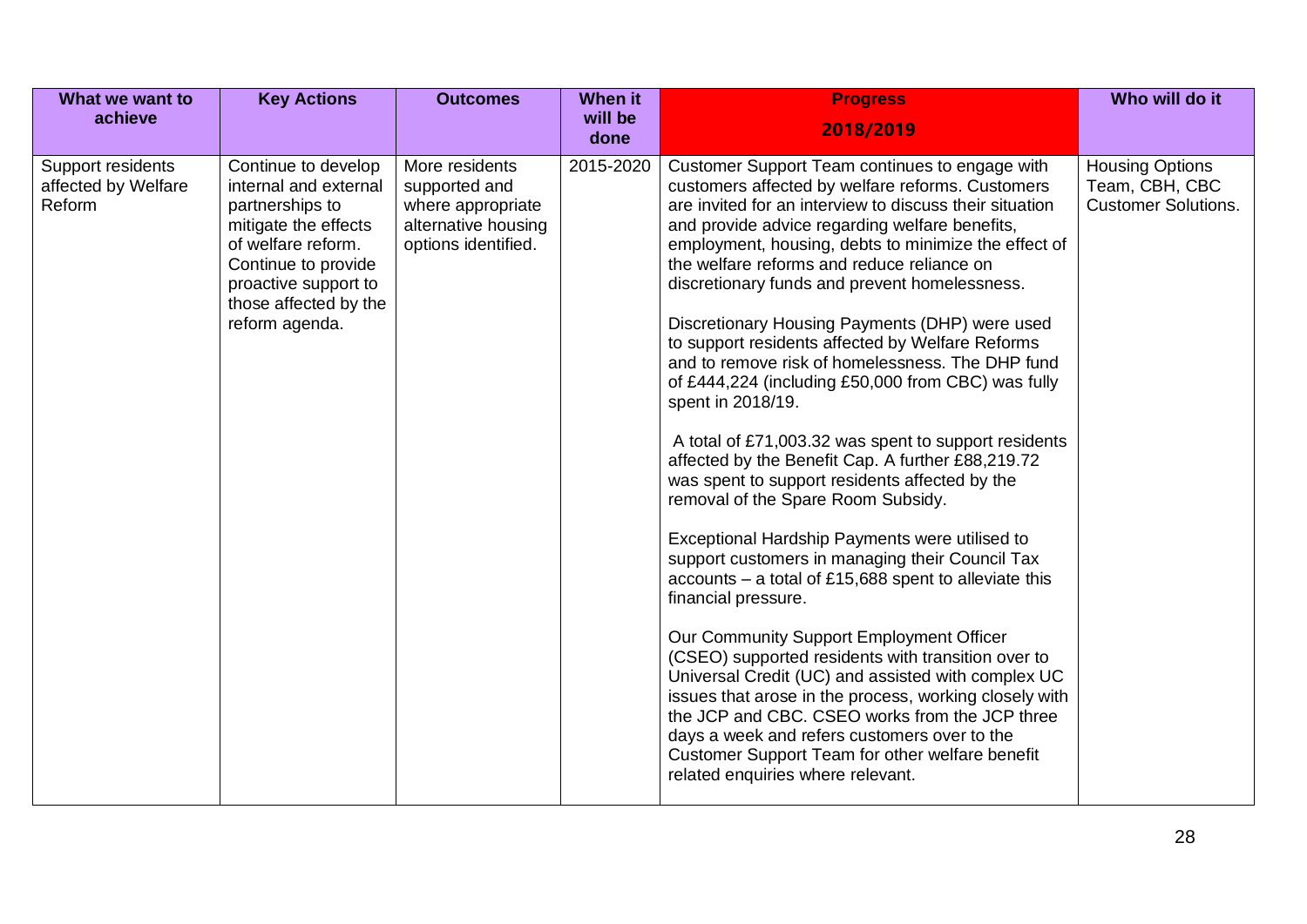| What we want to                                                                                                                                     | <b>Key Actions</b>                                                                                                                                                                                                                                                                            | <b>Outcomes</b>                                                                               | <b>When it</b>  | <b>Progress</b>                                                                                                                                                                                                                                                                                                                                                                                                                                                                                                  | Who will do it                                                                                                                |
|-----------------------------------------------------------------------------------------------------------------------------------------------------|-----------------------------------------------------------------------------------------------------------------------------------------------------------------------------------------------------------------------------------------------------------------------------------------------|-----------------------------------------------------------------------------------------------|-----------------|------------------------------------------------------------------------------------------------------------------------------------------------------------------------------------------------------------------------------------------------------------------------------------------------------------------------------------------------------------------------------------------------------------------------------------------------------------------------------------------------------------------|-------------------------------------------------------------------------------------------------------------------------------|
| achieve                                                                                                                                             |                                                                                                                                                                                                                                                                                               |                                                                                               | will be<br>done | 2018/2019                                                                                                                                                                                                                                                                                                                                                                                                                                                                                                        |                                                                                                                               |
|                                                                                                                                                     |                                                                                                                                                                                                                                                                                               |                                                                                               |                 | CBH Financial Inclusion team (FIT) supported 367<br>tenants with transition to Universal Credit.<br>CBH applied for 113 Discretionary Housing payment<br>awards.<br>CBH gave grant funding to Citizens Advice who<br>supported 25 residents in significant debt through<br>home visits.<br>Benefit cap cases were reduced to 33 households<br>through pro-active support with tenants<br>Welfare Benefit advice provided to 205 residents<br>with additional benefit awarded in excess of £200k in<br>2018/2019. |                                                                                                                               |
| Improve tenancy<br>sustainment and work<br>proactively with<br>residents to provide<br>advice and assistance<br>around budgeting,<br>work and debts | Promote pre-<br>tenancy<br>workshops/early<br>intervention for<br>arrears<br>Promote financial<br>Inclusion to help<br>tenants to budget<br>and provide long<br>term improvements<br>for residents in<br>financial difficulty<br>and reduce long<br>term dependency on<br>discretionary funds | Increase in take up<br>of workshops.<br>Reduction in the<br>take up of<br>discretionary funds | 2015-2020       | Pre-tenancy workshops held regularly through the<br>year for housing register applicants aged 25 and<br>under. This produced excellent results with no<br>tenant under 25 years old evicted in 2018/2019,<br>following process to attend pre-tenancy workshop,<br>introductory reviews and accept tenancy support.<br>Financial resilience encouraged and supported<br>through Money advice outreach work and training<br>sessions.                                                                              | CBH - Housing<br><b>Options Team</b><br>/Supported Housing<br>Organisations/CBH -<br><b>Tenant Support</b><br><b>Officers</b> |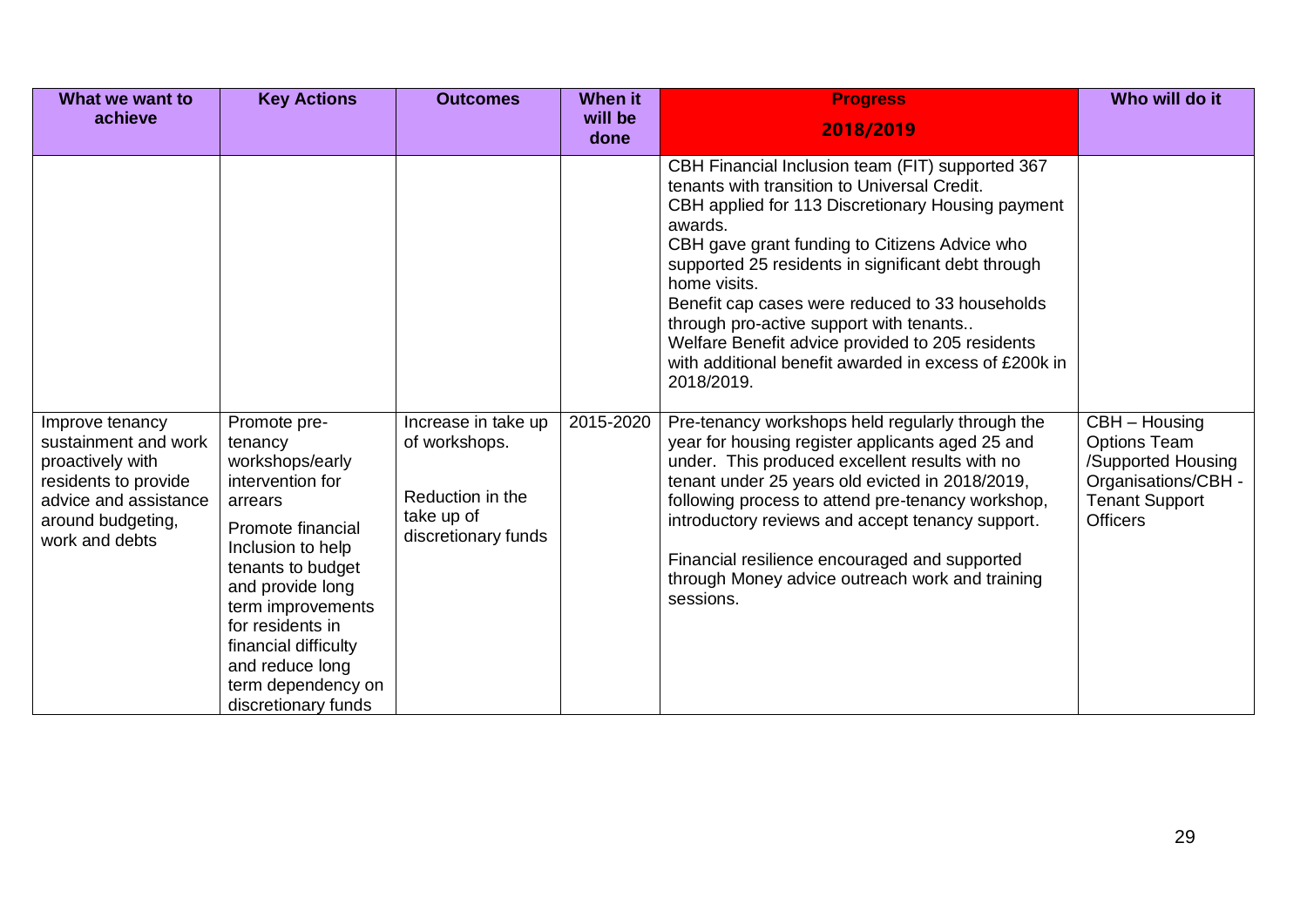#### **What we want to achieve Key Actions Outcomes When it will be done Progress 2018/2019 Who will do it** Maximise the use of council homes and reduce underoccupation Implement revised tenant incentive scheme policy to encourage council tenants who are under-occupying to move to a home that better meets their needs Promote the use of mutual exchange, to better meet tenants housing needs including a mutual exchange fair where tenants from all landlords in Colchester can be matched to more suitable properties Continue to carry out tenancy audits to ensure tenancy fraud is minimised Tenant Incentive Scheme implemented and more under occupied households using the scheme. Mutual exchange publicised and an increase in the number of households moving through the scheme. In 2013- 14 there were 114. Target of 300 Tenancy audits completed a year. Tenancy fraud reduced. Ongoing Tenancy Audit programme complete with all CBH tenants visited. 24 households moved to smaller accommodation in 2018/2019 with support of the Tenant Incentive to Move Scheme Households under-occupying council homes and in receipt housing benefit was reduced to 225. Mutual Exchanges completed in 2018/2019 reduced to 75. The mobility of tenants through use of mutual exchanges is now more restricted as Housing Associations offer fixed term tenancies. Where tenants are in receipt of Welfare Benefits the change of home address instigates transition to Universal Credit. Tenancy Audit programme complete by CBH. Funding for further tenancy audits not continued by CBC.  $CBH -$ **Housing** Options Team, Tenant Support Officers, **Registered** Providers **Tenant Support Officers**

#### **6. Make the best use of existing homes**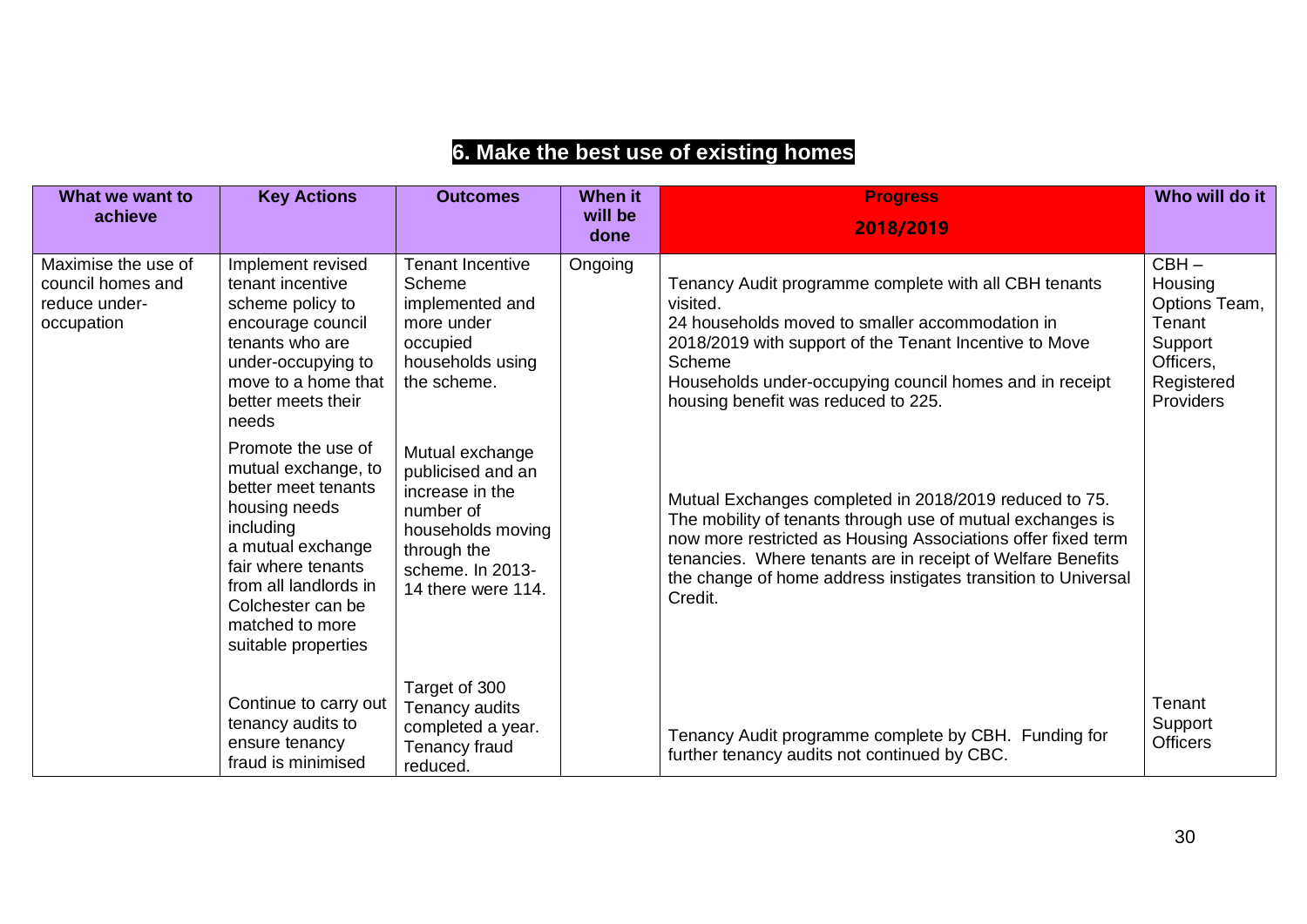| What we want to<br>achieve                                              | <b>Key Actions</b>                                                                                                                                      | <b>Outcomes</b>                                                                                     | When it<br>will be            | <b>Progress</b>                                                                                                                                                                                                                                                                                                                                               | Who will do it                                                  |
|-------------------------------------------------------------------------|---------------------------------------------------------------------------------------------------------------------------------------------------------|-----------------------------------------------------------------------------------------------------|-------------------------------|---------------------------------------------------------------------------------------------------------------------------------------------------------------------------------------------------------------------------------------------------------------------------------------------------------------------------------------------------------------|-----------------------------------------------------------------|
|                                                                         |                                                                                                                                                         |                                                                                                     | done                          | 2018/2019                                                                                                                                                                                                                                                                                                                                                     |                                                                 |
| Maximise the use of<br>council homes and<br>reduce under-<br>occupation | <b>Ensure the Council's</b><br><b>Sheltered Housing</b><br>Stock is<br>appropriately<br>maintained in<br>accordance with the<br>Colchester<br>Standard. | All stock meets<br>Colchester<br>Standard                                                           | 5 year and<br>30 year<br>plan | 5-Year investment plan in place to maintain the Colchester<br>Sheltered Housing Standard where appropriate. Review of<br>those schemes not meeting the standard restarted in March<br>2019.                                                                                                                                                                   | CBH - Asset<br>Management<br>Team                               |
|                                                                         | Maximise take-up of<br>sheltered housing<br>through the major<br>refurbishment<br>programme to<br>free up under-<br>occupied properties                 | Reduction in<br>sheltered voids.<br>Better use of<br>Council properties<br>to meet housing<br>need. |                               | Sheltered housing vacancies reduced following programme to<br>improve quality of CBC sheltered housing stock. Maytree<br>Court sheltered scheme sold by CBC during 2018/19.<br>At year end Sheltered housing stock 99% occupied (6<br>vacancies, with no vacancy more than 3 weeks)<br>Turnover of sheltered housing reduced to 10% of stock in<br>2018/2019. | $CBC -$<br><b>Housing Client</b><br>Co-ordinator,<br><b>CBH</b> |
|                                                                         |                                                                                                                                                         | Tenants are<br>housed in<br>properties which<br>are better suited to<br>their housing need.         | 2018                          |                                                                                                                                                                                                                                                                                                                                                               |                                                                 |
|                                                                         | Develop policies and<br>procedures to<br>implement fixed term<br>tenancies in line with<br>the Housing and<br>Planning Act 2016.                        |                                                                                                     |                               | No action required - see 2017/2018 update.                                                                                                                                                                                                                                                                                                                    |                                                                 |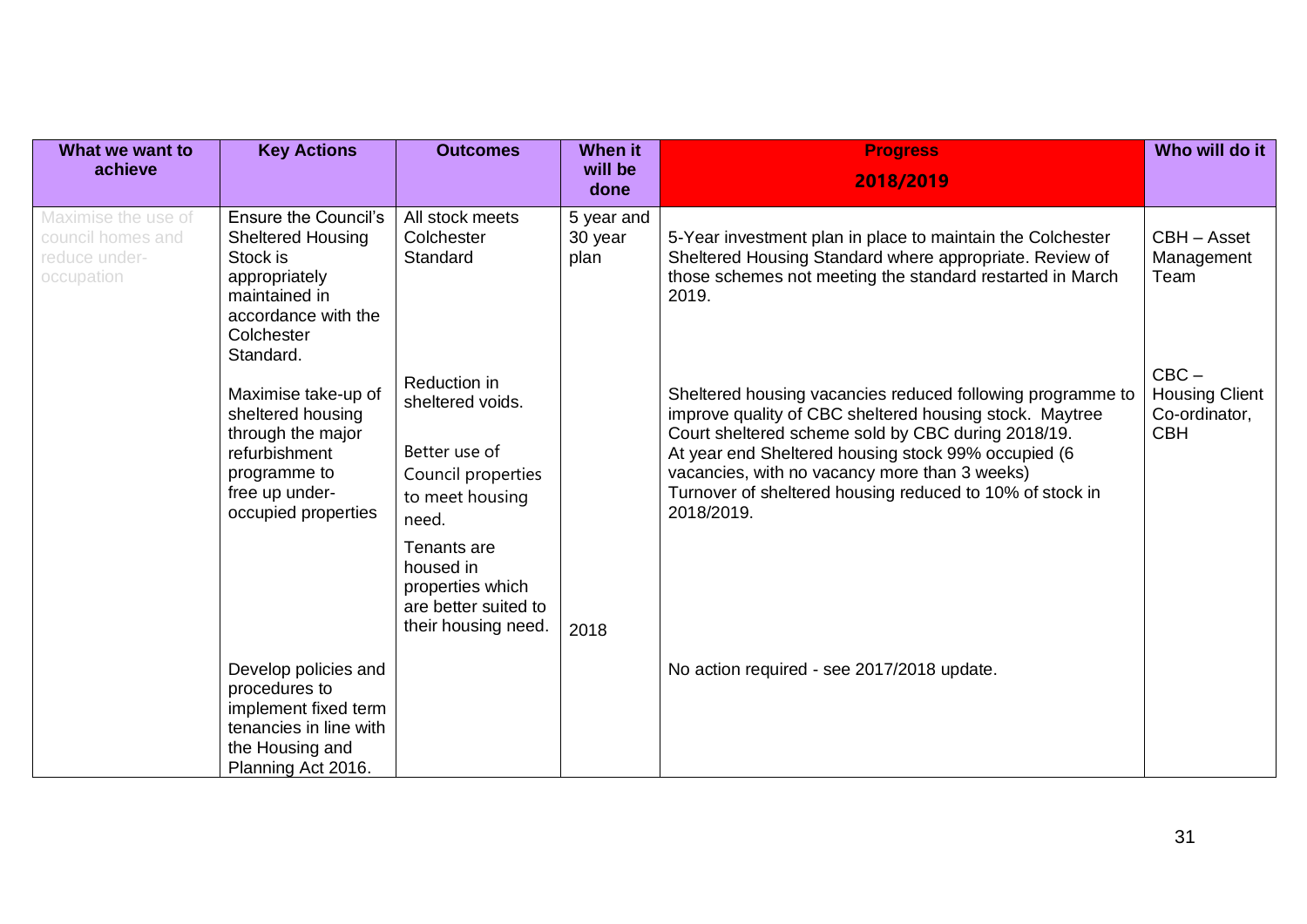| What we want to<br>achieve                                                                                                                             | <b>Key Actions</b>                                                                                                                                                                                                                                                              | <b>Outcomes</b>                                                           | <b>When it</b><br>will be | <b>Progress</b>                                                                                                                                                                                                                                                                                                                                                                                                                                                                                                                                                                                                                                                                                                                                                                                                                                                               | Who will do it                                                                                                                                 |
|--------------------------------------------------------------------------------------------------------------------------------------------------------|---------------------------------------------------------------------------------------------------------------------------------------------------------------------------------------------------------------------------------------------------------------------------------|---------------------------------------------------------------------------|---------------------------|-------------------------------------------------------------------------------------------------------------------------------------------------------------------------------------------------------------------------------------------------------------------------------------------------------------------------------------------------------------------------------------------------------------------------------------------------------------------------------------------------------------------------------------------------------------------------------------------------------------------------------------------------------------------------------------------------------------------------------------------------------------------------------------------------------------------------------------------------------------------------------|------------------------------------------------------------------------------------------------------------------------------------------------|
|                                                                                                                                                        |                                                                                                                                                                                                                                                                                 |                                                                           | done                      | 2018/2019                                                                                                                                                                                                                                                                                                                                                                                                                                                                                                                                                                                                                                                                                                                                                                                                                                                                     |                                                                                                                                                |
| Reduce levels of<br>overcrowding in<br>affordable housing                                                                                              | Promote the use of<br>mutual exchange, to<br>better meet tenants<br>needs (see action<br>above)<br>Assessment of<br>'crowding and<br>space' under the<br>provisions of part 1<br>of the Housing Act<br>2004 to ensure<br>families are correctly<br>prioritised for<br>rehousing | Crowding and<br>space hazards<br>removed or<br>sufficiently<br>mitigated. | Ongoing<br>Ongoing        | Mutual Exchange now more complex with differential tenancy<br>terms between Social housing landlords. Tenants in receipt<br>of Welfare Benefits discouraged from moving home as<br>change of circumstance instigates benefit change to<br><b>Universal Credit</b><br>Crowding and Space hazard considered during every<br>property inspection by the Private Sector Housing team,<br>including inspections for HomeStep and Private Sector<br>Leasing Scheme. An indication is given of acceptable<br>occupancy numbers in the property inspection report<br>provided to CBH for each property taken on by CBH for either<br>scheme.<br>10 Crowding and Space hazards identified and mitigated.<br>Private Sector Housing work with CBH where appropriate to<br>request increased priority on the Housing Register for<br>households where a crowding and space hazard exists | <b>CBH Housing</b><br>Options,<br>Housing<br>Management<br>Teams,<br>Registered<br><b>Providers</b><br>CBC - Private<br>Sector<br>Housing Team |
| Help people whose<br>independence may be<br>at risk to remain in or<br>return to their home in<br>both the private and<br>public sector<br>properties. | Increase use of the<br>disabled adaptations<br>in CBC properties to<br>encourage<br>independent living<br>amongst older<br>residents and<br>residents with a<br>disability                                                                                                      | Increase in<br>planned and<br>unplanned<br>adaptations                    | Ongoing                   | Increased budget of £200,000 in 2018/19 to meet demand<br>from council tenants. £53k spent on minor adaptations such<br>as grab rails, access aids and ramps. £720k spent on<br>planned adaptations, mainly level access showers but also<br>stairlifts and lifting equipment. £52k spent on one major<br>adaptation - property extension.                                                                                                                                                                                                                                                                                                                                                                                                                                                                                                                                    | <b>CBC/CNH</b><br>asset<br>management                                                                                                          |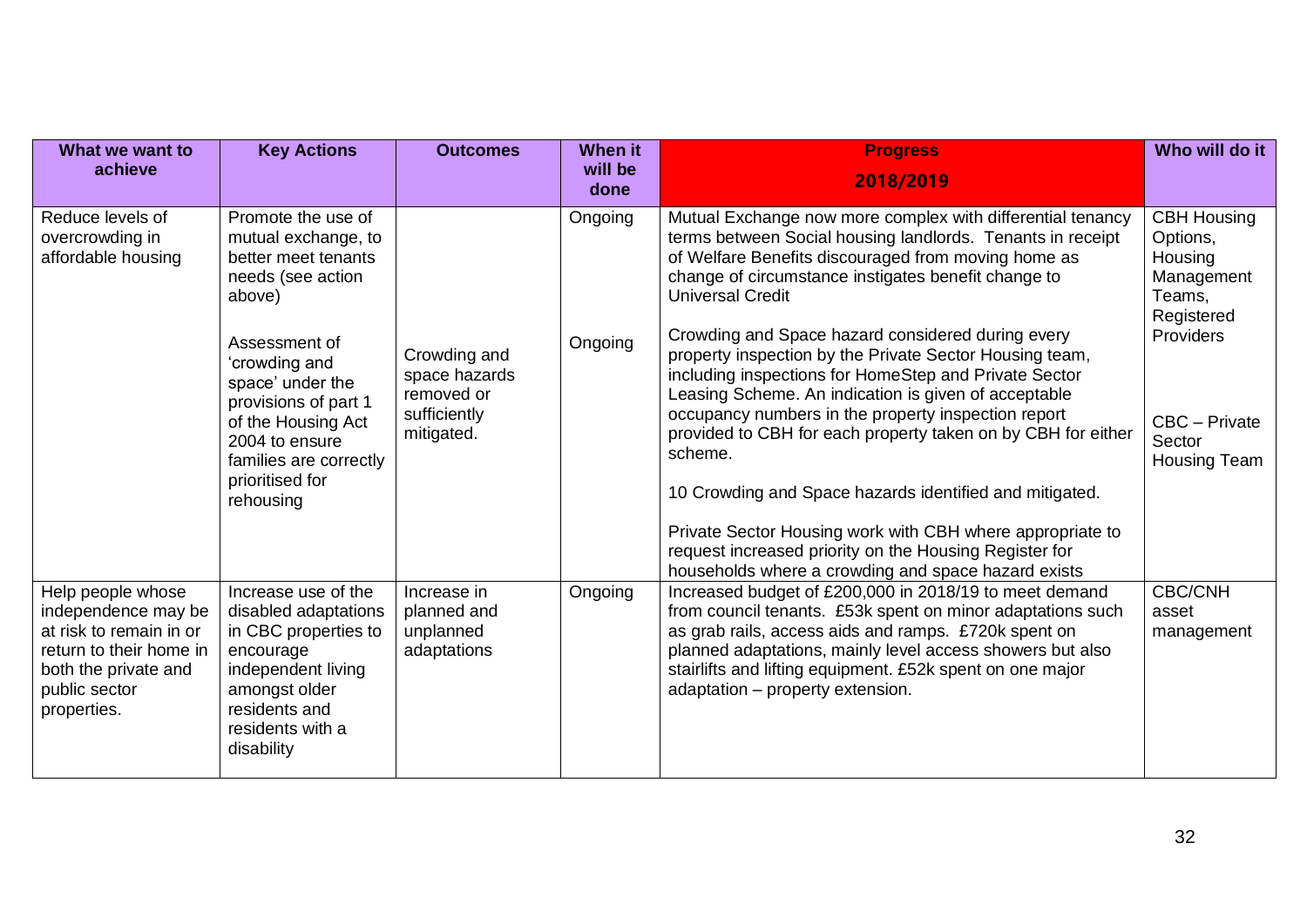| What we want to<br>achieve                                                                                                                             | <b>Key Actions</b>                                                                                                                                                       | <b>Outcomes</b>                                                                                                                    | <b>When it</b><br>will be<br>done | <b>Progress</b><br>2018/2019                                                                                                                                                                                                                                                                                                                                                               | Who will do it                          |
|--------------------------------------------------------------------------------------------------------------------------------------------------------|--------------------------------------------------------------------------------------------------------------------------------------------------------------------------|------------------------------------------------------------------------------------------------------------------------------------|-----------------------------------|--------------------------------------------------------------------------------------------------------------------------------------------------------------------------------------------------------------------------------------------------------------------------------------------------------------------------------------------------------------------------------------------|-----------------------------------------|
| Help people whose<br>independence may be<br>at risk to remain in or<br>return to their home in<br>both the private and<br>public sector<br>properties. | Respond to<br>recommendations<br>from ECC<br>Occupational<br>Therapy service to<br>process Disabled<br><b>Facilities Grants in</b><br>private sector<br>properties.      | 100% spend of<br>DFG budget<br>allocation                                                                                          | 2015<br>Ongoing                   | No waiting list in place.<br>Healthy Homes Team fully staffed. A Senior Occupational<br>Therapist has been seconded into the team from ECC in<br>2019/2020 for a one-year project to work on fast tracking<br>adaptations.√<br>62 Disabled Facilities Grants completed in 2018 -19 to enable<br>people with disabilities to remain living independently in their<br>own homes for longer.√ | CBC - Private<br>Sector<br>Housing Team |
|                                                                                                                                                        | Participate and<br>influence the<br>recommissioning<br>process for Home<br>Improvement<br>Agency services by<br>ECC in 2015.<br>Provide advice on<br>welfare benefits to | New HIA service or<br>alternative<br>provision in place<br>from 2015<br>Increase in older<br>people able to<br>remain in their own |                                   | This action is no longer relevant - see previous years'<br>updates<br>Welfare Benefit Specialist (WBS) provides complex welfare<br>benefit support for working and pension age customers in the<br>borough. This includes claiming Personal Independence<br>Payment (PIP), Attendance Allowance (AA), Disability Living                                                                    |                                         |
|                                                                                                                                                        | older people to help<br>them maximise their<br>income and remain<br>in their own home.                                                                                   | home                                                                                                                               |                                   | Allowance (DLA) and other benefits. WBS also assists<br>customers with Mandatory Reconsiderations and Appeals to<br>ensure they are fairly supported in Court. Customer Support<br>Team also supports older pensionable age customers in<br>claiming Local Council Tax Support and Housing Benefit<br>either face to face or via the phone.                                                |                                         |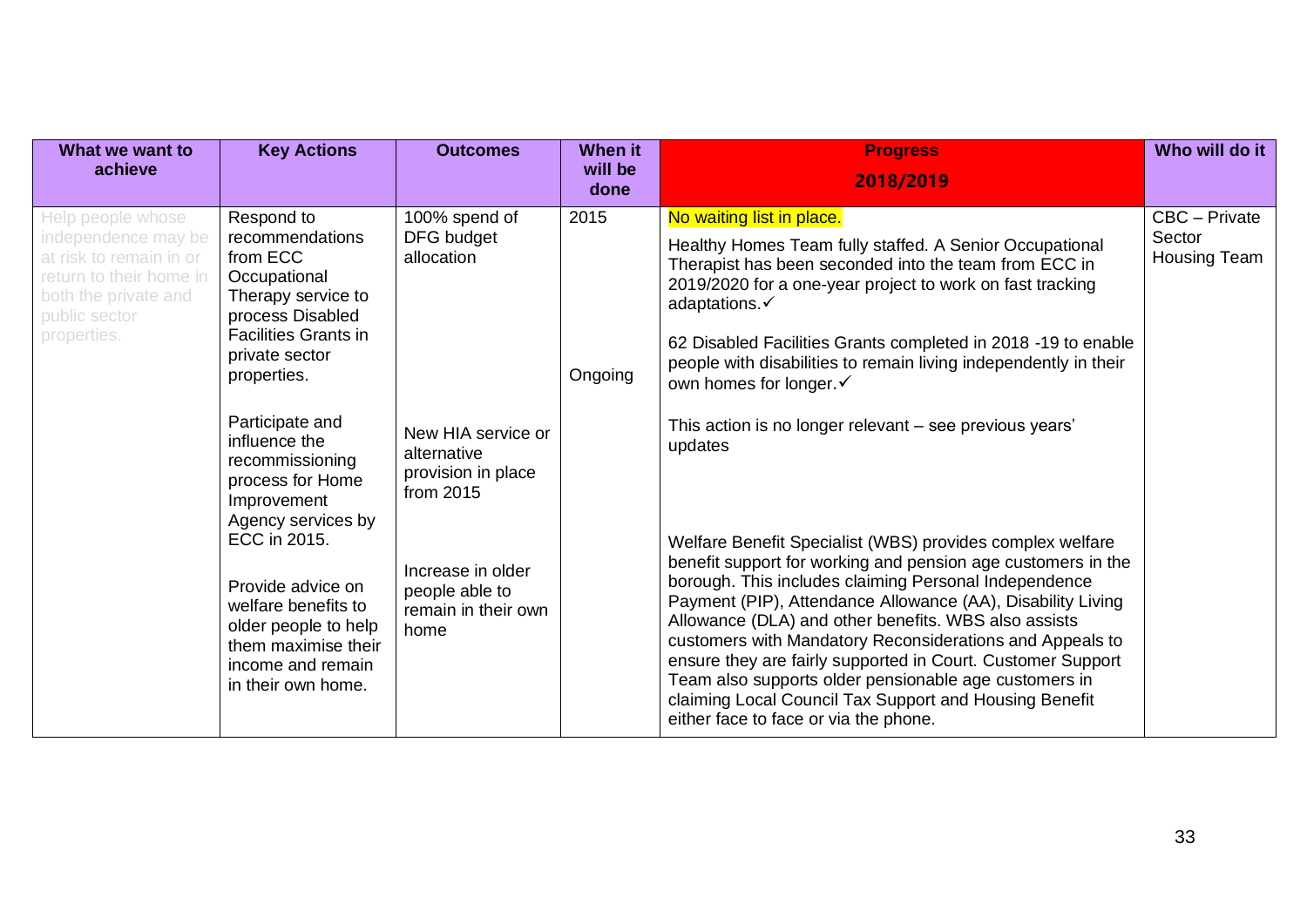| What we want to<br>achieve                                                                                                                                                                                                                  | <b>Key Actions</b>                                                                                                                                                                                                                                                                                         | <b>Outcomes</b>                                                                                                                                                                                   | When it<br>will be<br>done | <b>Progress</b><br>2018/2019                                                                                                                                                                                                                                                                                                                                                                                                        | Who will do it                                                             |
|---------------------------------------------------------------------------------------------------------------------------------------------------------------------------------------------------------------------------------------------|------------------------------------------------------------------------------------------------------------------------------------------------------------------------------------------------------------------------------------------------------------------------------------------------------------|---------------------------------------------------------------------------------------------------------------------------------------------------------------------------------------------------|----------------------------|-------------------------------------------------------------------------------------------------------------------------------------------------------------------------------------------------------------------------------------------------------------------------------------------------------------------------------------------------------------------------------------------------------------------------------------|----------------------------------------------------------------------------|
| Maintain and where<br>possible reduce the<br>currently low levels of<br>long term empty<br>properties in the<br><b>Private Sector Provide</b><br>information to<br>residents on the<br>reality of empty<br>homes – manage the<br>perception | Respond to<br>enquiries regarding<br>long term empty<br>properties and take<br>informal or formal<br>action as<br>appropriate.<br>Offer financial<br>assistance to bring<br>empty properties<br>back in to use<br>wherever possible or<br>to reduce the affect<br>of the property on<br>the neighbourhood. | Reduction in the<br>overall number of<br>empty homes.<br>Make safe and<br>secure empty<br>properties where<br>there is a<br>significant public<br>health or safety<br>impact on the<br>community. | Ongoing                    | Advice is provided to owners and light touch enforcement<br>action is taken with regard to long term empty homes.<br>Financial assistance is still available under the Financial<br>Assistance Policy and advice is given to property<br>owners regarding the availability of this. No requests for<br>assistance in 2018/19.<br>3 long term empty homes brought back into use through<br>informal enforcement action in 2018/2019. | <b>CBC Private</b><br>Sector<br>Housing,<br>Registered<br><b>Providers</b> |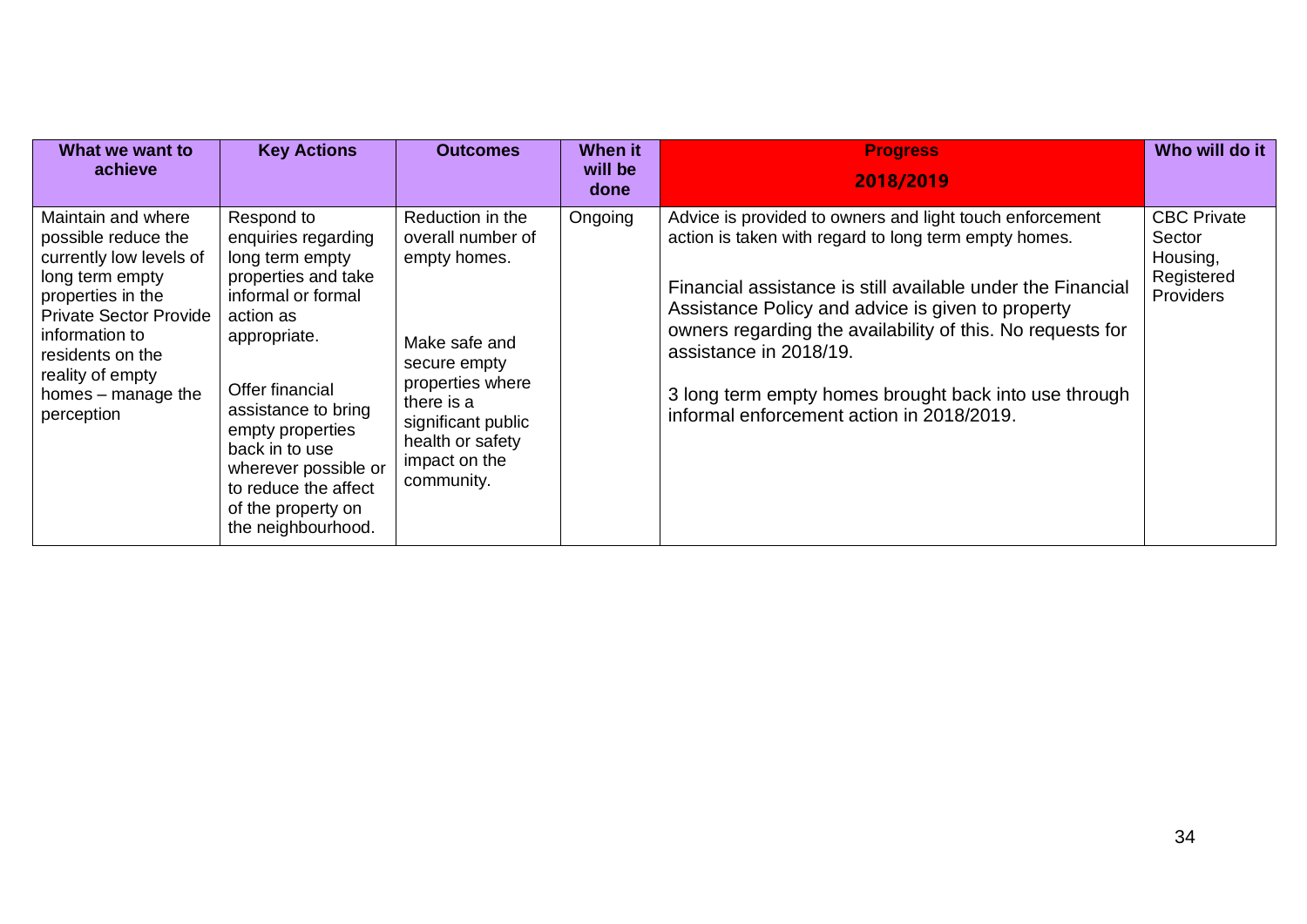#### **7. Work to ensure that existing and new homes are healthy, safe and energy efficient**

| What we want to<br>achieve                                                                                             | <b>Key actions</b>                                                                                                                                                                                                 | <b>Outcomes</b>                                                                                                                                                                      | <b>When it</b><br>will be<br>done | <b>Progress</b><br>2018/2019                                                                                                                                                                                                                                                                                                                                                                                                                                                                                   | Who will do it                                                                                                             |
|------------------------------------------------------------------------------------------------------------------------|--------------------------------------------------------------------------------------------------------------------------------------------------------------------------------------------------------------------|--------------------------------------------------------------------------------------------------------------------------------------------------------------------------------------|-----------------------------------|----------------------------------------------------------------------------------------------------------------------------------------------------------------------------------------------------------------------------------------------------------------------------------------------------------------------------------------------------------------------------------------------------------------------------------------------------------------------------------------------------------------|----------------------------------------------------------------------------------------------------------------------------|
| Target the work we do<br>to improve homes in<br>the private sector<br>based on evidence<br>and the best<br>information | <b>Commission stock</b><br>condition survey to<br>provide evidence<br>base and influence<br>future service<br>planning and<br>delivery activities.<br><b>Purchase Housing</b><br><b>Health Costs</b><br>Calculator | Survey and final<br>report completed<br>and implemented<br><b>HHCC</b> purchased<br>and in use to<br>demonstrate<br>savings to society<br>resulting from<br>housing<br>interventions | 2016/17<br>2015                   | Survey not commissioned in 2018-19. Consideration<br>instead is being given to use of other data sets already<br>held within the organisation and publicly available to<br>enable targeted activity.<br>Obtained bulk Energy Performance data and Tenancy<br>Deposit data to scope a project on rented properties<br>with poor energy performance.<br>HHCC not re-purchased. Excess Cold Calculator<br>purchased instead to assist in assessment and decision<br>making for enforcement of excess cold hazards | <b>Private Sector</b><br>Housing Team                                                                                      |
| Encourage private<br>landlords & managing<br>agents to provide<br>good quality and well<br>managed properties          | Adoption &<br>Development of<br><b>Essex Landlord</b><br>Accreditation<br>Scheme (ELAS) and<br><b>Colchester's Student</b><br>Accommodation<br>Accreditation<br>Scheme (SAAS)                                      | Increase number<br>and percentage of<br>accredited<br>landlords through<br><b>ELAS</b> and<br>Colchester's<br><b>Student</b><br>Accommodation<br>Accreditation<br>Scheme (SAAS)      | Ongoing                           | See 2015/2016 ELAs ceased.<br>Review of Student Accommodation Accreditation<br>Scheme (SAAS) undertaken in light of legislative<br>changes which increased the number of properties<br>falling within the scope of mandatory licensing of<br>Houses in Multiple Occupation.<br>As a result of the review a voluntary scheme was no<br>longer relevant as many of the accredited properties<br>and properties let/managed by Essex University<br>(through SUHomes) now fall within the legal                    | <b>CBC - Private</b><br>Sector Housing<br>Team<br><b>ELAS Local</b><br>Authority<br>Consortium.<br><b>Essex University</b> |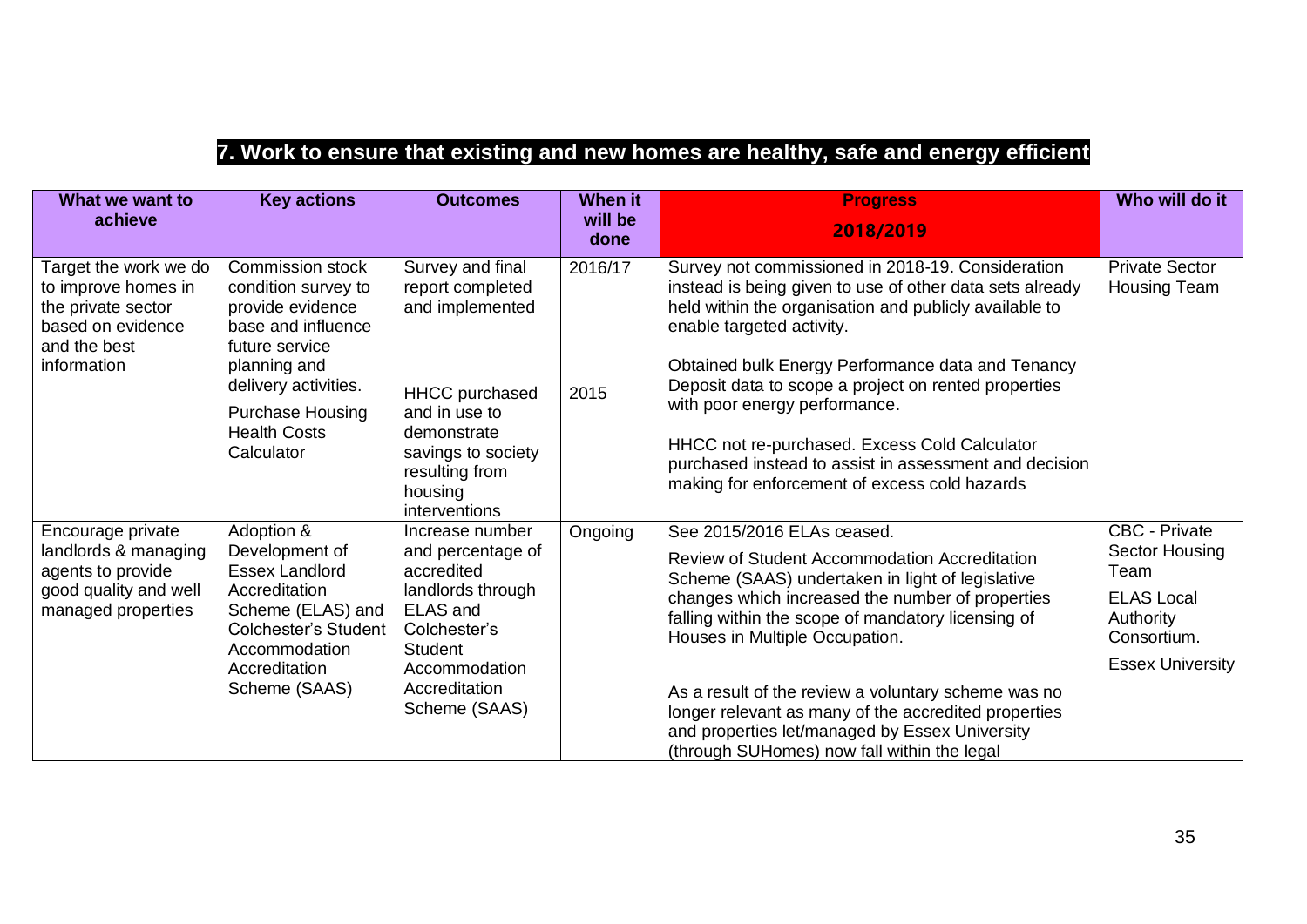| What we want to<br>achieve                                                                                    | <b>Key actions</b>                                                                                                                                                                                                                                                                                                                                                                                                                                                                                                             | <b>Outcomes</b>                                                                                                                                                                                                                        | When it<br>will be<br>done | <b>Progress</b><br>2018/2019                                                                                                                                                                                                                                                                                                                                                                                                                                                                                                                                                                                                                                                                                                                                                                                                                                                                                                                                                                                                                                                                               | Who will do it                          |
|---------------------------------------------------------------------------------------------------------------|--------------------------------------------------------------------------------------------------------------------------------------------------------------------------------------------------------------------------------------------------------------------------------------------------------------------------------------------------------------------------------------------------------------------------------------------------------------------------------------------------------------------------------|----------------------------------------------------------------------------------------------------------------------------------------------------------------------------------------------------------------------------------------|----------------------------|------------------------------------------------------------------------------------------------------------------------------------------------------------------------------------------------------------------------------------------------------------------------------------------------------------------------------------------------------------------------------------------------------------------------------------------------------------------------------------------------------------------------------------------------------------------------------------------------------------------------------------------------------------------------------------------------------------------------------------------------------------------------------------------------------------------------------------------------------------------------------------------------------------------------------------------------------------------------------------------------------------------------------------------------------------------------------------------------------------|-----------------------------------------|
| Encourage private<br>landlords & managing<br>agents to provide<br>good quality and well<br>managed properties | Review and improve<br>housing conditions<br>through the Housing<br>Health & Safety<br><b>Rating System</b><br>(HHSRS) under the<br>provisions of the<br>Housing Act 2004<br>Part 1<br>Support landlords<br>towards provision of<br>broadly compliant<br>housing<br>accommodation<br>through improved<br>communication and<br>joint working -<br>Identify common<br>barriers to<br>compliance and<br>provide self service<br>advice and guidance<br>in order that<br>resources can be<br>targeted toward<br>criminal landlords. | Category 1&2<br>hazards removed.<br>Minimum of 300<br>per annum.<br>Update website<br>with self-serve<br>information.<br>Landlord training<br>delivered.<br>Participation in<br><b>Landlord Forums</b><br>and other similar<br>events. | 2015<br>onwards            | requirements of mandatory HMO licensing. Those that<br>don't are considered low risk.<br>SAAS scheme now closed to new applications.<br>Over 500 inspections/visits/assessments undertaken of<br>properties in the private sector.<br>Over 300 serious housing hazards removed from 80<br>plus properties in the private sector through a<br>combination of informal and formal enforcement action<br>and the provision of discretionary financial assistance.<br>7 prosecution cases taken against non-compliant<br>landlords and property management companies.<br>In 2018/2019, CBC were the first local authority in the<br>country to prosecute a property guardian company for<br>non-compliance with legal requirements.<br>Attended Landlords Forums and gave presentations.<br>Introduced a paid for property inspection and<br>advice service to landlords where they require<br>bespoke advice rather than the generic advice<br>available on the website.<br>Introduced a paid for plan drawing service to<br>landlords to enable them to comply with HMO<br>licence application requirements. | CBC - Private<br>Sector Housing<br>Team |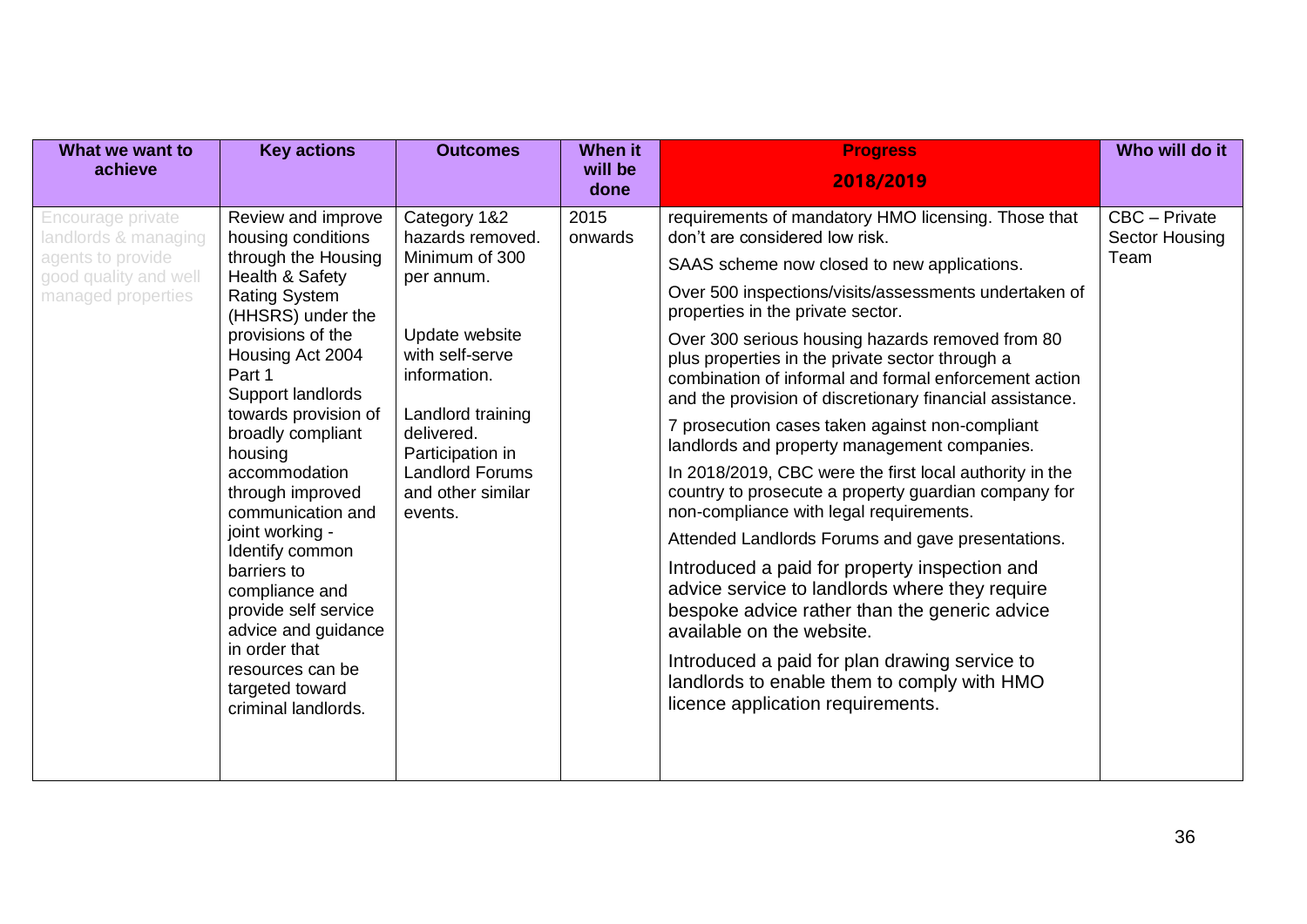| What we want to<br>achieve                                                          | <b>Key actions</b>                                                                                                                                                                                                                                                                                                                                                                                                                                                                                                                                          | <b>Outcomes</b>                                                                                                                                                                                                                                                   | <b>When it</b><br>will be             | <b>Progress</b>                                                                                                                                                                                                                                                                                                                                                                                                                                                                                                                                                                                                                                                                                                                                     | Who will do it                                                  |
|-------------------------------------------------------------------------------------|-------------------------------------------------------------------------------------------------------------------------------------------------------------------------------------------------------------------------------------------------------------------------------------------------------------------------------------------------------------------------------------------------------------------------------------------------------------------------------------------------------------------------------------------------------------|-------------------------------------------------------------------------------------------------------------------------------------------------------------------------------------------------------------------------------------------------------------------|---------------------------------------|-----------------------------------------------------------------------------------------------------------------------------------------------------------------------------------------------------------------------------------------------------------------------------------------------------------------------------------------------------------------------------------------------------------------------------------------------------------------------------------------------------------------------------------------------------------------------------------------------------------------------------------------------------------------------------------------------------------------------------------------------------|-----------------------------------------------------------------|
|                                                                                     |                                                                                                                                                                                                                                                                                                                                                                                                                                                                                                                                                             |                                                                                                                                                                                                                                                                   | done                                  | 2018/2019                                                                                                                                                                                                                                                                                                                                                                                                                                                                                                                                                                                                                                                                                                                                           |                                                                 |
| Ensure that houses in<br>multiple occupation<br>(HMOs) are safe and<br>well managed | Develop knowledge<br>of the number and<br>location of private<br>HMOs in Colchester.<br>Ensure HMOs are<br>managed in<br>accordance with the<br>Management of<br>Houses in Multiple<br>Occupation<br>(England)<br>Regulations 2006 &<br>(additional<br>provisions)<br>Regulations 2007<br>Undertake statutory<br>duty to license all<br>mandatory HMOs<br>under the provisions<br>of the Housing Act<br>2004 Part 2<br>Use<br>enforcement<br>to<br>raise<br>powers<br>where<br>standards<br>landlords refuse to<br>work with CBC or<br>where landlords fail | <b>Better quality</b><br>accommodation -<br>Improvement of<br>HMO's from 30 to<br>50 per annum over<br>the course of the<br>strategy.<br>Reduction in<br>unlicensed HMO's<br>Enforcement action<br>and prosecution of<br>non-<br>compliant/criminal<br>landlords. | 2020<br>Ongoing<br>Ongoing<br>Ongoing | Introduction of extended HMO Licensing requirements<br>on 1 October 2018 has changed focus of this work.<br>Ongoing licensing and relicensing of three storey<br>properties, with over 20 licences issued.<br>Expected increase in number of licensable HMOs in the<br>region of $600 - 800$ .<br>On line licence application process introduced,<br>approximately 60 new licence applications received.<br>Reminders being sent out to owners of known<br>licensable HMOs before enforcement action<br>commences against those who have failed to apply<br>during 2019/20.<br>All of the seven prosecutions taken during 2018/19<br>related to offences in HMOs including failure to apply<br>for licences and poor property management standards. | <b>CBC - Private</b><br>Sector Housing,<br>Private<br>Landlords |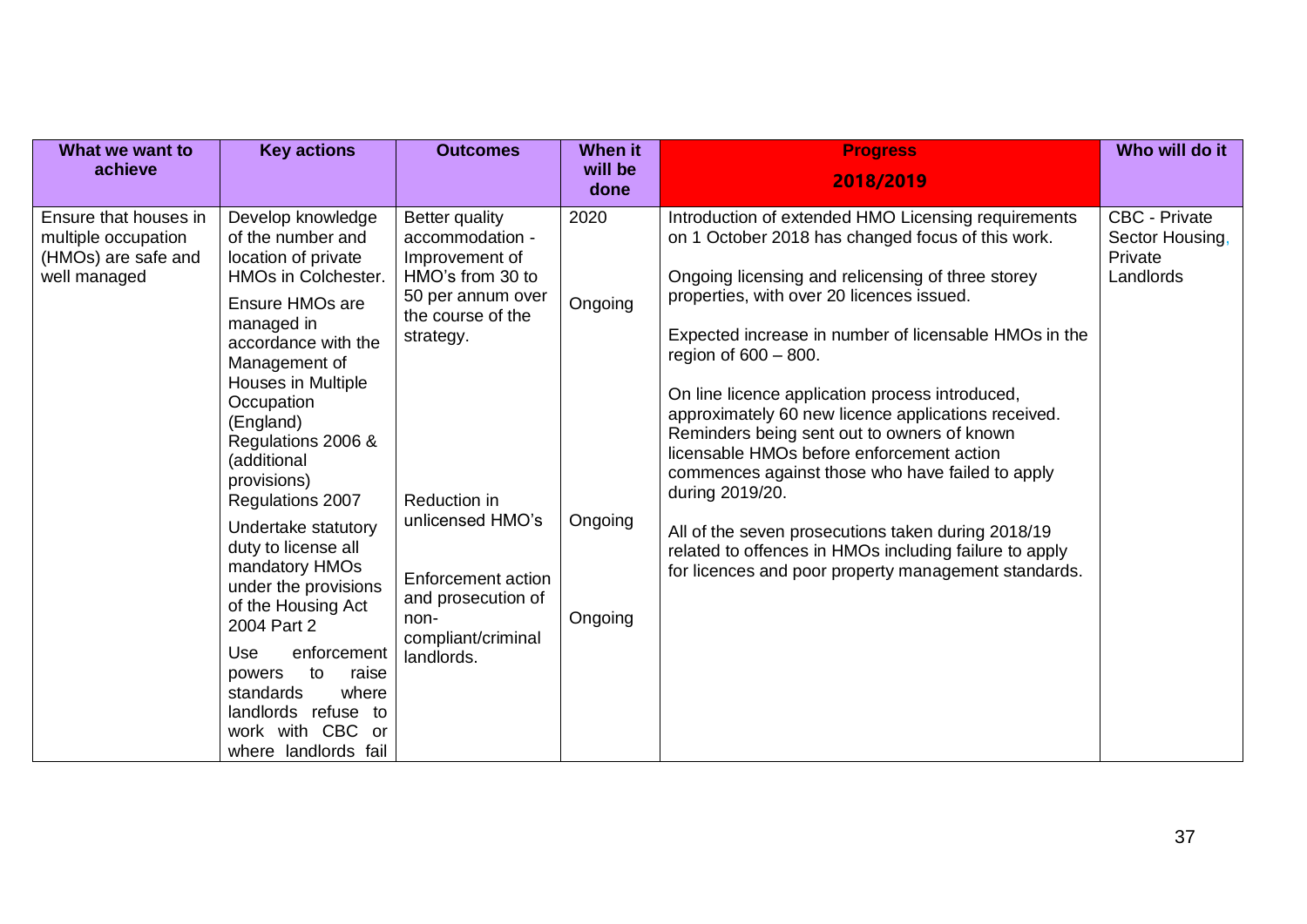| What we want to<br>achieve                                                                                                 | <b>Key actions</b>                                                                                                                                                                                                                                                                                                                                                                                                             | <b>Outcomes</b>                                                                                                             | When it<br>will be<br>done | <b>Progress</b><br>2018/2019                                                                                                                                                                                                                                                                                                                                                | Who will do it                         |
|----------------------------------------------------------------------------------------------------------------------------|--------------------------------------------------------------------------------------------------------------------------------------------------------------------------------------------------------------------------------------------------------------------------------------------------------------------------------------------------------------------------------------------------------------------------------|-----------------------------------------------------------------------------------------------------------------------------|----------------------------|-----------------------------------------------------------------------------------------------------------------------------------------------------------------------------------------------------------------------------------------------------------------------------------------------------------------------------------------------------------------------------|----------------------------------------|
|                                                                                                                            | to licence properties<br>as necessary.                                                                                                                                                                                                                                                                                                                                                                                         |                                                                                                                             |                            |                                                                                                                                                                                                                                                                                                                                                                             |                                        |
| Encourage & Support<br>homeowners to<br>maintain and repair<br>their homes and<br>introduce energy<br>efficiency measures. | Remove and<br>mitigate significant<br>hazards and fund<br>energy efficiency<br>improvements where<br>no alternative form<br>of assistance is<br>available by<br>providing financial<br>assistance through<br>grants and loans.<br>Undertake review of<br><b>Financial Assistance</b><br>Policy and explore<br>opportunities to<br>further incentivise<br>property<br>improvements<br>through provision of<br>grants and loans. | Improvement in<br>energy efficiency of<br>properties.<br>More grants and<br>loans provided for<br>property<br>improvements. | 2015/16<br>2016/17         | Financial Assistance Policy yet to be reviewed, but<br>discretionary financial assistance is still available to pay<br>for works to remove serious housing hazards.<br>Works were completed to 6 properties through the<br>provision of £53,000 worth of Home Repair Loans in<br>2018-19 to remove serious housing hazards from the<br>homes of vulnerable owner occupiers. | <b>CBC - Private</b><br>Sector Housing |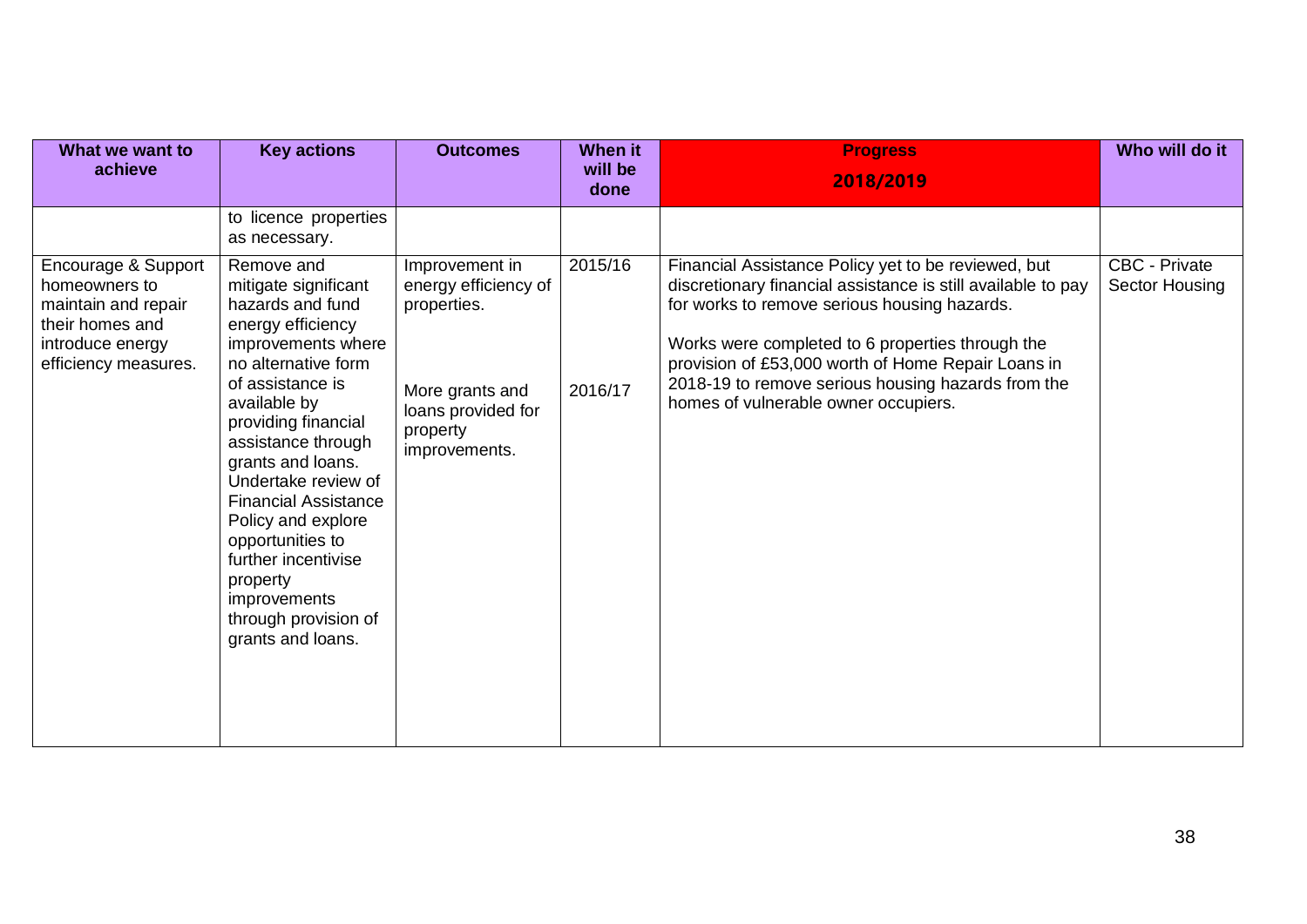| What we want to<br>achieve                                                                                                                                                    | <b>Key actions</b>                                                                                                                                                                                                                                                                                                                                                         | <b>Outcomes</b>                                                                                                                                                                                                                                                                              | <b>When it</b><br>will be<br>done | <b>Progress</b><br>2018/2019                                                                                                                                                                                                                                                                                                                                                                                                                                                                        | Who will do it                                                                                                                     |
|-------------------------------------------------------------------------------------------------------------------------------------------------------------------------------|----------------------------------------------------------------------------------------------------------------------------------------------------------------------------------------------------------------------------------------------------------------------------------------------------------------------------------------------------------------------------|----------------------------------------------------------------------------------------------------------------------------------------------------------------------------------------------------------------------------------------------------------------------------------------------|-----------------------------------|-----------------------------------------------------------------------------------------------------------------------------------------------------------------------------------------------------------------------------------------------------------------------------------------------------------------------------------------------------------------------------------------------------------------------------------------------------------------------------------------------------|------------------------------------------------------------------------------------------------------------------------------------|
| Improve the Energy<br>Efficiency of private<br>sector housing in<br>Colchester and<br>contribute to a<br>reduction of<br>households in fuel<br>poverty                        | <b>Undertake Housing</b><br><b>Health and Safety</b><br><b>Rating System</b><br>(HHSRS) excess<br>cold assessments<br>and take appropriate<br>action to ensure<br>dwellings have an<br>effective and<br>affordable means of<br>heating.<br>Provide fuel poverty<br>advice to<br>households &<br>signpost customers<br>to income<br>maximisation and<br>fuel tariff advice. | 80 excess cold<br>hazards removed<br>through<br>formal/informal<br>enforcement and<br>financial assistance<br>per annum.<br>Advice and<br>information<br>available on<br>website and<br><b>Initiatives Officer</b><br>keeps up to date<br>knowledge to<br>assist residents to<br>access help | Ongoing<br>Ongoing                | Excess Cold hazard considered in every property<br>inspection/visit in the private sector.<br>Excess Cold Calculator purchased, to assist officers in<br>assessment of this hazard and the decision making<br>around works enforcement.<br>Over 50 Excess Cold hazards removed from private<br>sector dwellings through informal and formal<br>enforcement activity and the provision of discretionary<br>financial assistance.<br>Active promotion of ECO Flex scheme (for details see<br>earlier) | <b>CBC - Private</b><br><b>Sector Housing</b><br>Energy/Green<br>deal suppliers<br>$CBC -$<br>Community<br><b>Initiatives Team</b> |
| Increase the take up<br>of the government's<br><b>Green Deal scheme</b><br>across the borough,<br>encouraging and<br>supporting residents<br>to make<br>improvements to their | Working in<br>partnership with<br><b>Green Deal</b><br>installers to make<br>direct contact with<br>households, hold<br>information session<br>to allow residents to                                                                                                                                                                                                       | Information<br>sessions held, and<br>grant funding<br>accessed.<br>Use existing<br>funding and identify<br>or draw down                                                                                                                                                                      | 2015/16                           | See earlier reporting on work carried out on Eco-Flex.                                                                                                                                                                                                                                                                                                                                                                                                                                              | Community<br>Initiatives Team,<br><b>CBC Private</b><br><b>Sector Housing</b>                                                      |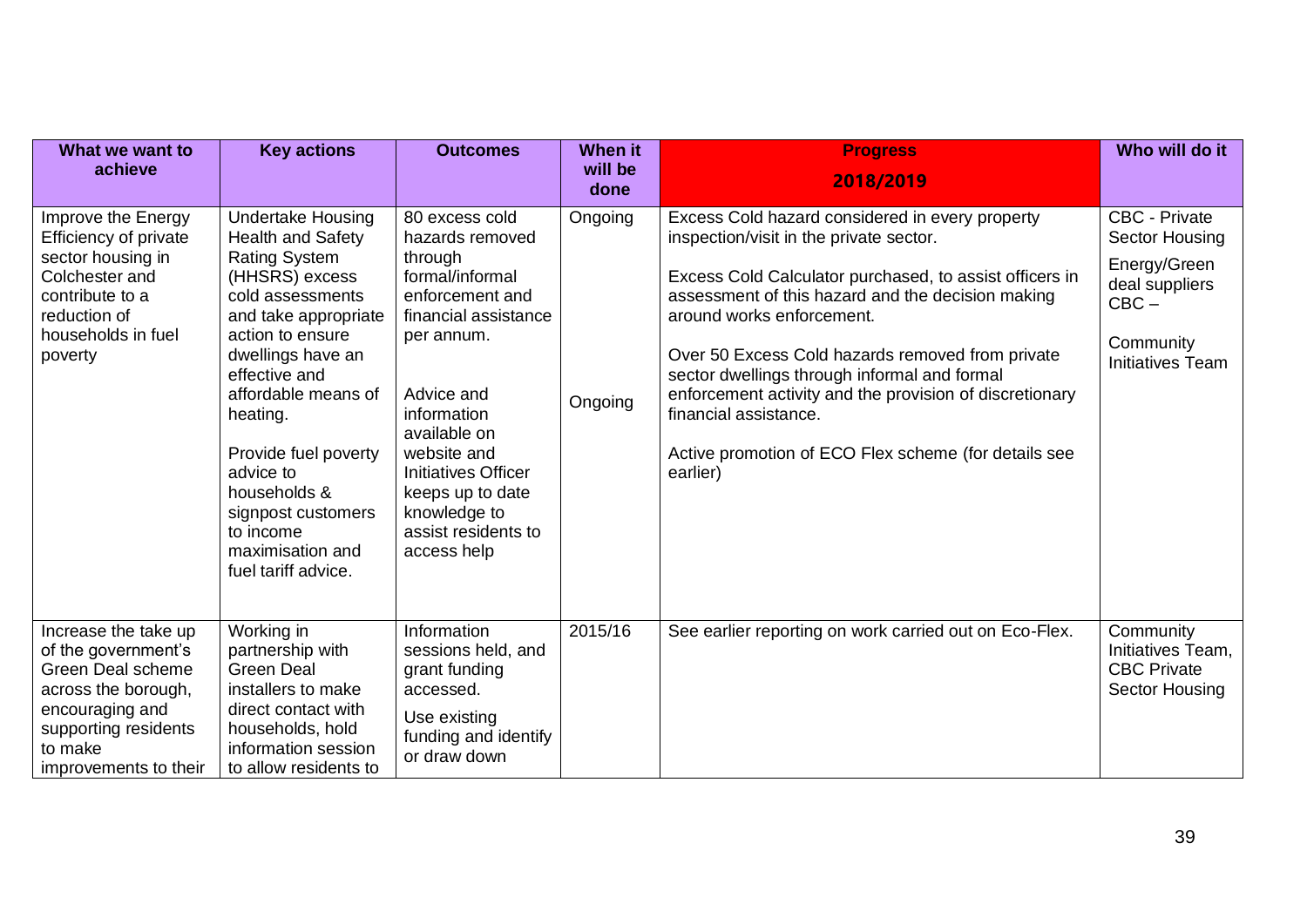| What we want to<br>achieve                                            | <b>Key actions</b>                                                                                                                                                                                                                                                               | <b>Outcomes</b>                                                                                                             | <b>When it</b><br>will be<br>done | <b>Progress</b><br>2018/2019                                                                                                                                                                                                                                                                                                                                                                                                                       | Who will do it                                                                            |
|-----------------------------------------------------------------------|----------------------------------------------------------------------------------------------------------------------------------------------------------------------------------------------------------------------------------------------------------------------------------|-----------------------------------------------------------------------------------------------------------------------------|-----------------------------------|----------------------------------------------------------------------------------------------------------------------------------------------------------------------------------------------------------------------------------------------------------------------------------------------------------------------------------------------------------------------------------------------------------------------------------------------------|-------------------------------------------------------------------------------------------|
| home increasing<br>energy efficiency, and<br>reducing fuel bills.     | find out more about<br>insulating their<br>homes and where<br>possible grant<br>funding may be<br>available.<br>Use social media to<br>promote Green Deal<br>opportunities.                                                                                                      | available ECO or<br><b>Green Deal</b><br>funding.<br>More residents<br>benefit/make<br>savings by joining<br>the Green Deal |                                   |                                                                                                                                                                                                                                                                                                                                                                                                                                                    |                                                                                           |
| Improve the energy<br>efficiency of the<br>Council's housing<br>stock | Implement the<br>Green Strategy part<br>of the Asset<br>Management<br>Strategy, which<br>provides a holistic<br>approach to making<br>homes more energy<br>efficient.<br>Utilise the<br>Government's and<br>the EU's energy<br>grant and incentive<br>schemes to<br>maximise the | Increase in homes<br>that are more<br>energy efficient.                                                                     | 2020<br>Ongoing                   | Average SAP rating of stock (73.86) exceeded target<br>set for 2019. Work continues to complete loft and cavity<br>wall fill within the stock with access issues hampering<br>full stock completion.<br>Government incentives received by installing Air Source<br>Heat Pumps in rural 'off-gas' properties. Ground<br>Source Heat Pump installed in Harrison Court to<br>provide heating and hot water, replacing previous<br>ageing gas boilers. | <b>CBH Asset</b><br>Management<br>Team<br><b>CBH Energy</b><br><b>Initiatives Officer</b> |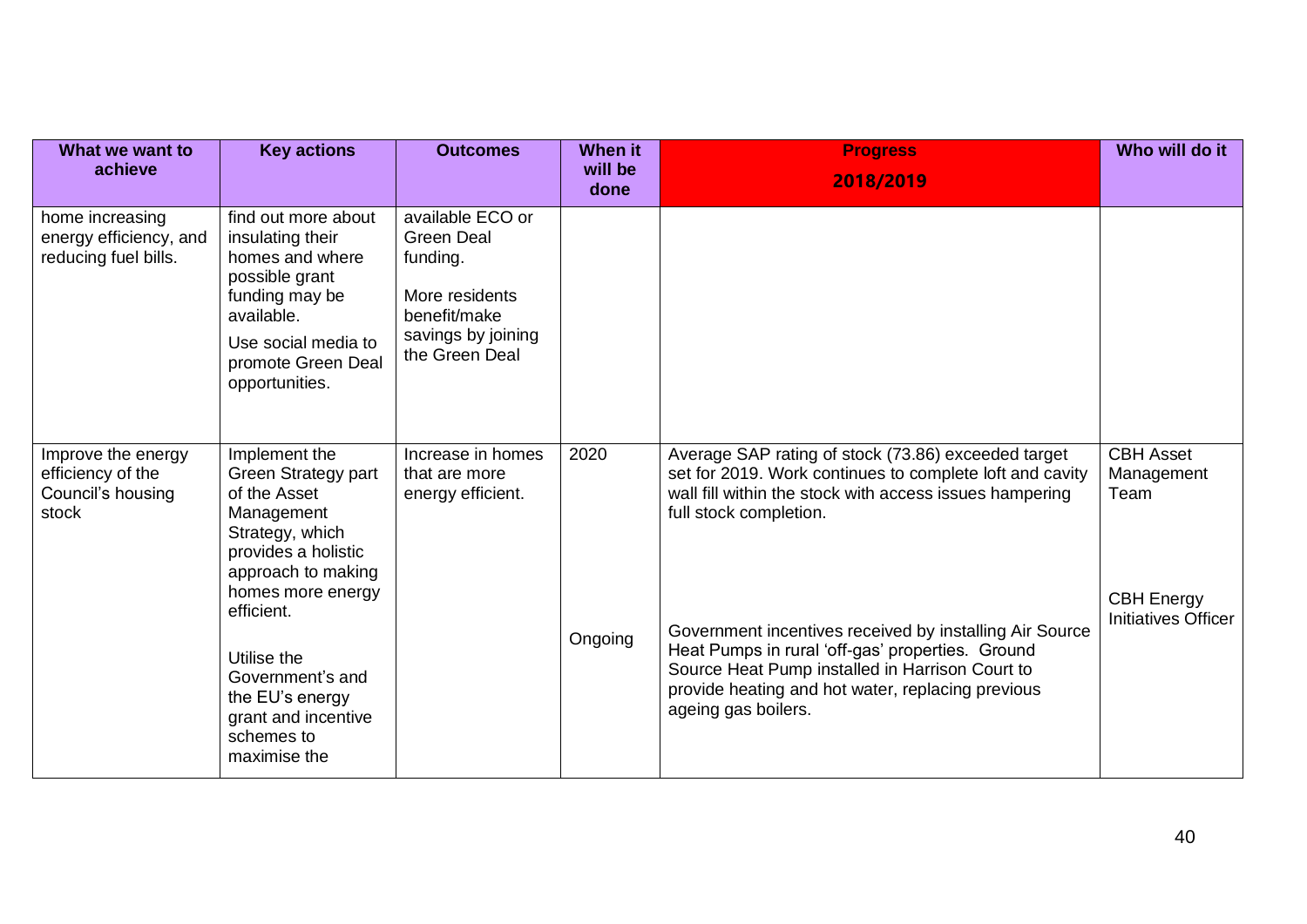| What we want to<br>achieve                                            | <b>Key actions</b>                                                                                                                                                                                                                                             | <b>Outcomes</b>                                                                                                                                                                                              | <b>When it</b><br>will be<br>done | <b>Progress</b><br>2018/2019                                                                                                                                                                                                                            | Who will do it                         |
|-----------------------------------------------------------------------|----------------------------------------------------------------------------------------------------------------------------------------------------------------------------------------------------------------------------------------------------------------|--------------------------------------------------------------------------------------------------------------------------------------------------------------------------------------------------------------|-----------------------------------|---------------------------------------------------------------------------------------------------------------------------------------------------------------------------------------------------------------------------------------------------------|----------------------------------------|
| Improve the energy<br>efficiency of the<br>Council's housing<br>stock | amount of measures<br>available to<br>individual properties<br>within the stock.<br><b>Continue the Solar</b><br>PV installation<br>programme with<br>private investors to<br>ensure every viable<br>property within the<br>housing stock has<br>PV installed. | <b>PV Panels</b><br>installed, tenants<br>save money on fuel<br>bills.                                                                                                                                       | Ongoing                           | 45% of the Council Housing Stock now with PV.<br>Government incentives reduced to a level whereby<br>investors are not investing any longer. CBH continue to<br>look for opportunities including specifying PV in the<br>Council's New Build programme. | <b>CBH Asset</b><br>Management         |
|                                                                       | Include energy<br>saving measures<br>within the Colchester<br>standard and ensure<br>procurement<br>includes measures<br>within specifications<br>where appropriate.                                                                                           | Energy measure<br>specified in<br><b>Sheltered Scheme</b><br><b>Refurbishments</b><br>(Worsnop and<br>Enoch<br>House). Also<br>specified in the<br>Housing<br>Improvement<br>Programme (HIP)<br>procurement. | Ongoing                           | Energy efficient measures built within work<br>specifications reviewed and improved such as higher<br>specification boilers and LED lighting.                                                                                                           | <b>CBH Asset</b><br>Management<br>Team |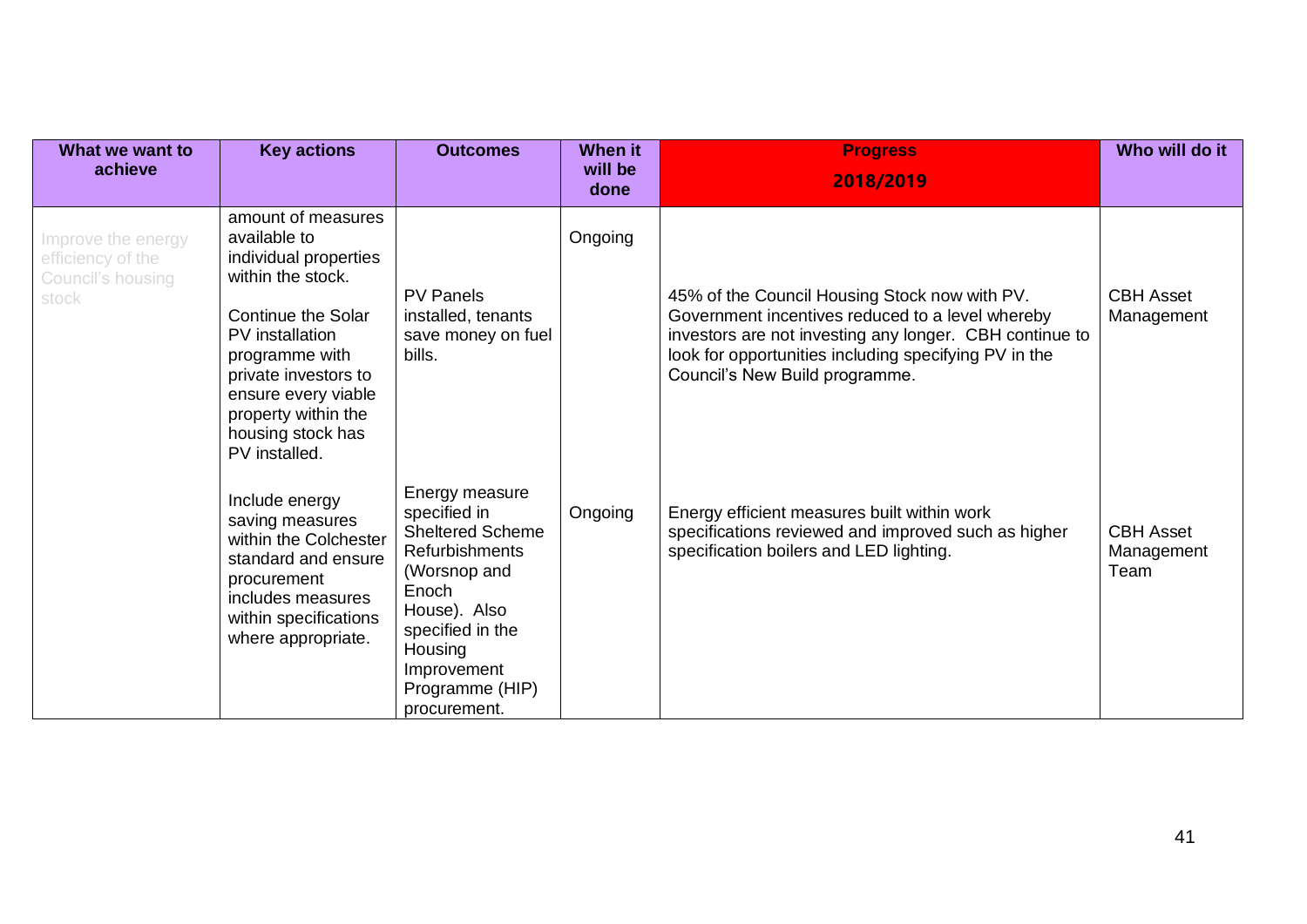| What we want to<br>achieve                                                                                                | <b>Key actions</b>                                                                      | <b>Outcomes</b>                                                                                                     | When it<br>will be<br>done | <b>Progress</b><br>2018/2019                                                                                                                                                                                                                                                                                                                                                                                                                                                                          | Who will do it                             |
|---------------------------------------------------------------------------------------------------------------------------|-----------------------------------------------------------------------------------------|---------------------------------------------------------------------------------------------------------------------|----------------------------|-------------------------------------------------------------------------------------------------------------------------------------------------------------------------------------------------------------------------------------------------------------------------------------------------------------------------------------------------------------------------------------------------------------------------------------------------------------------------------------------------------|--------------------------------------------|
| Understand the<br>viability of<br>implementing new<br>energy efficiency<br>measures for the<br>Council's housing<br>stock | Energy assessments<br>to be carried out on<br>all properties with<br>the Housing Stock. | Assessments<br>completed, better<br>understanding of<br>costs to inform<br>what new<br>measures are<br>implemented. | 2019                       | 84.3% of the Council's Housing Stock now with valid<br>EPC's, remaining properties to be surveyed in 2019/20.<br>Main contributor to improving property energy rating is<br>heating systems with £1.2 million spent on new heating<br>systems in 2018/2019. Currently only 7 properties with<br>an energy rating below an E rating (due to solid fuel<br>heating systems), Tenant's refuse new heating systems<br>but will be addressed when tenants end their tenancies<br>and properties are empty. | <b>CBH Project</b><br>Surveyor<br>(Energy) |

### **8. Ensure that housing and related services meet a range of specialist needs**

| What we want to<br>achieve                                                                                                              | <b>Key Actions</b>                                                         | <b>Outcomes</b>    | <b>When it</b><br>will be<br>done | <b>Progress</b><br>2018/2019                                                                                                                                                                                                                                                                                                                                                                                   | Who will do                                                                  |
|-----------------------------------------------------------------------------------------------------------------------------------------|----------------------------------------------------------------------------|--------------------|-----------------------------------|----------------------------------------------------------------------------------------------------------------------------------------------------------------------------------------------------------------------------------------------------------------------------------------------------------------------------------------------------------------------------------------------------------------|------------------------------------------------------------------------------|
| Work in partnership<br>with other providers to<br>ensure a sufficient<br>supply of housing for<br>older people including<br>extra care. | Work with ECC to<br>identify funding<br>available and<br>delivery options. | Funding Identified | Ongoing                           | Winnocks and Kendalls Almshouse Charity started on<br>site on Military Road during 2018/2019. The project<br>will complete in 2019/2020, delivering 9 affordable<br>homes for older people with grant support from<br>Colchester Borough Council.<br>Work started to prepare two extra-care schemes for<br>Colchester working with ECC and a registered<br>provider (RP) on one scheme and a private developer | <b>CBC Housing</b><br>Strategy<br>Team,<br>Housing<br>Development<br>Officer |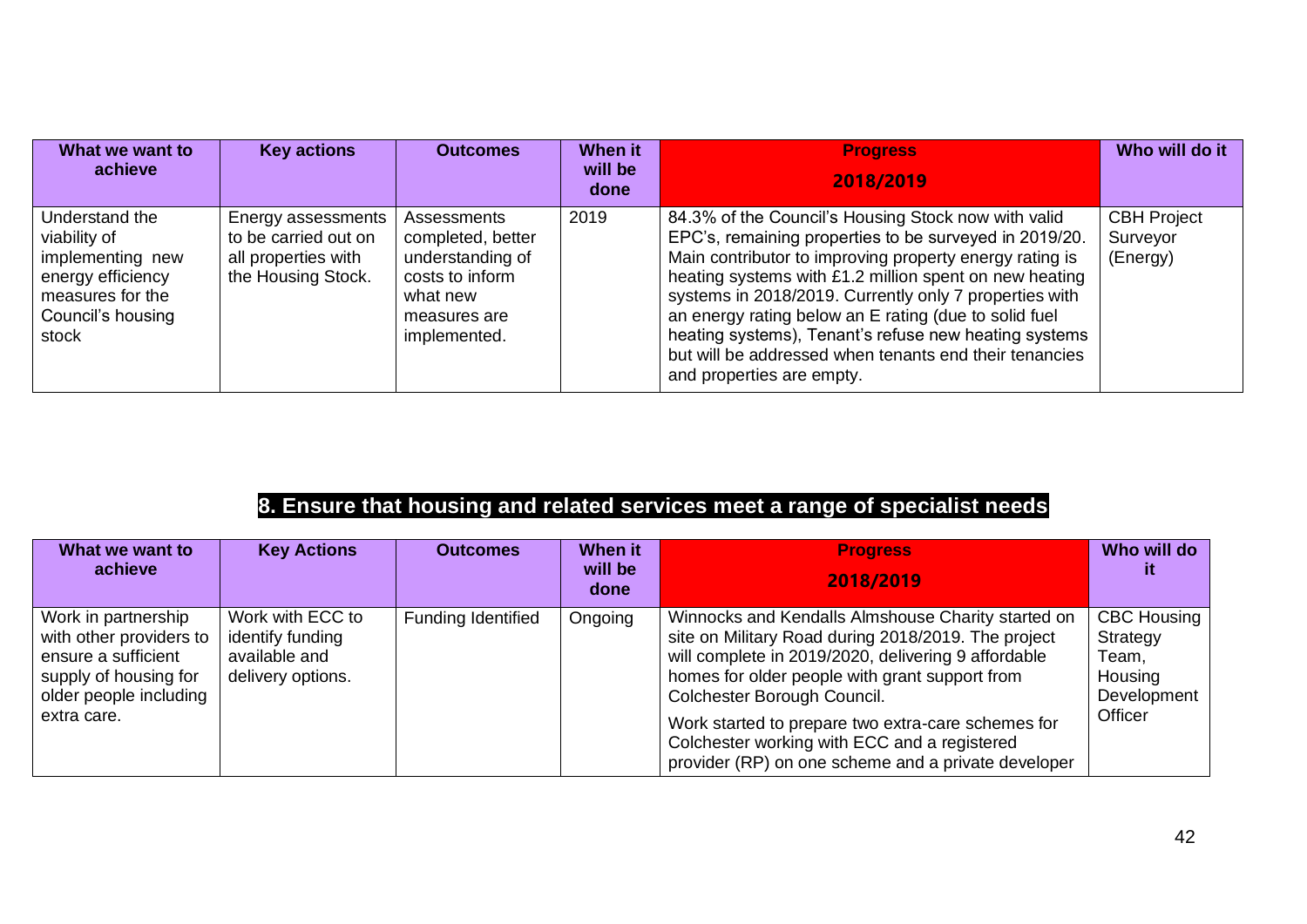| What we want to<br>achieve                                                                                 | <b>Key Actions</b>                                                                                                                                                                          | <b>Outcomes</b>                                                                                                                 | <b>When it</b><br>will be<br>done | <b>Progress</b><br>2018/2019                                                                                                                                                                                                                                                                                                                                                                                                                                    | Who will do<br>it                      |
|------------------------------------------------------------------------------------------------------------|---------------------------------------------------------------------------------------------------------------------------------------------------------------------------------------------|---------------------------------------------------------------------------------------------------------------------------------|-----------------------------------|-----------------------------------------------------------------------------------------------------------------------------------------------------------------------------------------------------------------------------------------------------------------------------------------------------------------------------------------------------------------------------------------------------------------------------------------------------------------|----------------------------------------|
|                                                                                                            | Use information from<br>the SHMA to identify<br>the needs and<br>aspirations of older<br>people, where they<br>want to live and type<br>of accommodation                                    | Needs and<br>aspirations of older<br>people identified,<br>and provision<br>made within the<br>Local Plan for<br>suitable sites | 2017                              | and RP on another scheme. The second scheme did<br>not come to fruition. Work continues on the first<br>scheme.<br>In 2018/2019 work began by a private developer to<br>build 48 "retirement living plus" market homes with 24<br>hour staffing.<br>Local Plan policy requires developers to demonstrate<br>how their proposal will meet the need for housing for<br>older residents                                                                            | Planning<br>Policy Team                |
| Ensure a co-ordinated<br>approach to<br>supported housing<br>across the council,<br>social care and health | Continue to work<br>with ECC and attend<br>the Housing, Health<br>and Social Care<br>Forum to influence<br>commissioning of<br>supported housing<br>and support services<br>where possible. | Increase/improvem<br>ent in supported<br>housing and<br>support services<br>for Colchester.                                     | Ongoing                           | Housing, Health and Social Care Forum no longer<br>exists but Housing Strategy Team continue to attend<br>ECC meetings to influence the commissioning of<br>supported housing services.<br>Due to the influence of Local District Authorities in<br>Essex, the Homeless accommodation-based service<br>contracts were extended for a year to allow for further<br>consultation.<br>The new Floating Support contract for North Essex<br>was awarded to Peabody. | <b>CBC Housing</b><br>Strategy<br>Team |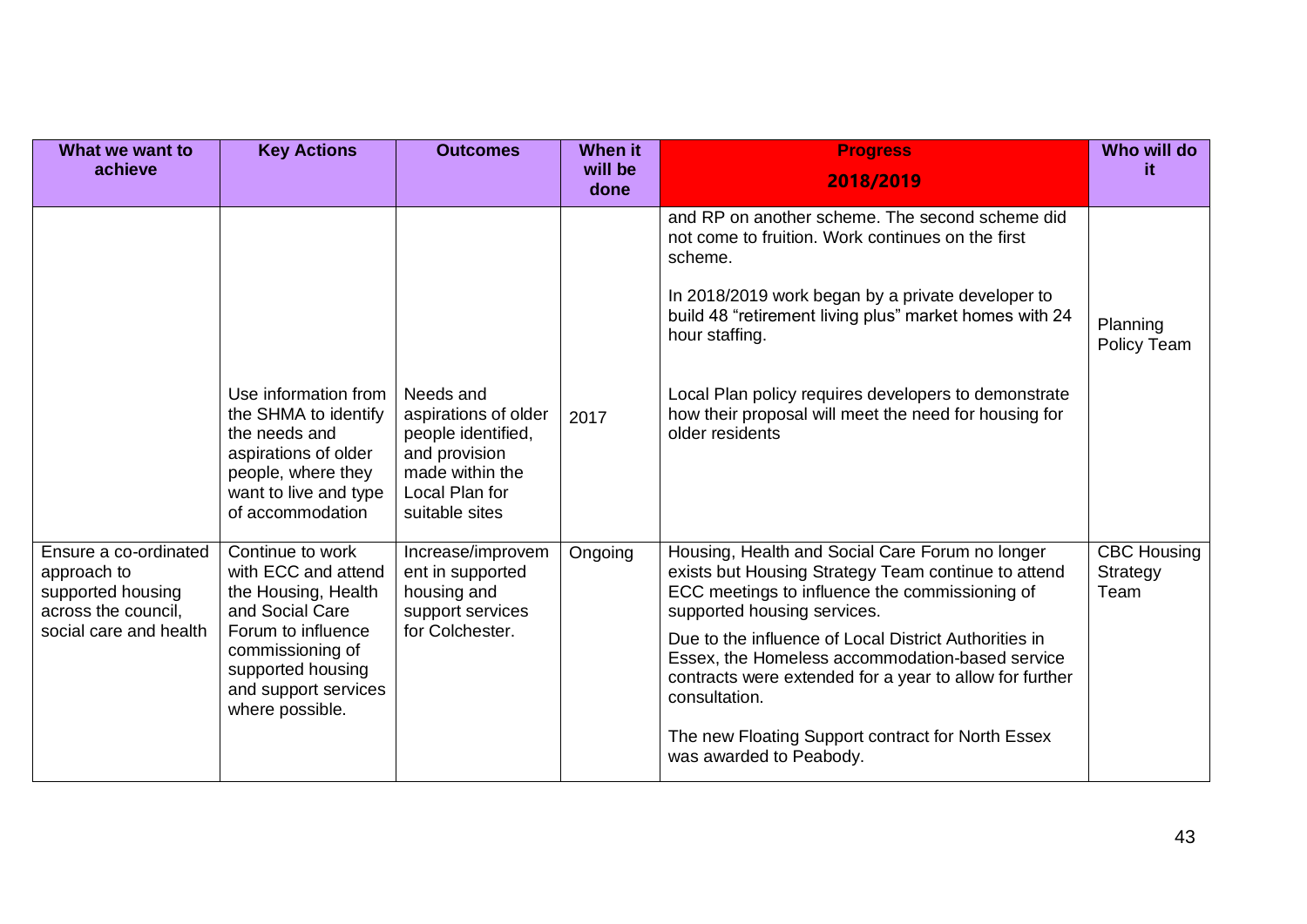| What we want to<br>achieve                                                       | <b>Key Actions</b>                                                                                                                                                                                                                                                       | <b>Outcomes</b>                                                                                                                  | <b>When it</b><br>will be<br>done | <b>Progress</b><br>2018/2019                                                                                                                                                                                                                                                                                                                                                                                         | Who will do<br>it.                     |
|----------------------------------------------------------------------------------|--------------------------------------------------------------------------------------------------------------------------------------------------------------------------------------------------------------------------------------------------------------------------|----------------------------------------------------------------------------------------------------------------------------------|-----------------------------------|----------------------------------------------------------------------------------------------------------------------------------------------------------------------------------------------------------------------------------------------------------------------------------------------------------------------------------------------------------------------------------------------------------------------|----------------------------------------|
| Ensure a co-ordinated<br>approach to<br>supported housing<br>across the council, |                                                                                                                                                                                                                                                                          |                                                                                                                                  |                                   | The Mental Health contract was retendered, but local<br>services continue to provide accommodation and<br>support whilst the new contract is implemented.                                                                                                                                                                                                                                                            |                                        |
| social care and health                                                           | <b>Review existing</b><br>supply of supported<br>housing in the<br>borough including<br>access to and<br>support options.                                                                                                                                                | Directory of<br>support services<br>updated.<br>Supported housing<br>supply identified to<br>inform<br>commissioning<br>process. | Ongoing                           | Directory of supported housing services continues to<br>be updated.                                                                                                                                                                                                                                                                                                                                                  |                                        |
|                                                                                  | Work in partnership<br>with ECC, CBH and<br>supported housing<br>providers to ensure<br>that the support and<br>housing needs of<br>Colchester's<br>residents are still<br>met and are not<br>compromised<br>following<br>procurement<br>activities undertaken<br>by ECC | Housing and<br>support need of<br>Colchester's<br>residents are still<br>met                                                     | $2017 -$<br>2018                  | CBC and CBH continue to work in partnership with<br>ECC to ensure the needs of Colchester's residents<br>are met and not compromised.<br>CBC worked with ECC and supported housing<br>providers who provide accommodation to people with<br>learning disabilities to ensure that accommodation<br>was free from hazards, in good repair and was<br>compliant with building regulations and planning<br>requirements. | <b>CBC Housing</b><br>Strategy<br>Team |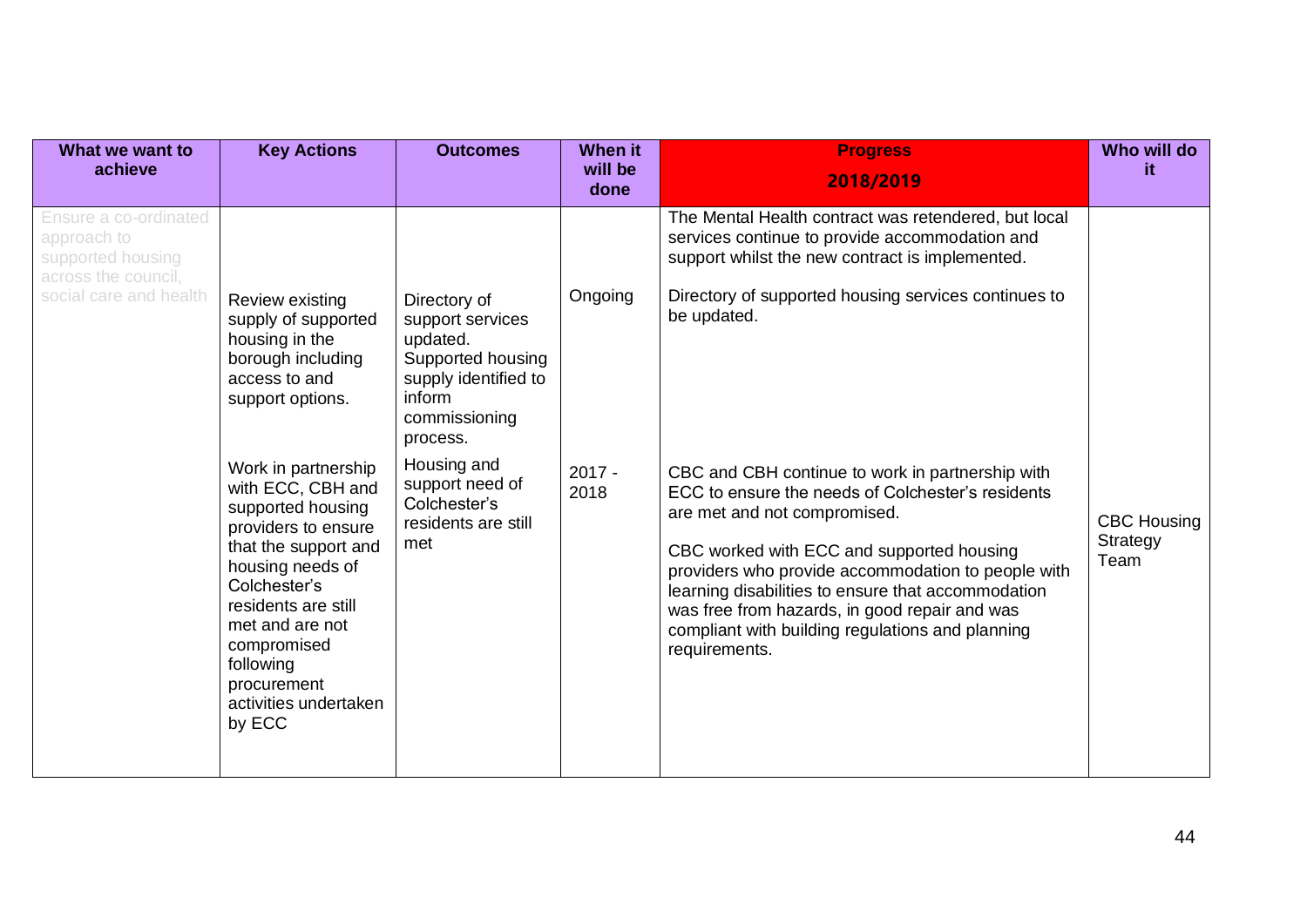| What we want to<br>achieve                                                                | <b>Key Actions</b>                                                                                                                               | <b>Outcomes</b>                                                                      | <b>When it</b><br>will be<br>done | <b>Progress</b><br>2018/2019                                                                                                                                                                                                                                                                                                                                                                                                                                                                                                                                                                                                                                                                                                                                                                                                                                                                                            | Who will do<br>it                      |
|-------------------------------------------------------------------------------------------|--------------------------------------------------------------------------------------------------------------------------------------------------|--------------------------------------------------------------------------------------|-----------------------------------|-------------------------------------------------------------------------------------------------------------------------------------------------------------------------------------------------------------------------------------------------------------------------------------------------------------------------------------------------------------------------------------------------------------------------------------------------------------------------------------------------------------------------------------------------------------------------------------------------------------------------------------------------------------------------------------------------------------------------------------------------------------------------------------------------------------------------------------------------------------------------------------------------------------------------|----------------------------------------|
|                                                                                           | Review the<br>nominations CBC<br>gives to supported<br>housing providers to<br>ensure that they still<br>meet the strategic<br>priorities of CBC | Scarce resource is<br>used to best meet<br>the needs of<br>Colchester's<br>residents | $2017 -$<br>2018                  | Nominations to supported housing were reviewed in<br>line with the Principles document and agreed by the<br>Portfolio Holder. Supported housing providers were<br>notified.                                                                                                                                                                                                                                                                                                                                                                                                                                                                                                                                                                                                                                                                                                                                             |                                        |
| Identify and support<br>the need for adapted<br>properties as part of<br>new developments | Negotiate the<br>provision of homes<br>built to wheelchair<br>standards on sites<br>where affordable<br>housing is being<br>provided             | Increase in the<br>number of<br>wheelchair<br>standard properties                    | Ongoing                           | In 2018/2019 there was regular consultation with CBH<br>and better use of data from Housing Register<br>applications to robustly evidence the need for<br>wheelchair adapted and accessible housing.<br>Wheelchair adapted affordable homes to meet Part<br>M4 Cat 3 are requested on new developments where<br>the design makes this possible.<br>It has been proposed in the emerging local plan that<br>5% of affordable homes will meet Part M4 Cat 3 (2)<br>(b). If adopted this will significantly increase the<br>provision of accessible and wheelchair adapted<br>homes.<br>In 2018/2019, one 2 bedroom wheelchair bungalow<br>was delivered to meet Part M4 Cat 3 (2) (a)<br>To date, a further 15 wheelchair homes to meet Part<br>M4 Cat 3 (2) (a) and/or (2) (b) have been requested at<br>Development Team, but delivery will depend on<br>further negotiations if the planning applications<br>progress. | <b>CBC Housing</b><br>Strategy<br>Team |